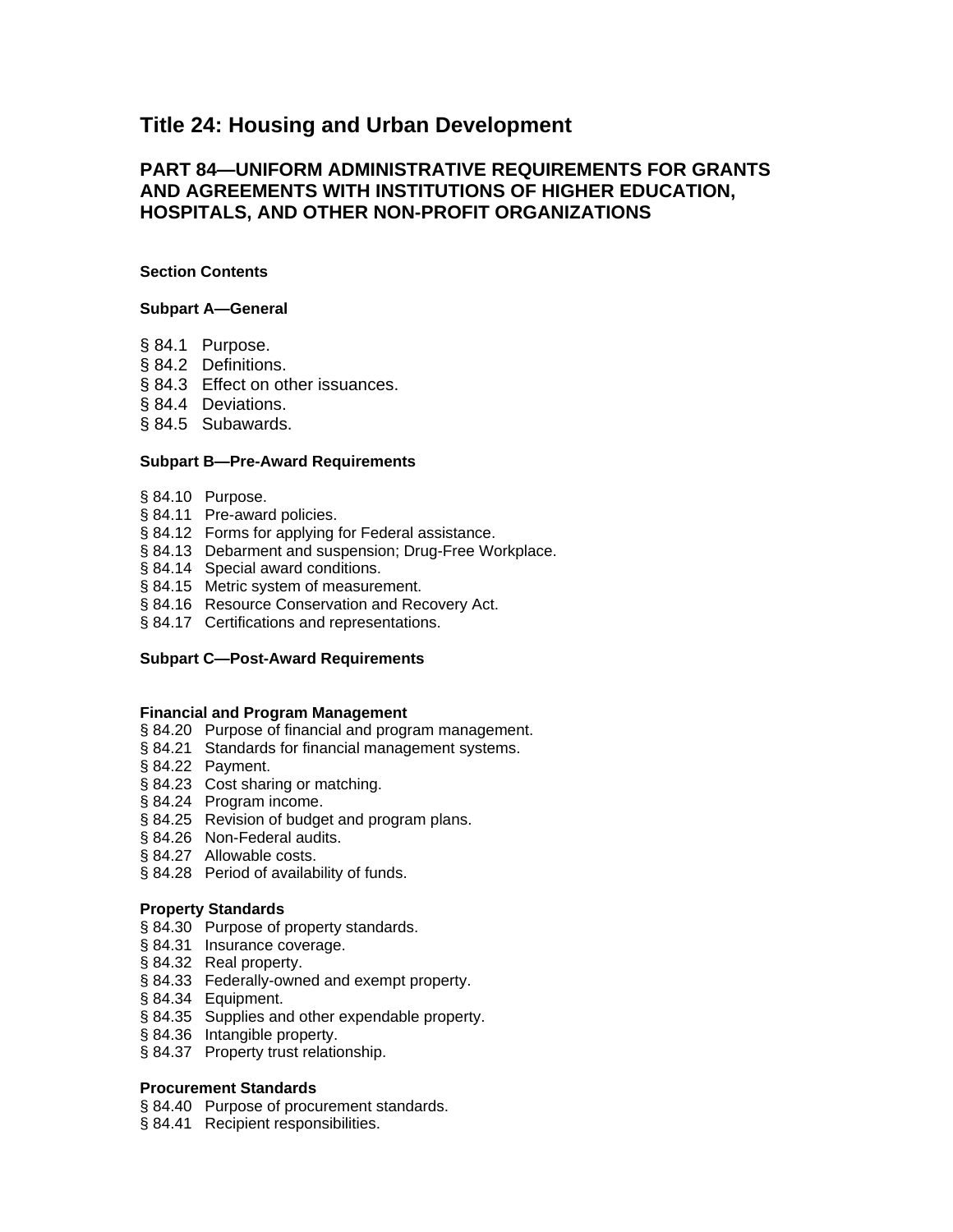- [§ 84.42 Codes of conduct.](#page-0-0)
- [§ 84.43 Competition.](#page-0-0)
- [§ 84.44 Procurement procedures.](#page-0-0)
- [§ 84.45 Cost and price analysis.](#page-0-0)
- [§ 84.46 Procurement records.](#page-0-0)
- [§ 84.47 Contract administration.](#page-0-0)
- [§ 84.48 Contract provisions.](#page-0-0)

#### **[Reports and Records](#page-0-0)**

- [§ 84.50 Purpose of reports and records.](#page-0-0)
- [§ 84.51 Monitoring and reporting program performance.](#page-0-0)
- [§ 84.52 Financial reporting.](#page-0-0)
- [§ 84.53 Retention and access requirements for records.](#page-0-0)

#### **[Termination and Enforcement](#page-0-0)**

- [§ 84.60 Purpose of termination and enforcement.](#page-0-0)
- [§ 84.61 Termination.](#page-0-0)
- [§ 84.62 Enforcement.](#page-0-0)

#### **[Subpart D—After-the-Award Requirements](#page-0-0)**

- [§ 84.70 Purpose.](#page-0-0)
- [§ 84.71 Closeout procedures.](#page-0-0)
- [§ 84.72 Subsequent adjustments and continuing responsibilities.](#page-0-0)
- [§ 84.73 Collection of amounts due.](#page-0-0)

#### **[Subpart E—Use of Lump Sum Grants](#page-0-0)**

- [§ 84.80 Conditions for use of Lump Sum \(fixed price or fixed amount\) grants.](#page-0-0)
- [§ 84.81 Definition.](#page-0-0)
- [§ 84.82 Provisions applicable only to lump sum grants.](#page-0-0)
- [§ 84.83 Property standards.](#page-0-0)
- [§ 84.84 Procurement standards.](#page-0-0)
- [§ 84.85 Reports and records.](#page-0-0)
- [§ 84.86 Termination and enforcement.](#page-0-0)
- [§ 84.87 Closeout procedures, subsequent adjustments and continuing responsibilities.](#page-0-0)

#### **[Appendix A to Part 84—Contract Provisions](#page-0-0)**

**Authority:** 42 U.S.C. 3535(d). **Source:** 59 FR 47011, Sept. 13, 1994, unless otherwise noted.

#### **Subpart A—General**

#### **§ 84.1 Purpose.**

This part establishes uniform administrative requirements for Federal grants and agreements awarded to institutions of higher education, hospitals, and other non-profit organizations. Additional or inconsistent requirements shall not be imposed, except as provided in §§84.4, and 84.14 or unless specifically required by Federal statute or executive order. Non-profit organizations that implement Federal programs for the States are also subject to State requirements.

#### **§ 84.2 Definitions.**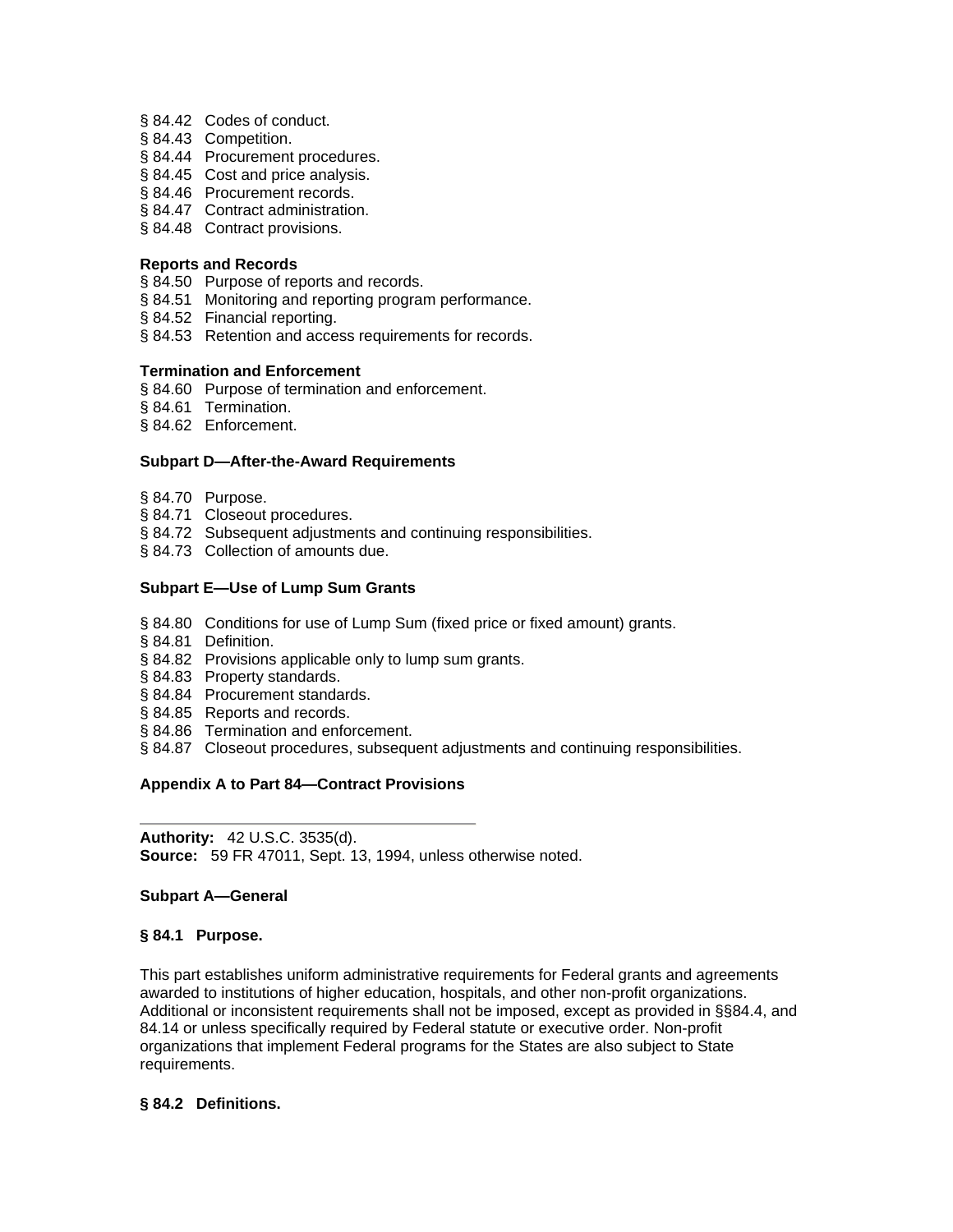*Accrued expenditures* means the charges incurred by the recipient during a given period requiring the provision of funds for:

(1) Goods and other tangible property received;

(2) Services performed by employees, contractors, subrecipients, and other payees; and

(3) Other amounts becoming owed under programs for which no current services or performance is required.

*Accrued income* means the sum of:

(1) Earnings during a given period from:

- (i) Services performed by the recipient; and
- (ii) Goods and other tangible property delivered to purchasers; and

(2) Amounts becoming owed to the recipient for which no current services or performance is required by the recipient.

*Acquisition cost of equipment* means the net invoice price of the equipment, including the cost of modifications, attachments, accessories, or auxiliary apparatus necessary to make the property usable for the purpose for which it was acquired. Other charges, such as the cost of installation, transportation, taxes, duty or protective in-transit insurance, shall be included or excluded from the unit acquisition cost in accordance with the recipient's regular accounting practices.

*Advance* means a payment made by Treasury check or other appropriate payment mechanism to a recipient upon its request either before outlays are made by the recipient or through the use of predetermined payment schedules.

*Award* means financial assistance that provides support or stimulation to accomplish a public purpose. Awards include grants and other agreements in the form of money or property in lieu of money, by HUD to an eligible recipient. The term does not include: technical assistance, which provides services instead of money; other assistance in the form of loans, loan guarantees, capital advances under the Sections 202 and 811 programs, interest subsidies, or insurance; direct payments of any kind to individuals; and, contracts which are required to be entered into and administered under procurement laws and regulations.

*Cash contributions* means the recipient's cash outlay, including the outlay of money contributed to the recipient by third parties.

*Closeout* means the process by which HUD determines that all applicable administrative actions and all required work of the award have been completed by the recipient and HUD. *Contract* means a procurement contract under an award or sub-award, and a procurement subcontract under a recipient's or sub-recipient's contract.

*Cost sharing or matching* means that portion of project or program costs not borne by HUD. *Date of completion* means the date on which all work under an award is completed or the date on the award document, or any supplement or amendment thereto, on which HUD sponsorship ends.

*Disallowed costs* means those charges to an award that HUD determines to be unallowable, in accordance with the applicable Federal cost principles or other terms and conditions contained in the award.

*Equipment* means tangible nonexpendable personal property including exempt property charged directly to the award having a useful life of more than one year and an acquisition cost of \$5000 or more per unit. However, consistent with recipient policy, lower limits may be established.

*Excess property* means property under the control of HUD that, as determined by the Secretary, is no longer required for its needs or the discharge of its responsibilities.

*Exempt property* means tangible personal property acquired in whole or in part with Federal funds, where HUD has statutory authority to vest title in the recipient without further obligation to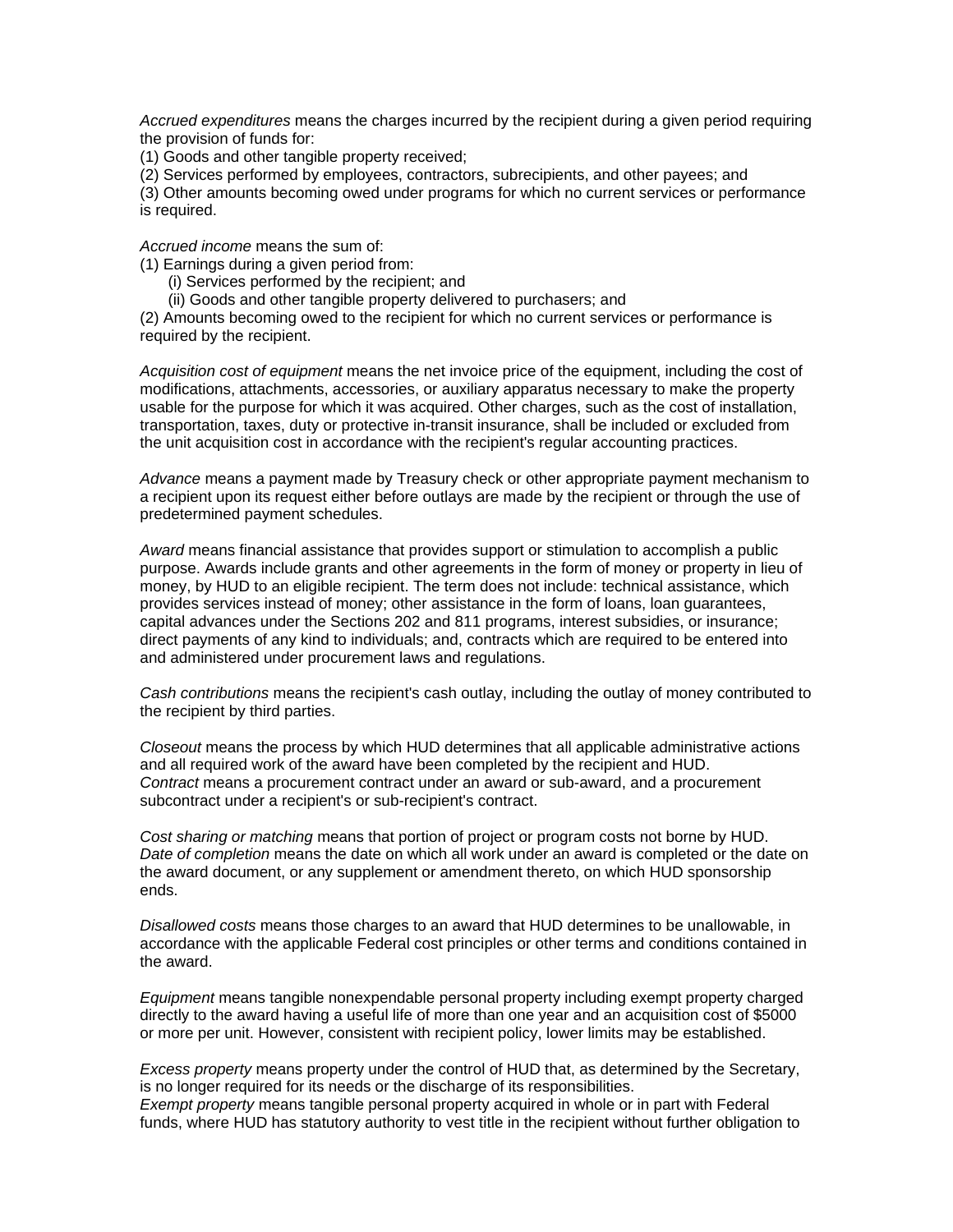the Federal Government. An example of exempt property authority is contained in the Federal Grant and Cooperative Agreement Act (31 U.S.C. 6306), for property acquired under an award to conduct basic or applied research by a non-profit institution of higher education or non-profit organization whose principal purpose is conducting scientific research.

*Federal awarding agency* means the Federal agency that provides an award to the recipient.

*Federal funds authorized* means the total amount of Federal funds obligated by HUD for use by the recipient. This amount may include any authorized carryover of unobligated funds from prior funding periods when permitted by HUD regulations or implementing instructions.

*Federal share* of real property, equipment, or supplies means that percentage of the property's acquisition costs and any improvement expenditures paid with Federal funds.

*Funding period* means the period of time when Federal funding is available for obligation by the recipient.

*Intangible property and debt instruments* means, but is not limited to, trademarks, copyrights, patents and patent applications and such property as loans, notes and other debt instruments, lease agreements, stock and other instruments of property ownership, whether considered tangible or intangible.

*Obligations* means the amounts of orders placed, contracts and grants awarded, services received and similar transactions during a given period that require payment by the recipient during the same or a future period.

*Outlays or expenditures* means charges made to the project or program. They may be reported on a cash or accrual basis. For reports prepared on a cash basis, outlays are the sum of cash disbursements for direct charges for goods and services, the amount of indirect expense charged, the value of third party in-kind contributions applied and the amount of cash advances and payments made to subrecipients. For reports prepared on an accrual basis, outlays are the sum of cash disbursements for direct charges for goods and services, the amount of indirect expense incurred, the value of in-kind contributions applied, and the net increase (or decrease) in the amounts owed by the recipient for goods and other property received, for services performed by employees, contractors, subrecipients and other payees and other amounts becoming owed under programs for which no current services or performance are required.

*Personal property* means property of any kind except real property. It may be tangible, having physical existence, or intangible, having no physical existence, such as copyrights, patents, or securities.

*Prior approval* means written approval by an authorized official evidencing prior consent.

*Program income* means gross income earned by the recipient that is directly generated by a supported activity or earned as a result of the award (see exclusions in §§84.24 (e) and (h)). Program income includes, but is not limited to, income from fees for services performed, the use or rental of real or personal property acquired under federally-funded projects, the sale of commodities or items fabricated under an award, license fees and royalties on patents and copyrights, and interest on loans made with award funds. Interest earned on advances of Federal funds is not program income. Except as otherwise provided in HUD regulations or the terms and conditions of the award, program income does not include the receipt of principal on loans, rebates, credits, discounts, etc., or interest earned on any of them.

*Project costs* means all allowable costs, as set forth in the applicable Federal cost principles, incurred by a recipient and the value of the contributions made by third parties in accomplishing the objectives of the award during the project period.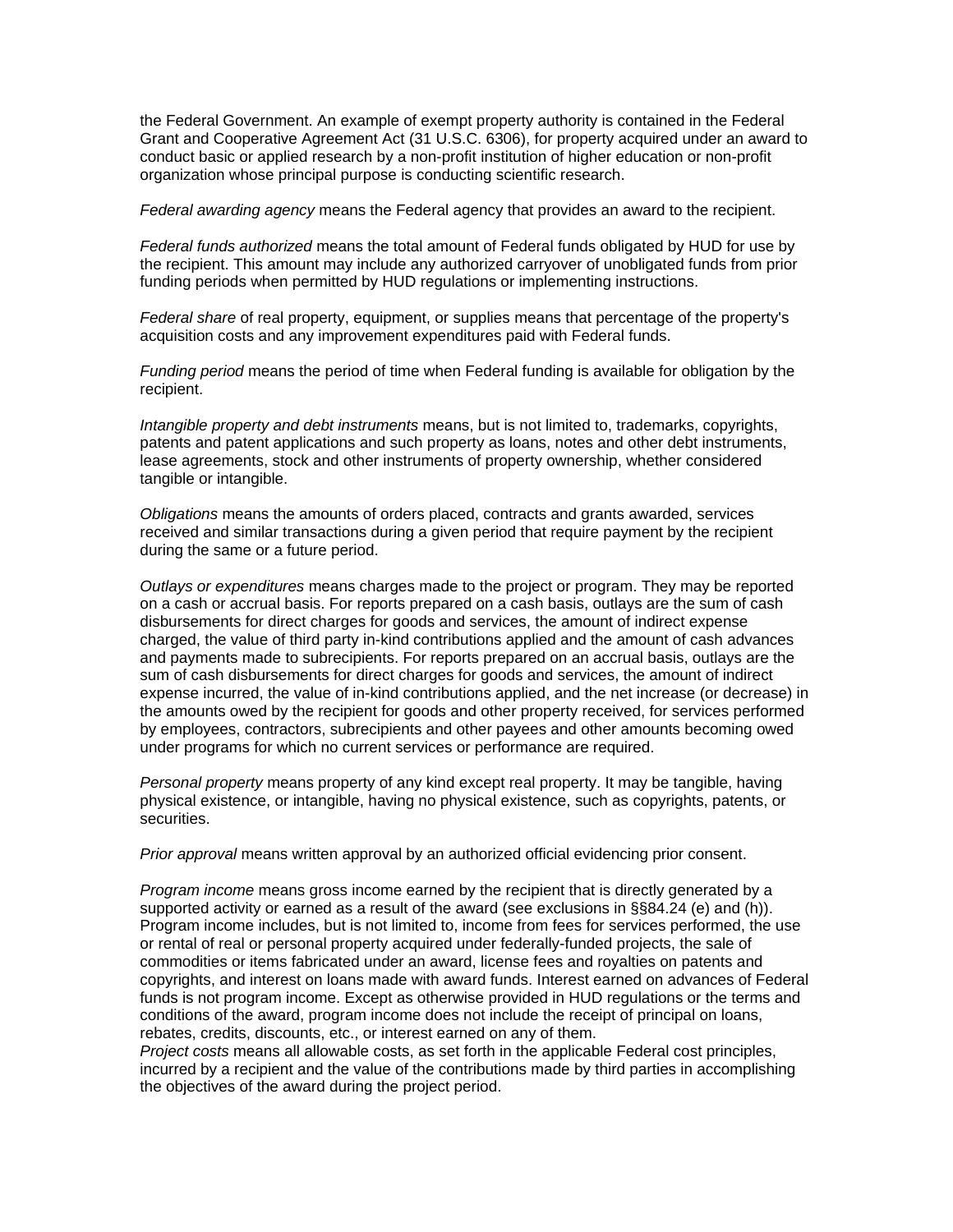*Project period* means the period established in the award document during which HUD sponsorship begins and ends.

*Property* means, unless otherwise stated, real property, equipment, intangible property and debt instruments.

*Real property* means land, including land improvements, structures and appurtenances thereto, but excludes movable machinery and equipment.

*Recipient* means an organization receiving financial assistance directly from HUD to carry out a project or program. The term includes public and private institutions of higher education, public and private hospitals, and other quasi-public and private non-profit organizations such as, but not limited to, community action agencies, research institutes, educational associations, and health centers. The term includes commercial organizations, international organizations when operating domestically (such as agencies of the United Nations) which are recipients, subrecipients, or contractors or subcontractors of recipients or subrecipients. The term does not include government-owned contractor-operated facilities or research centers providing continued support for mission-oriented, large-scale programs that are government-owned or controlled, or are designated as federally-funded research and development centers. The term does not include mortgagors that receive mortgages insured or held by HUD or mortgagors or project owners that receive capital advances from HUD under the Section 202 and 811 programs.

*Research and development* means all research activities, both basic and applied, and all development activities that are supported at universities, colleges, and other non-profit institutions. "Research" is defined as a systematic study directed toward fuller scientific knowledge or understanding of the subject studied. "Development" is the systematic use of knowledge and understanding gained from research directed toward the production of useful materials, devices, systems, or methods, including design and development of prototypes and processes. The term research also includes activities involving the training of individuals in research techniques where such activities utilize the same facilities as other research and development activities and where such activities are not included in the instruction function.

*Small awards* means a grant or cooperative agreement not exceeding \$100,000 or the small purchase threshold fixed at 41 U.S.C. 403(11), whichever is greater.

#### *Sub-award* means:

(1) An award of financial assistance in the form of money, or property in lieu of money, made under an award by a recipient to an eligible subrecipient or by a subrecipient to a lower tier subrecipient. The term includes financial assistance when provided by any legal agreement, even if the agreement is called a contract, but does not include procurement of goods and services nor does it include any form of assistance which is excluded from the definition of "award". (2) For Community Development Block Grants, the term "sub-award" does not include the arrangement whereby the prime recipient transfers funds to another entity and that entity is the project. A distinction is made between such a transfer for the furtherance of the prime recipient's goals and the transfer of funds to a subrecipient who carries out activities and is accountable to the prime recipient. For example, in a CDBG award where a prime recipient has as its program goal the revitalization of a downtown area, the funds transferred to a business in the downtown area to remodel its store would not be considered a sub-award subject to this part 84.

*Subrecipient* means the legal entity to which a sub-award is made and which is accountable to the recipient for the use of the funds provided. The term includes commercial organizations and international organizations operating domestically (such as agencies of the United Nations). *Supplies* means all personal property excluding equipment, intangible property, and debt instruments as defined in this section, and inventions of a contractor conceived or first actually reduced to practice in the performance of work under a funding agreement ("subject inventions"), as defined in 37 CFR part 401, "Rights to Inventions Made by Nonprofit Organizations and Small Business Firms Under Government Grants, Contracts, and Cooperative Agreements."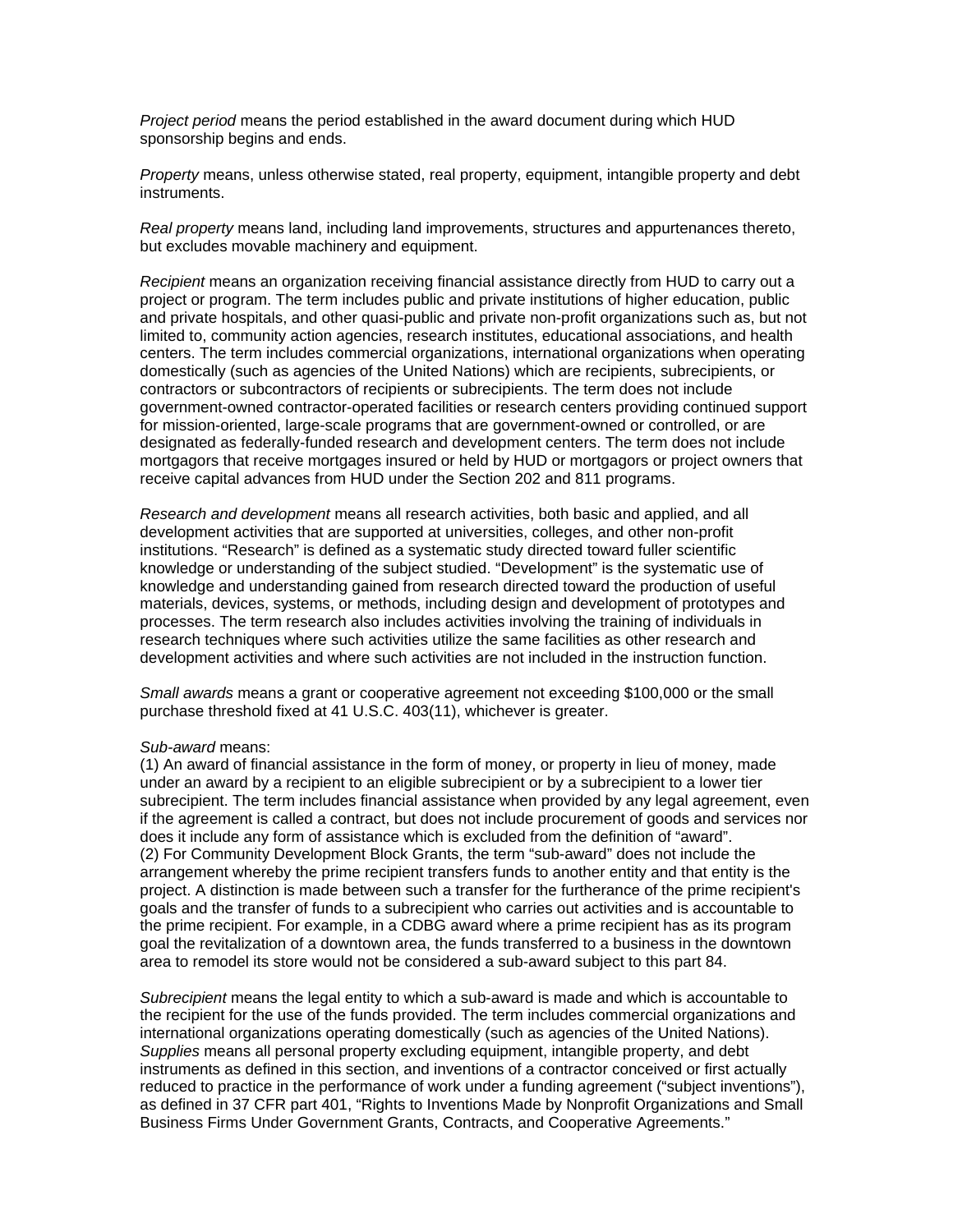*Suspension* means an action by HUD that temporarily withdraws HUD sponsorship under an award, pending corrective action by the recipient or pending a decision to terminate the award by HUD. Suspension of an award is a separate action from suspension under HUD regulations implementing E.O. 12549 and E.O. 12689, "Debarment and Suspension," at 24 CFR part 24.

*Termination* means the cancellation of HUD sponsorship, in whole or in part, under an agreement at any time prior to the date of completion.

*Third party in-kind contributions* means the value of non-cash contributions provided by non-Federal third parties. Third party in-kind contributions may be in the form of real property, equipment, supplies and other expendable property, and the value of goods and services directly benefiting and specifically identifiable to the project or program.

*Unliquidated obligations,* for financial reports prepared on a cash basis, means the amount of obligations incurred by the recipient that have not been paid. For reports prepared on an accrued expenditure basis, they represent the amount of obligations incurred by the recipient for which an outlay has not been recorded.

*Unobligated balance* means the portion of the funds authorized by HUD that has not been obligated by the recipient and is determined by deducting the cumulative obligations from the cumulative funds authorized.

*Un-recovered indirect cost* means the difference between the amount awarded and the amount which could have been awarded under the recipient's approved negotiated indirect cost rate.

*Working capital advance* means a procedure whereby funds are advanced to the recipient to cover its estimated disbursement needs for a given initial period.

#### **§ 84.3 Effect on other issuances.**

For awards subject to this part, all administrative requirements of codified program regulations, program manuals, handbooks and other non-regulatory materials which are inconsistent with the requirements of this part shall be superseded, except to the extent they are required by statute, or authorized in accordance with the deviations provision in §84.4.

#### **§ 84.4 Deviations.**

The Office of Management and Budget (OMB) may grant exceptions for classes of grants or recipients subject to the requirements of this rule when exceptions are not prohibited by statute. However, in the interest of maximum uniformity, exceptions from the requirements of this rule shall be permitted only in unusual circumstances. HUD may apply more restrictive requirements to a class of recipients when approved by OMB. HUD may apply less restrictive requirements when awarding small awards and when approved by OMB, except for those requirements which are statutory. Exceptions on a case-by-case basis may also be made by HUD.

#### **§ 84.5 Subawards.**

Unless sections of this part specifically exclude subrecipients from coverage, the provisions of this part shall be applied to subrecipients performing work under awards if such subrecipients are institutions of higher education, hospitals, commercial organizations and international organizations operating domestically, or other non-profit organizations. State, local and Federally recognized Indian tribal government subrecipients are subject to the provisions of regulations implementing the grants management common rule, "Administrative Requirements for Grants and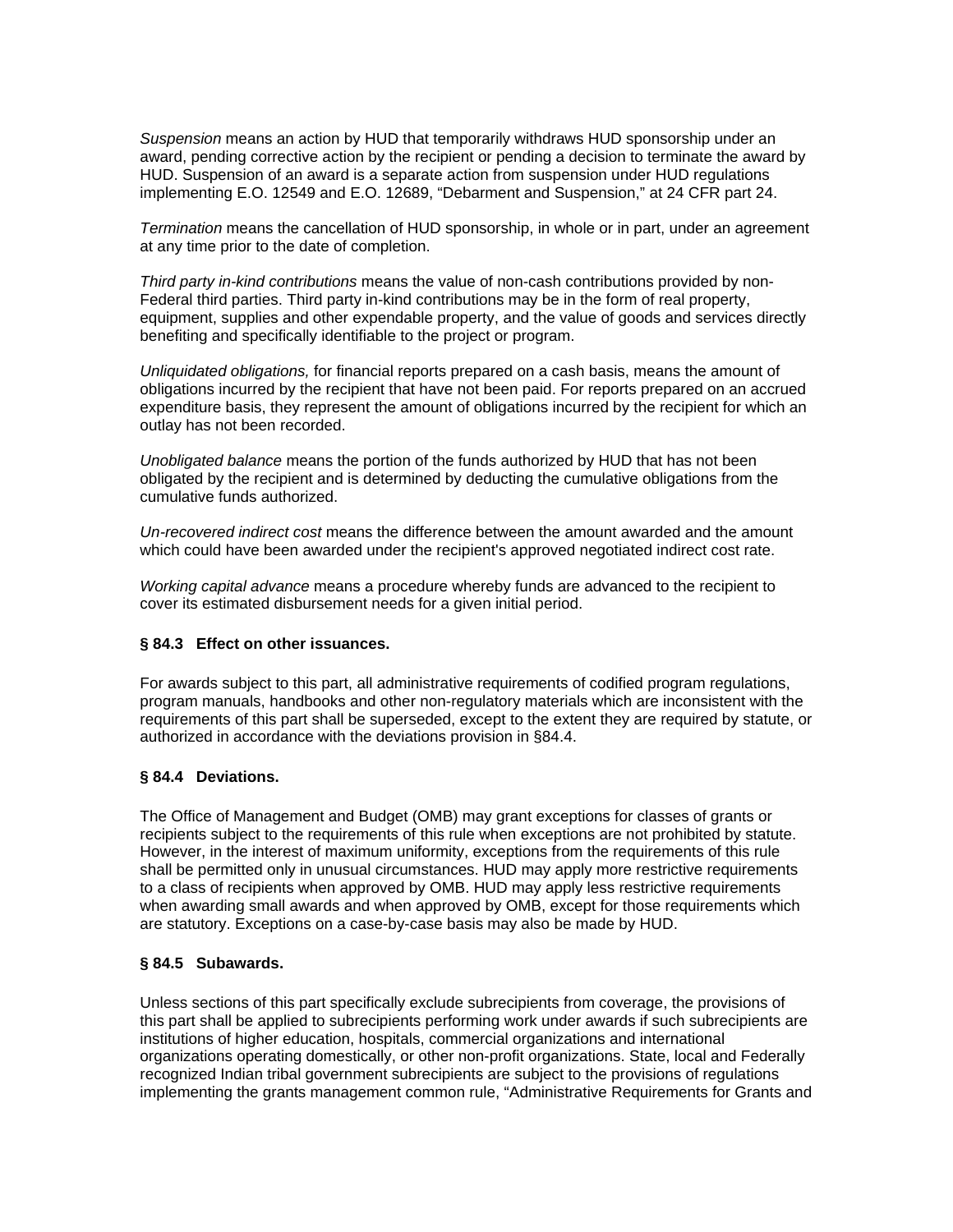Cooperative Agreements to State, Local and Federally Recognized Indian Tribal Governments," (24 CFR part 85).

### **Subpart B—Pre-Award Requirements**

### **§ 84.10 Purpose.**

Sections 84.11 through 84.17 prescribe forms and instructions and other pre-award matters to be used in applying for HUD awards.

### **§ 84.11 Pre-award policies.**

(a) *Use of Grants and Cooperative Agreements, and Contracts.* In each instance, HUD shall decide on the appropriate award instrument (i.e., grant, cooperative agreement, or contract). The Federal Grant and Cooperative Agreement Act (31 U.S.C. 6301-08) governs the use of grants, cooperative agreements and contracts. A grant or cooperative agreement shall be used only when the principal purpose of a transaction is to accomplish a public purpose of support or stimulation authorized by Federal statute. The statutory criterion for choosing between grants and cooperative agreements is that for the latter, "substantial involvement is expected between the executive agency and the State, local government, or other recipient when carrying out the activity contemplated in the agreement." Contracts shall be used when the principal purpose is acquisition of property or services for the direct benefit or use of the Federal Government. (b) *Public Notice and Priority Setting.* HUD shall notify the public of its intended funding priorities for discretionary grant programs, unless funding priorities are established by Federal statute.

# **§ 84.12 Forms for applying for Federal assistance.**

(a) HUD shall comply with the applicable report clearance requirements of 5 CFR part 1320, "Controlling Paperwork Burdens on the Public," with regard to all forms used by HUD in place of or as a supplement to the Standard Form 424 (SF-424) series.

(b) Applicants shall use the SF-424 series or those forms and instructions prescribed by HUD. (c) For Federal programs covered by E.O. 12372, "Intergovernmental Review of Federal Programs," the applicant shall complete the appropriate sections of the SF-424 (Application for Federal Assistance) indicating whether the application was subject to review by the State Single Point of Contact (SPOC). The name and address of the SPOC for a particular State can be obtained from the *Catalog of Federal Domestic Assistance.* The SPOC shall advise the applicant whether the program for which application is made has been selected by that State for review.

### **§ 84.13 Debarment and suspension; Drug-Free Workplace.**

(a) HUD and its recipients and subrecipients shall comply with the non-procurement debarment and suspension common rule implementing E.O.s 12549 and 12689, "Debarment and Suspension," at 24 CFR part 24. This common rule restricts sub-awards and contracts with certain parties that are debarred, suspended or otherwise excluded from or ineligible for participation in Federal assistance programs or activities.

(b) HUD and its recipients and subrecipients shall comply with the certification requirements of the Drug-Free Workplace Act of 1988 (42 U.S.C. 701), as set forth at 24 CFR part 24, subpart F.

### **§ 84.14 Special award conditions.**

If an applicant or recipient:

- (a) Has a history of poor performance;
- (b) Is not financially stable;
- (c) Has a management system that does not meet the standards prescribed in this part;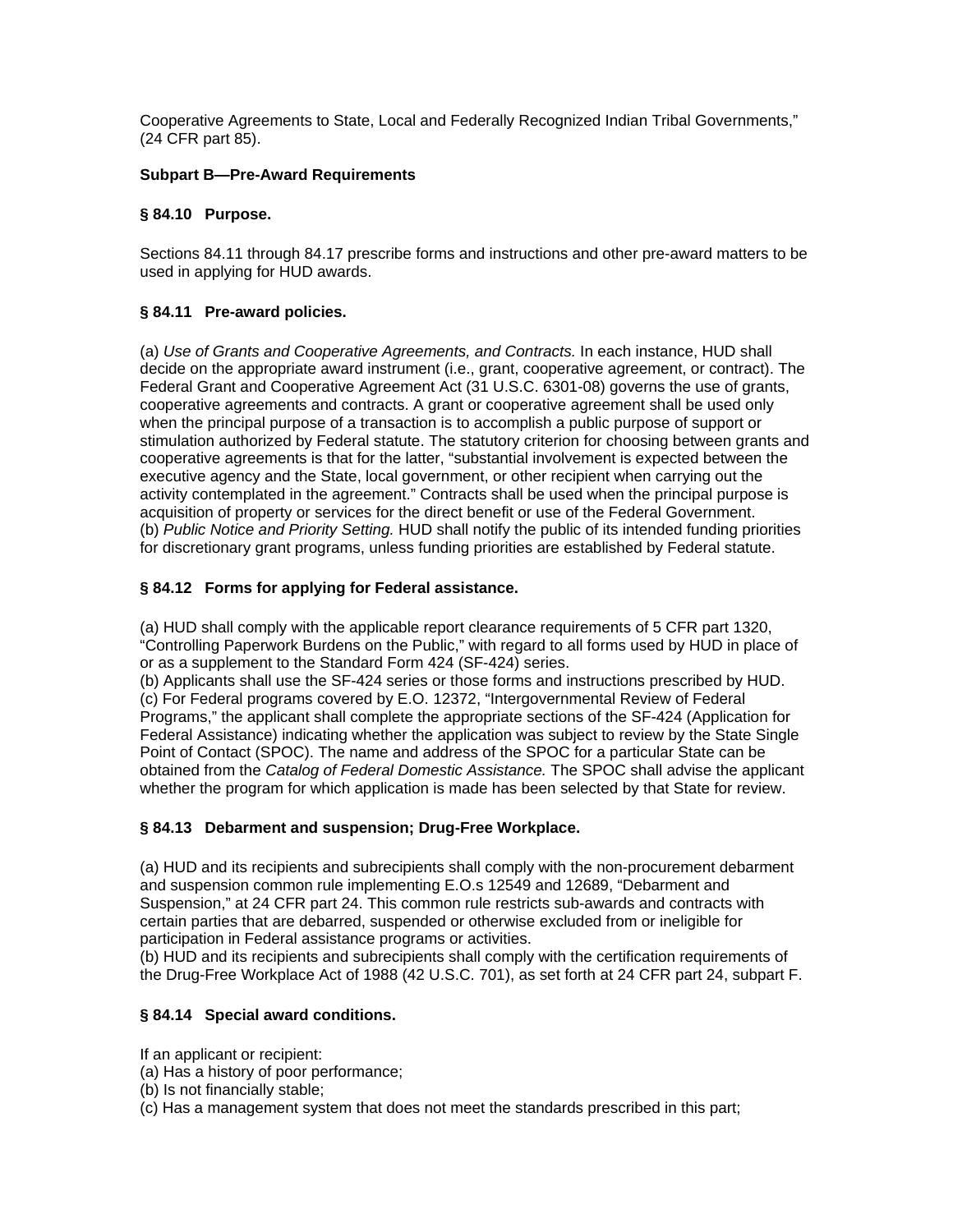(d) Has not conformed to the terms and conditions of a previous award; or (e) Is not otherwise responsible, HUD may impose additional requirements as needed, provided that such applicant or recipient is notified in writing as to: the nature of the additional requirements, the reason why the additional requirements are being imposed, the nature of the corrective action needed, the time allowed for completing the corrective actions, and the method for requesting reconsideration of the additional requirements imposed. Any special conditions shall be promptly removed once the conditions that prompted them have been corrected.

### **§ 84.15 Metric system of measurement.**

The Metric Conversion Act, as amended by the Omnibus Trade and Competitiveness Act (15 U.S.C. 205) declares that the metric system is the preferred measurement system for U.S. trade and commerce. The Act requires each Federal agency to establish a date or dates in consultation with the Secretary of Commerce, when the metric system of measurement will be used in the agency's procurements, grants, and other business-related activities. Metric implementation may take longer where the use of the system is initially impractical or likely to cause significant inefficiencies in the accomplishment of federally-funded activities. HUD shall follow the provisions of E.O. 12770, "Metric Usage in Federal Government Programs."

# **§ 84.16 Resource Conservation and Recovery Act.**

Under the Resource Conservation and Recovery Act (RCRA) (Pub. L. 94–580, 42 U.S.C. 6962), any State agency or agency of a political subdivision of a State which is using appropriated Federal funds must comply with Section 6002. Section 6002 requires that preference be given in procurement programs to the purchase of specific products containing recycled materials identified in guidelines developed by the Environmental Protection Agency (EPA) (40 CFR parts 247 through 254). Accordingly, State and local institutions of higher education, hospitals, commercial organizations and international organizations when operating domestically, and nonprofit organizations that receive direct Federal awards or other Federal funds shall give preference in their procurement programs funded with Federal funds to the purchase of recycled products pursuant to the EPA guidelines.

### **§ 84.17 Certifications and representations.**

Unless prohibited by statute or codified regulation, HUD is authorized and encouraged to allow recipients to submit certifications and representations required by statute, executive order, or regulation on an annual basis, if the recipients have ongoing and continuing relationships with the agency. Annual certifications and representations shall be signed by responsible officials with the authority to ensure recipients' compliance with the pertinent requirements.

### **Subpart C—Post-Award Requirements**

### **Financial and Program Management**

### **§ 84.20 Purpose of financial and program management.**

Sections 84.21 through 84.28 prescribe standards for financial management systems, methods for making payments and rules for: satisfying cost sharing and matching requirements, accounting for program income, budget revision approvals, making audits, determining allowability of cost, and establishing fund availability.

### **§ 84.21 Standards for financial management systems.**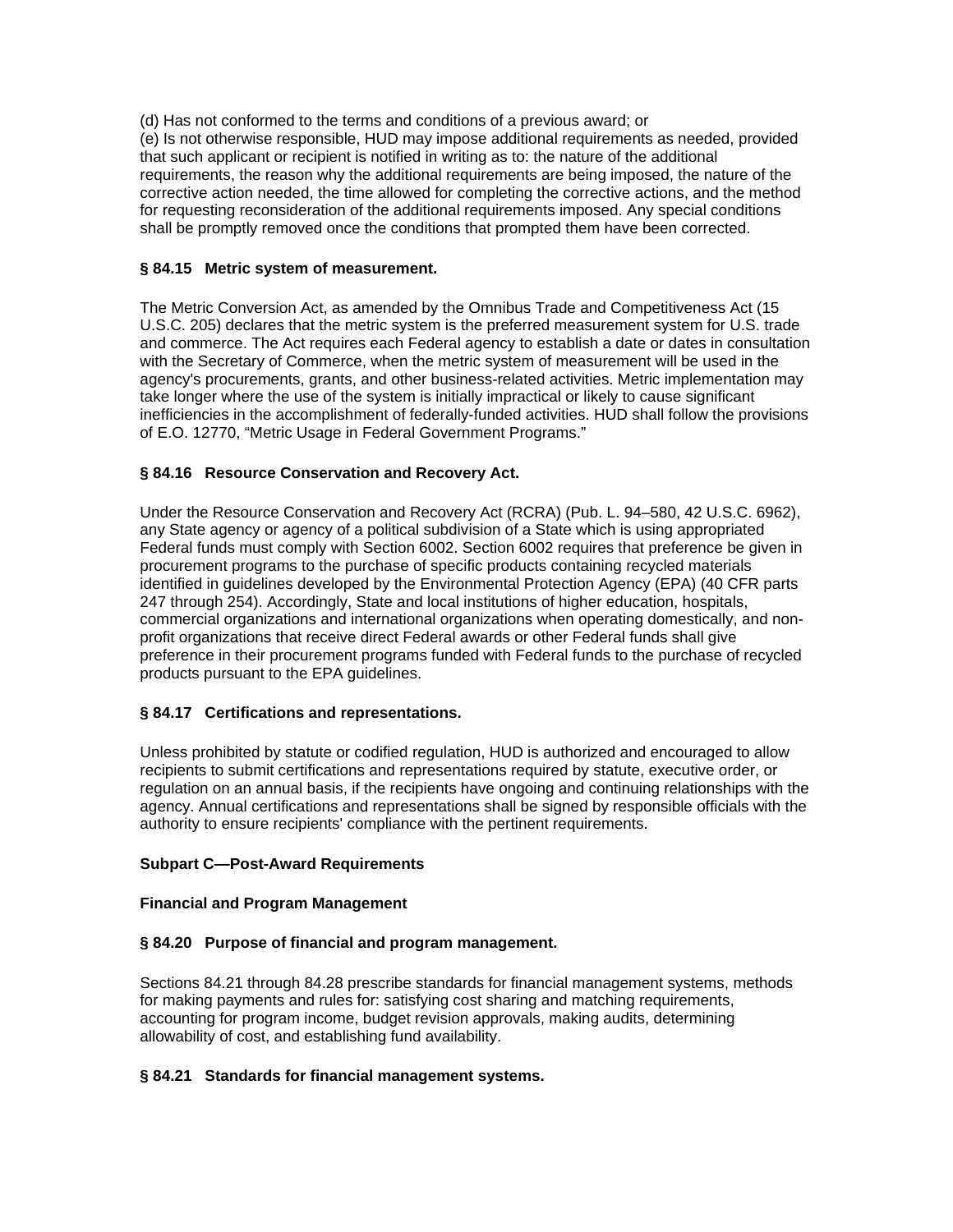(a) HUD shall require recipients to relate financial data to performance data and develop unit cost information whenever practical.

(b) Recipients' financial management systems shall provide for the following:

(1) Accurate, current and complete disclosure of the financial results of each federallysponsored project or program in accordance with the reporting requirements set forth in §84.52. If a recipient maintains its records on other than an accrual basis, the recipient shall not be required to establish an accrual accounting system. These recipients may develop such accrual data for their reports on the basis of an analysis of the documentation on hand. (2) Records that identify adequately the source and application of funds for federallysponsored activities. These records shall contain information pertaining to Federal awards, authorizations, obligations, unobligated balances, assets, outlays, income and interest. (3) Effective control over and accountability for all funds, property and other assets. Recipients shall adequately safeguard all such assets and assure they are used solely for authorized purposes.

(4) Comparison of outlays with budget amounts for each award. Whenever appropriate, financial information should be related to performance and unit cost data.

(5) Written procedures to minimize the time elapsing between the transfer of funds to the recipient from the U.S. Treasury and the issuance or redemption of checks, warrants or payments by other means for program purposes by the recipient. To the extent that the provisions of the Cash Management Improvement Act (CMIA) (Pub. L. 101-453) govern, payment methods of State agencies, instrumentalities, and fiscal agents shall be consistent with CMIA Treasury-State Agreements or the CMIA default procedures codified at 31 CFR part 205, "Withdrawal of Cash from the Treasury for Advances under Federal Grant and Other Programs."

(6) Written procedures for determining the reasonableness, allocability and allowability of costs in accordance with the provisions of the applicable Federal cost principles and the terms and conditions of the award.

(7) Accounting records including cost accounting records that are supported by source documentation.

(c) Where the Federal Government guarantees or insures the repayment of money borrowed by the recipient, HUD, at its discretion, may require adequate bonding and insurance if the bonding and insurance requirements of the recipient are not deemed adequate to protect the interest of the Federal Government.

(d) HUD may require adequate fidelity bond coverage where the recipient lacks sufficient coverage to protect the Federal Government's interest.

(e) Where bonds are required in the situations described above, the bonds shall be obtained from companies holding certificates of authority as acceptable sureties, as prescribed in 31 CFR part 223, "Surety Companies Doing Business with the United States."

### **§ 84.22 Payment.**

(a) Payment methods shall minimize the time elapsing between the transfer of funds from the United States Treasury and the issuance or redemption of checks, warrants, or payment by other means by the recipients. Payment methods of State agencies or instrumentalities shall be consistent with Treasury-State CMIA agreements or default procedures codified at 31 CFR part 205.

(b) Recipients are to be paid in advance, provided they maintain or demonstrate the willingness to maintain:

(1) Written procedures that minimize the time elapsing between the transfer of funds and disbursement by the recipient; and

(2) Financial management systems that meet the standards for fund control and accountability as established in §84.21. Cash advances to a recipient organization shall be limited to the minimum amounts needed and be timed to be in accordance with the actual, immediate cash requirements of the recipient organization in carrying out the purpose of the approved program or project. The timing and amount of cash advances shall be as close as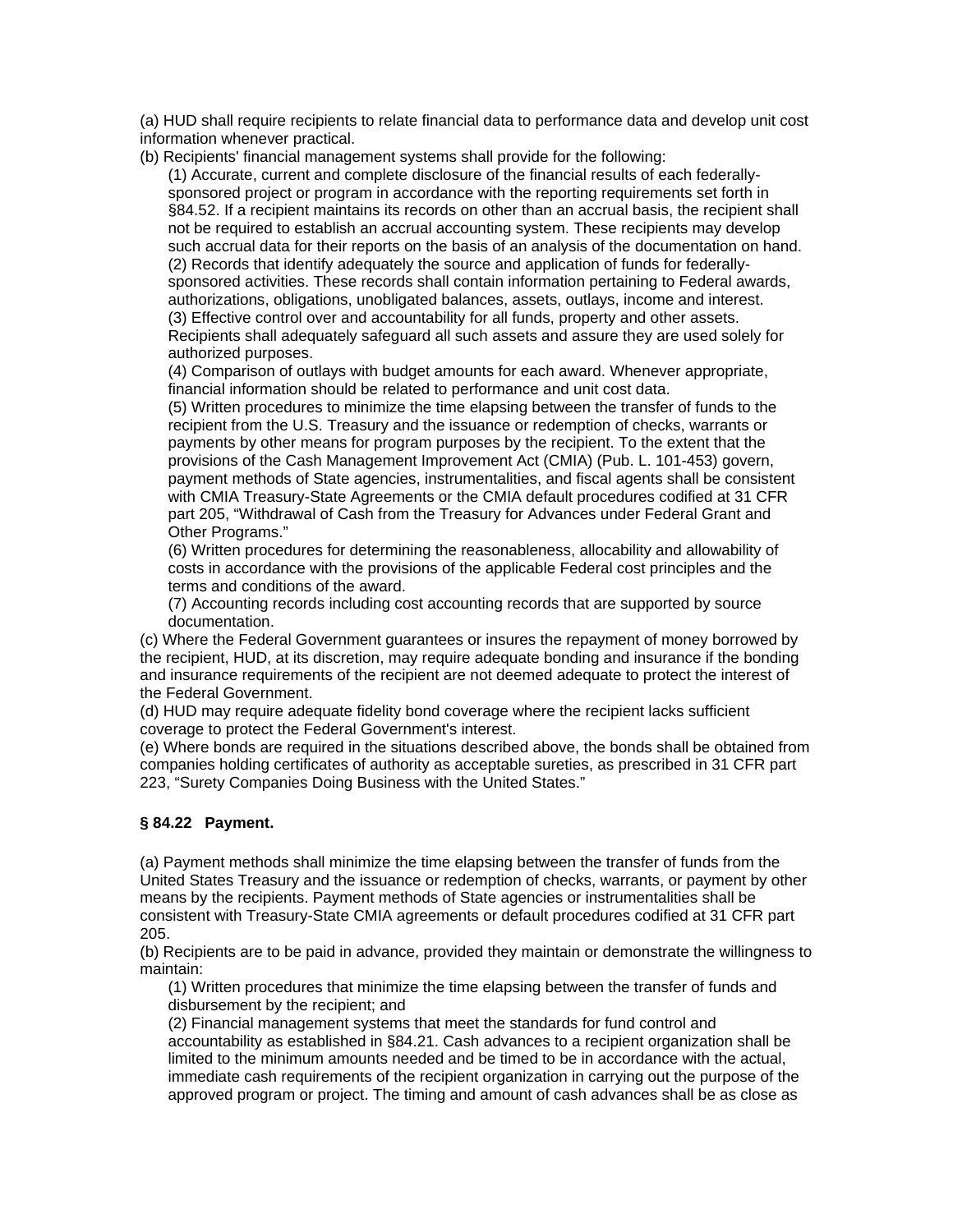is administratively feasible to the actual disbursements by the recipient organization for direct program or project costs and the proportionate share of any allowable indirect costs.

(c) Whenever possible, advances shall be consolidated to cover anticipated cash needs for all awards made by HUD to the recipient.

(1) Advance payment mechanisms include, but are not limited to, Treasury check and electronic funds transfer.

(2) Advance payment mechanisms are subject to 31 CFR part 205.

(3) Recipients shall be authorized to submit requests for advances and reimbursements at least monthly when electronic fund transfers are not used.

(d) Requests for Treasury check advance payment shall be submitted on SF–270, "Request for Advance or Reimbursement," or other forms as may be authorized by OMB. This form is not to be used when Treasury check advance payments are made to the recipient automatically through the use of a predetermined payment schedule or if precluded by special HUD instructions for electronic funds transfer.

(e) Reimbursement is the preferred method when the requirements in paragraph (b) of this section cannot be met. HUD may also use this method on any construction agreement, or if the major portion of the construction project is accomplished through private market financing or Federal loans, and the Federal assistance constitutes a minor portion of the project.

(1) When the reimbursement method is used, HUD shall make payment within 30 days after receipt of the billing, unless the billing is improper.

(2) Recipients shall be authorized to submit request for reimbursement at least monthly when electronic funds transfers are not used.

(f) If a recipient cannot meet the criteria for advance payments and HUD has determined that reimbursement is not feasible because the recipient lacks sufficient working capital, HUD may provide cash on a working capital advance basis. Under this procedure, HUD shall advance cash to the recipient to cover its estimated disbursement needs for an initial period generally geared to the awardee's disbursing cycle. Thereafter, HUD shall reimburse the recipient for its actual cash disbursements. The working capital advance method of payment shall not be used for recipients unwilling or unable to provide timely advances to their subrecipient to meet the subrecipient's actual cash disbursements.

(g) To the extent available, recipients shall disburse funds available from repayments to and interest earned on a revolving fund, program income, rebates, refunds, contract settlements, audit recoveries and interest earned on such funds before requesting additional cash payments. (h) Unless otherwise required by statute, HUD shall not withhold payments for proper charges made by recipients at any time during the project period unless paragraphs  $(h)(1)$  or  $(h)(2)$  of this section apply.

(1) A recipient has failed to comply with the project objectives, the terms and conditions of the award, or Federal reporting requirements.

(2) The recipient or subrecipient is delinquent in a debt to the United States as defined in OMB Circular A–129, "Managing Federal Credit Programs." Under such conditions, HUD may, upon reasonable notice, inform the recipient that payments shall not be made for obligations incurred after a specified date until the conditions are corrected or the indebtedness to the Federal Government is liquidated.

(i) Standards governing the use of banks and other institutions as depositories of funds advanced under awards are as follows.

(1) Except for situations described in paragraph (i)(2) of this section, HUD shall not require separate depository accounts for funds provided to a recipient or establish any eligibility requirements for depositories for funds provided to a recipient. However, recipients must be able to account for the receipt, obligation and expenditure of funds.

(2) Advances of Federal funds shall be deposited and maintained in insured accounts whenever possible.

(j) Consistent with the national goal of expanding the opportunities for women-owned and minority-owned business enterprises, recipients shall be encouraged to use women- owned and minority-owned banks (a bank which is owned at least 50 percent by women or minority group members).

(k) Recipients shall maintain advances of Federal funds in interest bearing accounts, unless paragraphs  $(k)(1)$ ,  $(k)(2)$ , or  $(k)(3)$  of this section apply.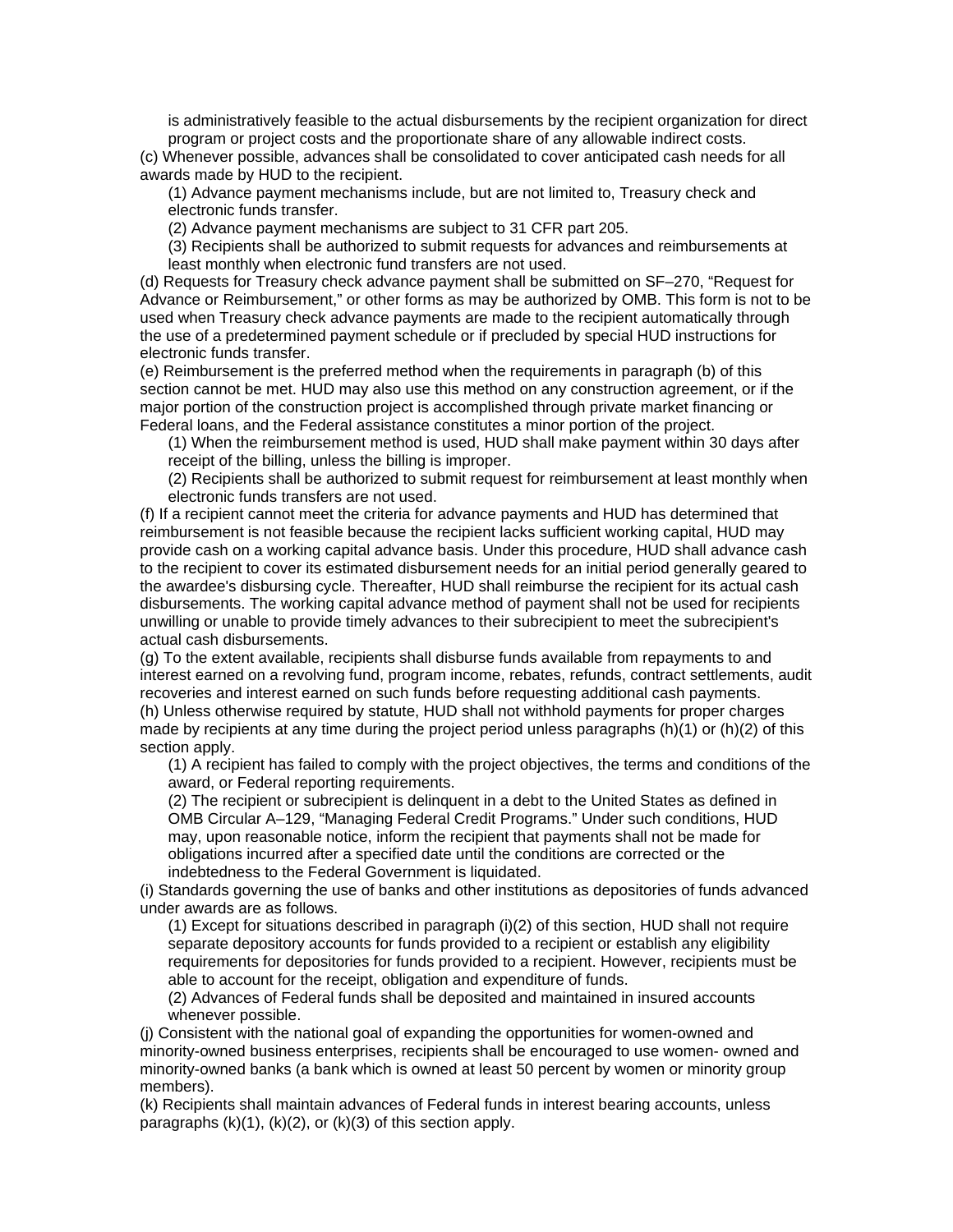(1) The recipient receives less than \$120,000 in Federal awards per year.

(2) The best reasonably available interest bearing account would not be expected to earn interest in excess of \$250 per year on Federal cash balances.

(3) The depository would require an average or minimum balance so high that it would not be feasible within the expected Federal and non-Federal cash resources.

(l) For those entities where CMIA and its implementing regulations do not apply, interest earned on Federal advances deposited in interest bearing accounts shall be remitted annually to Department of Health and Human Services, Payment Management System, P.O. Box 6021, Rockville, MD 20852. In keeping with Electronic Funds Transfer rules (31 CFR part 206), interest should be remitted to the HHS Payment Management System through an electronic medium such as the FEDWIRE Deposit system. Recipients which do not have this capability should use a check. Interest amounts up to \$250 per year may be retained by the recipient for administrative expense. State universities and hospitals shall comply with CMIA, as it pertains to interest. If an entity subject to CMIA uses its own funds to pay pre-award costs for discretionary awards without prior written approval from the Federal awarding agency, it waives its right to recover the interest under CMIA.

(m) Except as noted elsewhere in this rule, only the following forms shall be authorized for the recipients in requesting advances and reimbursements. Federal agencies shall not require more than an original and two copies of these forms.

(1) *SF–270, Request for Advance or Reimbursement.* HUD has adopted the SF–270 as a standard form for all non-construction programs when electronic funds transfer or predetermined advance methods are not used. HUD has the option of using this form for construction programs in lieu of the SF–271, "Outlay Report and Request for Reimbursement for Construction Programs."

(2) *SF–271, Outlay Report and Request for Reimbursement for Construction Programs.* HUD has adopted the SF–271 as the standard form to be used for requesting reimbursement for construction programs. However, HUD may substitute the SF–270 when HUD determines that it provides adequate information to meet Federal needs.

### **§ 84.23 Cost sharing or matching.**

(a) All contributions, including cash and third party in-kind, shall be accepted as part of the recipient's cost sharing or matching when such contributions meet all of the following criteria.

(1) Are verifiable from the recipient's records.

(2) Are not included as contributions for any other federally-assisted project or program.

(3) Are necessary and reasonable for proper and efficient accomplishment of project or program objectives.

(4) Are allowable under the applicable cost principles.

(5) Are not paid by the Federal Government under another award, except where authorized by Federal statute to be used for cost sharing or matching.

(6) Are provided for in the approved budget when required by HUD.

(7) Conform to other provisions of this part, as applicable.

(b) Unrecovered indirect costs may be included as part of cost sharing or matching only with the prior approval of HUD.

(c) Values for recipient contributions of services and property shall be established in accordance with the applicable cost principles. If HUD authorizes recipients to donate buildings or land for construction/facilities acquisition projects or long-term use, the value of the donated property for cost sharing or matching shall be the lesser of paragraphs  $(c)(1)$  or  $(c)(2)$  of this section.

(1) The certified value of the remaining life of the property recorded in the recipient's accounting records at the time of donation.

(2) *The current fair market value.* However, when there is sufficient justification, HUD may approve the use of the current fair market value of the donated property, even if it exceeds the certified value at the time of donation to the project.

(d) Volunteer services furnished by professional and technical personnel, consultants, and other skilled and unskilled labor may be counted as cost sharing or matching if the service is an integral and necessary part of an approved project or program. Rates for volunteer services shall be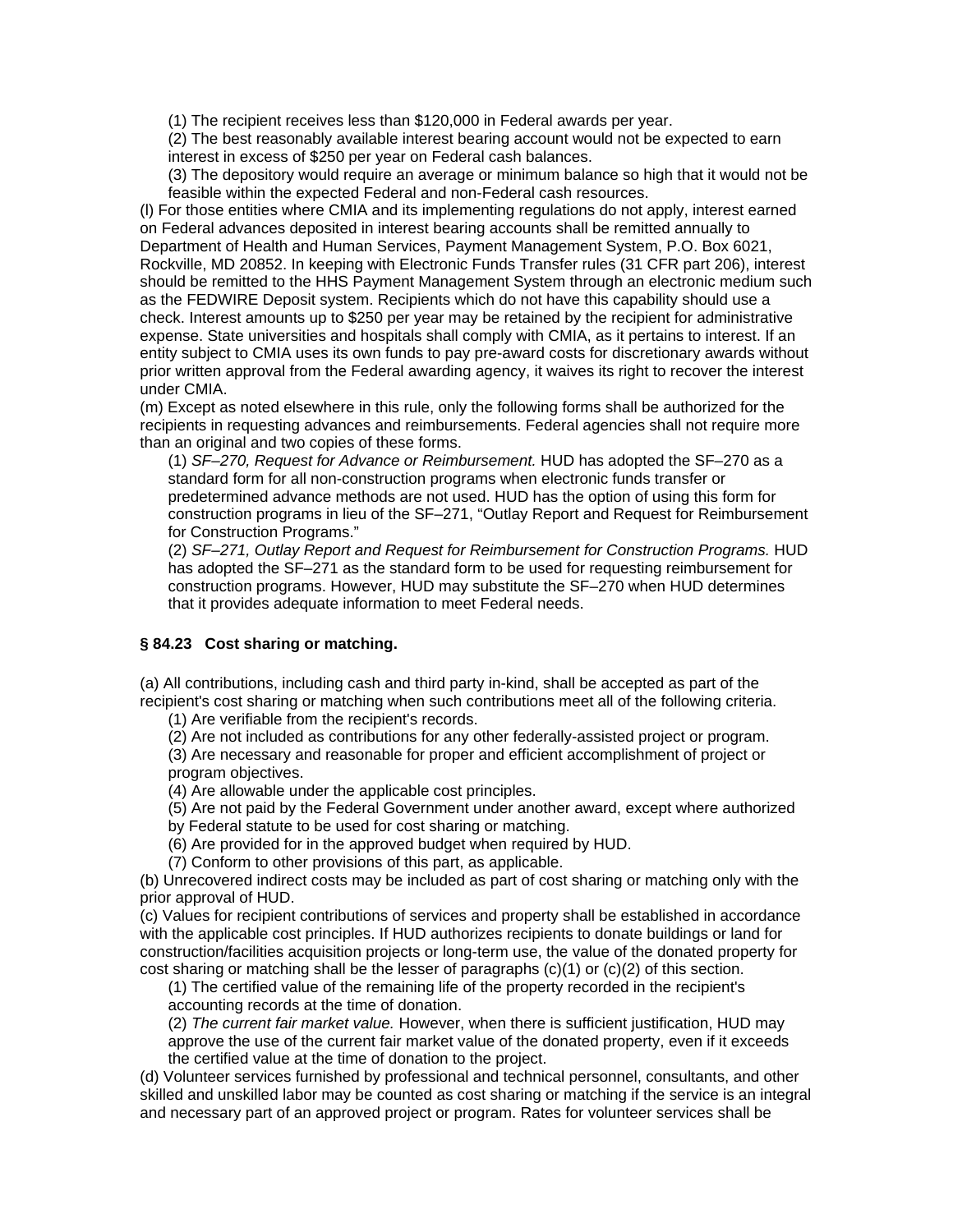consistent with those paid for similar work in the recipient's organization. In those instances in which the required skills are not found in the recipient organization, rates shall be consistent with those paid for similar work in the labor market in which the recipient competes for the kind of services involved. In either case, paid fringe benefits that are reasonable, allowable, and allocable may be included in the valuation.

(e) When an employer other than the recipient furnishes the services of an employee, these services shall be valued at the employee's regular rate of pay (plus an amount of fringe benefits that are reasonable, allowable, and allocable, but exclusive of overhead costs), provided these services are in the same skill for which the employee is normally paid.

(f) Donated supplies may include such items as expendable equipment, office supplies, laboratory supplies or workshop and classroom supplies. Value assessed to donated supplies included in the cost sharing or matching share shall be reasonable and shall not exceed the fair market value of the property at the time of the donation.

(g) The method used for determining cost sharing or matching for donated equipment, buildings and land for which title passes to the recipient may differ according to the purpose of the award, if paragraphs (g)(1) or (g)(2) of this section apply.

(1) If the purpose of the award is to assist the recipient in the acquisition of equipment, buildings or land, the total value of the donated property may be claimed as cost sharing or matching.

(2) If the purpose of the award is to support activities that require the use of equipment, buildings or land, normally only depreciation or use charges for equipment and buildings may be made. However, the full value of equipment or other capital assets and fair rental charges for land may be allowed, provided that HUD has approved the charges.

(h) The value of donated property shall be determined in accordance with the usual accounting policies of the recipient, with the following qualifications.

(1) The value of donated land and buildings shall not exceed its fair market value at the time of donation to the recipient as established by an independent appraiser (e.g., certified real property appraiser or General Services Administration representative) and certified by a responsible official of the recipient.

(2) The value of donated equipment shall not exceed the fair market value of equipment of the same age and condition at the time of donation.

(3) The value of donated space shall not exceed the fair rental value of comparable space as established by an independent appraisal of comparable space and facilities in a privatelyowned building in the same locality.

(4) The value of loaned equipment shall not exceed its fair rental value.

(5) The following requirements pertain to the recipient's supporting records for in-kind contributions from third parties.

(i) Volunteer services shall be documented and, to the extent feasible, supported by the same methods used by the recipient for its own employees.

(ii) The basis for determining the valuation for personal service, material, equipment, buildings and land shall be documented.

#### **§ 84.24 Program income.**

(a) HUD shall apply the standards set forth in this section in requiring recipient organizations to account for program income related to projects financed in whole or in part with Federal funds. (b) Except as provided in paragraph (h) of this section, program income earned during the project period shall be retained by the recipient and, in accordance with HUD regulations or the terms and conditions of the award, shall be used in one or more of the ways listed in the following.

(1) Added to funds committed to the project by HUD and recipient and used to further eligible project or program objectives.

(2) Used to finance the non-Federal share of the project or program.

(3) Deducted from the total project or program allowable cost in determining the net allowable costs on which the Federal share of costs is based.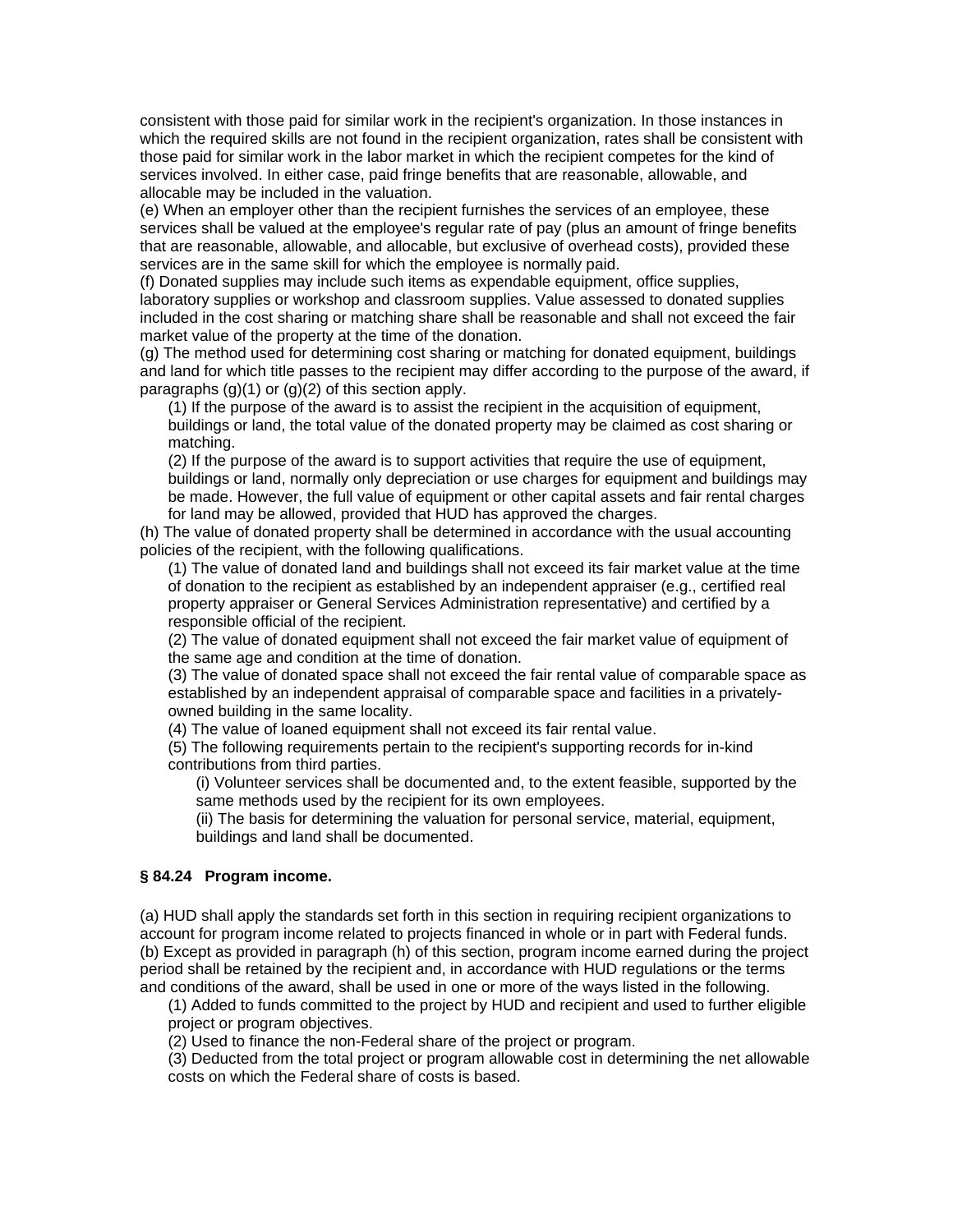(c) When HUD authorizes the disposition of program income as described in paragraphs (b)(1) or (b)(2) of this section, program income in excess of any limits stipulated shall be used in accordance with paragraph (b)(3) of this section.

(d) In the event that HUD does not specify in its regulations or the terms and conditions of the award how program income is to be used, paragraph (b)(3) of this section shall apply automatically to all projects or programs except research. For awards that support research, paragraph (b)(1) of this section shall apply automatically unless HUD indicates in the terms and conditions another alternative on the award or the recipient is subject to special award conditions, as indicated in §84.14.

(e) Unless HUD regulations or the terms and conditions of the award provide otherwise, recipients shall have no obligation to the Federal Government regarding program income earned after the end of the project period.

(f) If authorized by HUD regulations or the terms and conditions of the award, costs incident to the generation of program income may be deducted from gross income to determine program income, provided these costs have not been charged to the award.

(g) Proceeds from the sale of property shall be handled in accordance with the requirements of the Property Standards (See §§84.30 through 84.37).

(h) Unless HUD regulations or the terms and condition of the award provide otherwise, recipients shall have no obligation to the Federal Government with respect to program income earned from license fees and royalties for copyrighted material, patents, patent applications, trademarks, and inventions produced under an award. However, Patent and Trademark Amendments (35 U.S.C. 18) apply to inventions made under an experimental, developmental, or research award.

### **§ 84.25 Revision of budget and program plans.**

(a) The budget plan is the financial expression of the project or program as approved during the award process. It may include either the Federal and non-Federal share, or only the Federal share, depending upon HUD requirements. It shall be related to performance for program evaluation purposes whenever appropriate.

(b) Recipients are required to report deviations from budget and program plans, and request prior approvals for budget and program plan revisions, in accordance with this section.

(c) For non-construction awards, recipients shall request prior approvals from HUD for one or more of the following program or budget related reasons.

(1) Change in the scope or the objective of the project or program (even if there is no associated budget revision requiring prior written approval).

(2) Change in a key person specified in the application or award document.

(3) The absence for more than three months, or a 25 percent reduction in time devoted to the project, by the approved project director or principal investigator.

(4) The need for additional Federal funding.

(5) The transfer of amounts budgeted for indirect costs to absorb increases in direct costs, or vice versa, if approval is required by HUD.

(6) The inclusion, unless waived by HUD, of costs that require prior approval in accordance with OMB Circular A–21, "Cost Principles for Institutions of Higher Education," OMB Circular A–122, "Cost Principles for Non-Profit Organizations," or 45 CFR part 74 Appendix E,

"Principles for Determining Costs Applicable to Research and Development under Grants and Contracts with Hospitals," or 48 CFR part 31, "Contract Cost Principles and Procedures," as applicable.

(7) The transfer of funds allotted for training allowances (direct payment to trainees) to other categories of expense.

(8) Unless described in the application and funded in the approved awards, the subaward, transfer or contracting out of any work under an award. This provision does not apply to the purchase of supplies, material, equipment or general support services.

(d) No other prior approval requirements for specific items may be imposed unless a deviation has been approved by OMB.

(e) Except for requirements listed in paragraphs (c)(1) and (c)(4) of this section, HUD is authorized, at its option, to waive cost-related and administrative prior written approvals required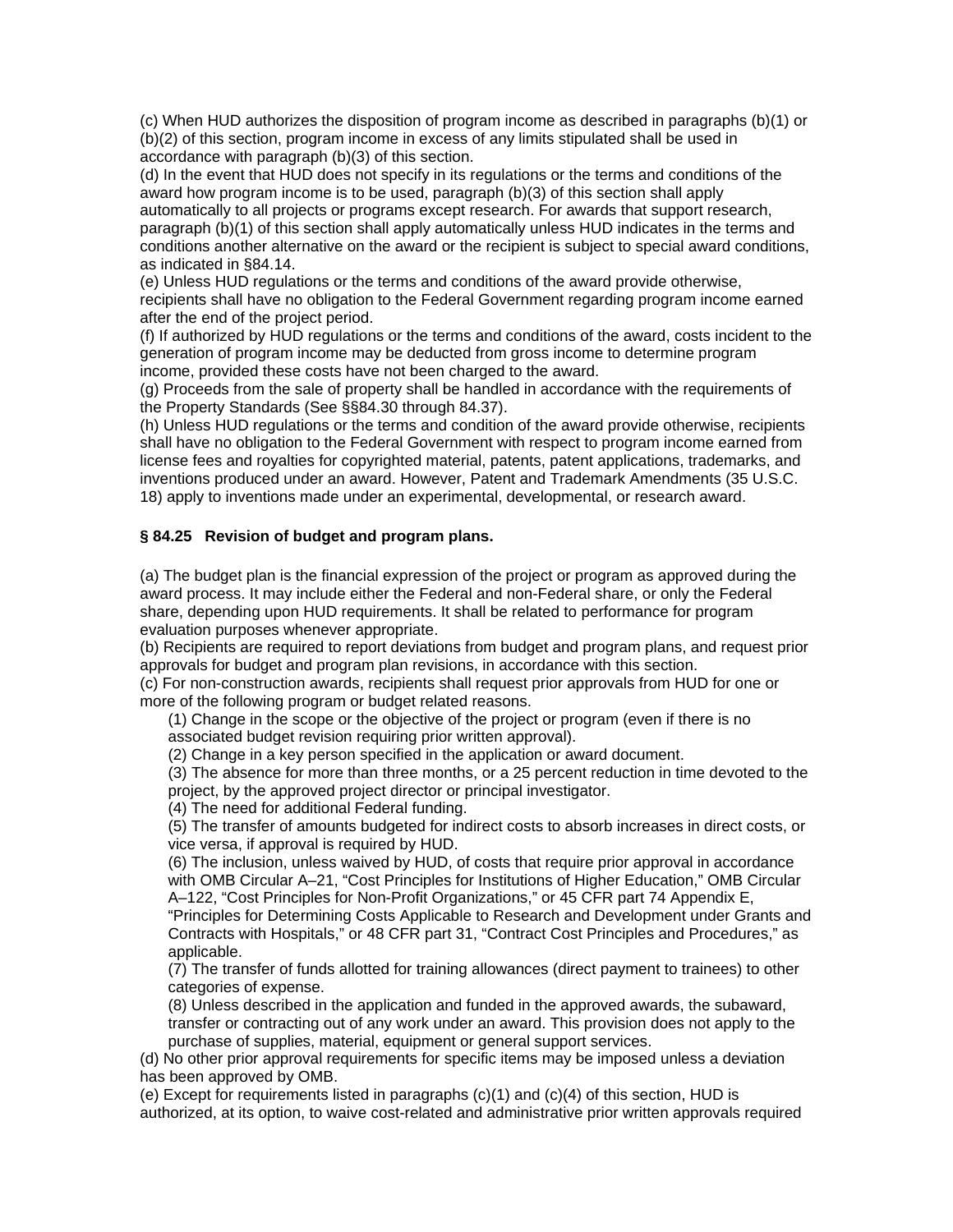by Circular A–110 and OMB Circulars A–21 and A–122. Such waivers may include authorizing recipients to do any one or more of the following.

(1) Incur pre-award costs 90 calendar days prior to award or more than 90 calendar days with the prior approval of HUD. All pre-award costs are incurred at the recipient's risk (i.e., HUD is under no obligation to reimburse such costs if for any reason the recipient does not receive an award or if the award is less than anticipated and inadequate to cover such costs). (2) Initiate a one-time extension of the expiration date of the award of up to 12 months unless one or more of the following conditions apply. For one-time extensions, the recipient must notify HUD in writing with the supporting reasons and revised expiration date at least 10 days before the expiration date specified in the award. This one-time extension may not be exercised merely for the purpose of using unobligated balances.

(i) The terms and conditions of award prohibit the extension.

(ii) The extension requires additional Federal funds.

(iii) The extension involves any change in the approved objectives or scope of the project. (3) Carry forward unobligated balances to subsequent funding periods.

(4) For awards that support research, unless HUD provides otherwise in HUD's regulations, the prior approval requirements described in paragraph (e) of this section are automatically waived (i.e., recipients need not obtain such prior approvals) unless one of the conditions included in paragraph (e)(2) of this section applies.

(f) HUD may, at its option, restrict the transfer of funds among direct cost categories or programs, functions and activities for awards in which the Federal share of the project exceeds \$100,000 and the cumulative amount of such transfers exceeds or is expected to exceed 10 percent of the total budget as last approved by HUD. HUD shall not permit a transfer that would cause any Federal appropriation or part thereof to be used for purposes other than those consistent with the original intent of the appropriation.

(g) All other changes to nonconstruction budgets, except for the changes described in paragraph (j) of this section, do not require prior approval.

(h) For construction awards, recipients shall request prior written approval promptly from HUD for budget revisions whenever paragraphs  $(h)(1)$ ,  $(h)(2)$  or  $(h)(3)$  of this section apply.

(1) The revision results from changes in the scope or the objective of the project or program.

(2) The need arises for additional Federal funds to complete the project.

(3) A revision is desired which involves specific costs for which prior written approval requirements may be imposed consistent with applicable OMB cost principles listed in §84.27.

(i) No other prior approval requirements for specific items may be imposed unless a deviation has been approved by OMB.

(j) When HUD makes an award that provides support for both construction and nonconstruction work, HUD may require the recipient to request prior approval from HUD before making any fund or budget transfers between the two types of work supported.

(k) For both construction and nonconstruction awards, HUD shall require recipients to notify HUD in writing promptly whenever the amount of Federal authorized funds is expected to exceed the needs of the recipient for the project period by more than \$5000 or five percent of the Federal award, whichever is greater. This notification shall not be required if an application for additional funding is submitted for a continuation award.

(l) When requesting approval for budget revisions, recipients shall use the budget forms that were used in the application unless HUD indicates a letter of request suffices.

(m) Within 30 calendar days from the date of receipt of the request for budget revisions, HUD shall review the request and notify the recipient whether the budget revisions have been approved. If the revision is still under consideration at the end of 30 calendar days, HUD shall inform the recipient in writing of the date when the recipient may expect the decision.

#### **§ 84.26 Non-Federal audits.**

(a) Recipients and subrecipients that are institutions of higher education or other non-profit organization (including hospitals) shall be subject to the audit requirements contained in the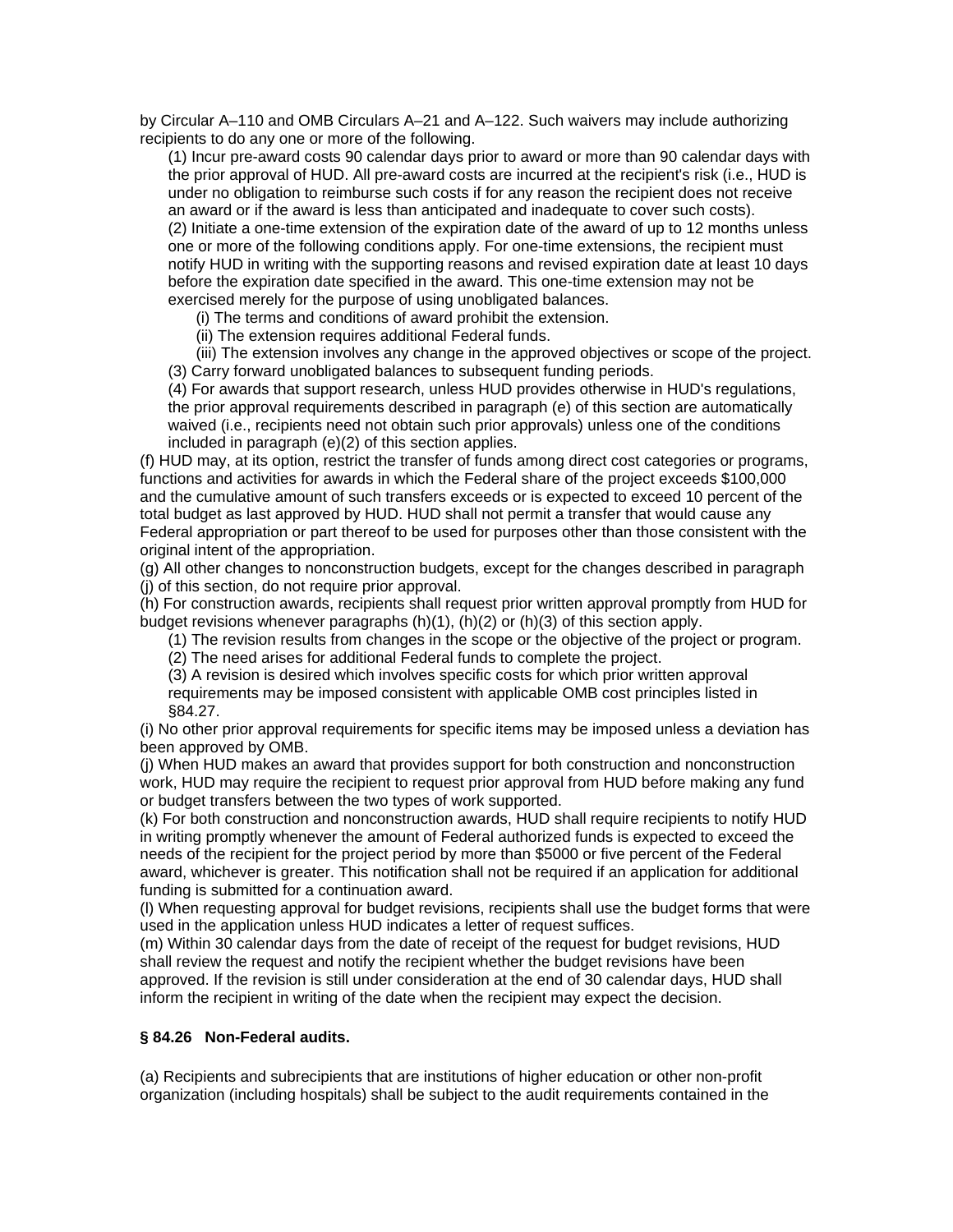Single Audit Act Amendments of 1996 (31 U.S.C. 7501–7507) and revised OMB Circular A–133, "Audits of States, Local Governments, and Non-Profit Organizations."

(1) Non-profit organizations subject to regulations in the part 200 and part 800 series of this title which receive awards subject to part 84 shall comply with the audit requirements of revised OMB Circular A–133, "Audits of States, Local Governments, and Non-Profit Organizations." For HUD programs, a non-profit organization is the mortgagor or owner (as these terms are defined in the regulations in the part 200 and part 800 series) and not a related or affiliated organization or entity.

(2) [Reserved]

(b) State and local governments shall be subject to the audit requirements contained in the Single Audit Act Amendments of 1996 (31 U.S.C. 7501–7507) and revised OMB Circular A–133, "Audits of States, Local Governments, and Non-Profit Organizations."

(c) For-profit hospitals not covered by the audit provisions of revised OMB Circular A–133 shall be subject to the audit requirements of the Federal awarding agencies.

(d) Commercial organizations shall be subject to the audit requirements of HUD or the prime recipient as incorporated into the award document.

[59 FR 47011, Sept. 13, 1994, as amended at 62 FR 61617, Nov. 18, 1997]

### **§ 84.27 Allowable costs.**

For each kind of recipient, there is a set of Federal principles for determining allowable costs. Allowability of costs shall be determined in accordance with the cost principles applicable to the entity incurring the costs. Thus, allowability of costs incurred by State, local or federallyrecognized Indian tribal governments is determined in accordance with the provisions of OMB Circular A–87, "Cost Principles for State and Local Governments." The allowability of costs incurred by non-profit organizations is determined in accordance with the provisions of OMB Circular A–122, "Cost Principles for Non-Profit Organizations." The allowability of costs incurred by institutions of higher education is determined in accordance with the provisions of OMB Circular A–21, "Cost Principles for Educational Institutions." The allowability of costs incurred by hospitals is determined in accordance with the provisions of Appendix E of 45 CFR part 74, "Principles for Determining Costs Applicable to Research and Development Under Grants and Contracts with Hospitals." The allowability of costs incurred by commercial organizations and those non-profit organizations listed in Attachment C to Circular A–122 is determined in accordance with the provisions of the Federal Acquisition Regulation (FAR) at 48 CFR part 31.

### **§ 84.28 Period of availability of funds.**

Where a funding period is specified, a recipient may charge to the grant only allowable costs resulting from obligations incurred during the funding period and any pre-award costs authorized by HUD.

### **Property Standards**

### **§ 84.30 Purpose of property standards.**

Sections 84.31 through 84.37 set forth uniform standards governing management and disposition of property furnished by the Federal Government whose cost was charged to a project supported by a Federal award. HUD shall require recipients to observe these standards under awards and shall not impose additional requirements, unless specifically required by Federal statute. The recipient may use its own property management standards and procedures provided it observes the provisions of §§84.31 through 84.37.

#### **§ 84.31 Insurance coverage.**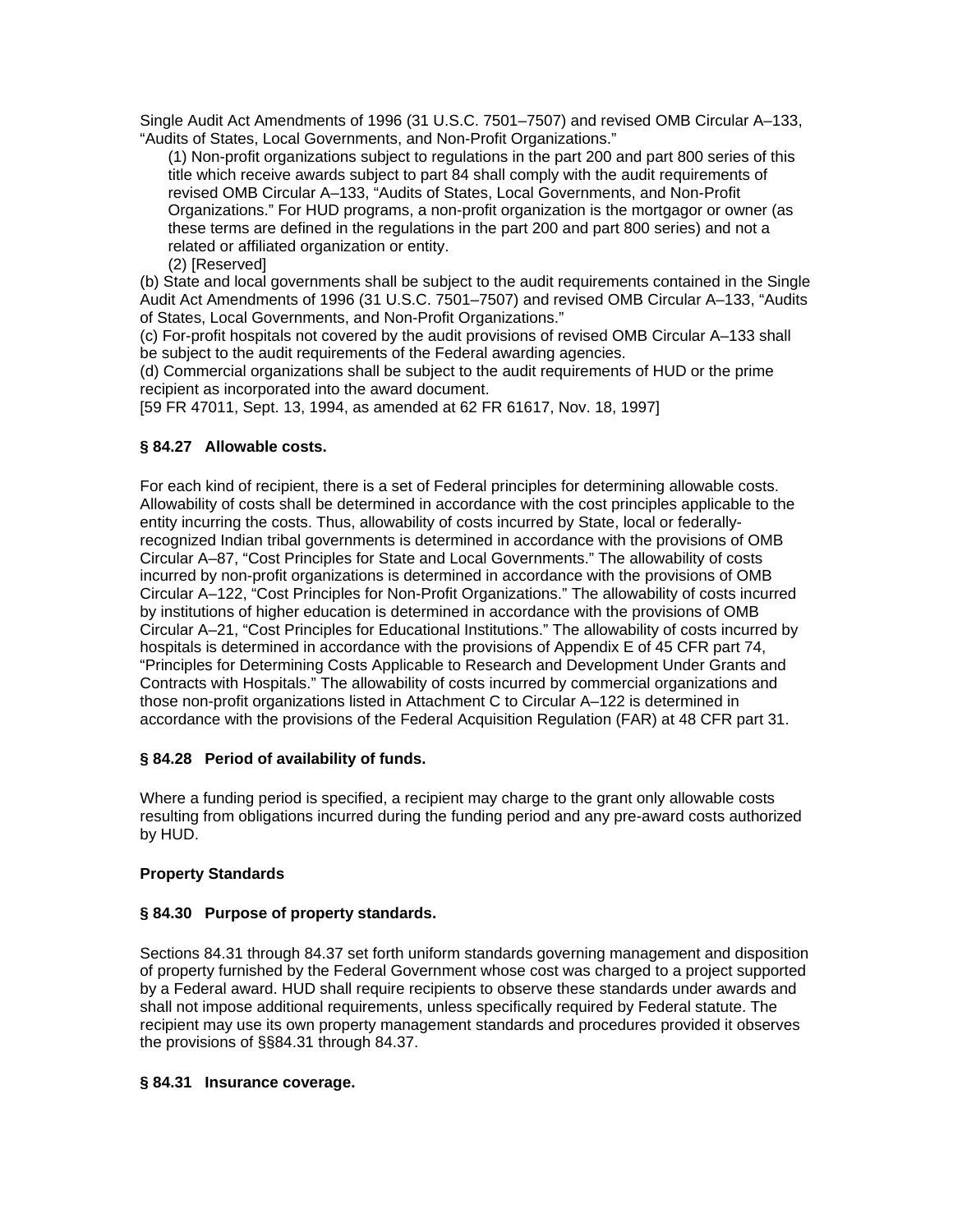Recipients shall, at a minimum, provide the equivalent insurance coverage for real property and equipment acquired with Federal funds as provided to property owned by the recipient. Federallyowned property need not be insured unless required by the terms and conditions of the award.

### **§ 84.32 Real property.**

HUD prescribes the following requirements for recipients concerning the use and disposition of real property acquired in whole or in part under awards:

(a) Title to real property shall vest in the recipient subject to the condition that the recipient shall use the real property for the authorized purpose of the project as long as it is needed and shall not encumber the property without approval of HUD.

(b) The recipient shall obtain written approval by HUD for the use of real property in other federally-sponsored projects when the recipient determines that the property is no longer needed for the purpose of the original project. Use in other projects shall be limited to those under federally-sponsored projects (i.e., awards) or programs that have purposes consistent with those authorized for support by HUD.

(c) When the real property is no longer needed as provided in paragraphs (a) and (b) of this section, the recipient shall request disposition instructions from HUD or its successor Federal awarding agency. HUD shall observe one or more of the following disposition instructions.

(1) The recipient may be permitted to retain title without further obligation to the Federal Government after it compensates the Federal Government for that percentage of the current fair market value of the property attributable to the Federal participation in the project. (2) The recipient may be directed to sell the property under guidelines provided by HUD and pay the Federal Government for that percentage of the current fair market value of the property attributable to the Federal participation in the project (after deducting actual and reasonable selling and fix-up expenses, if any, from the sales proceeds). When the recipient is authorized or required to sell the property, proper sales procedures shall be established that provide for competition to the extent practicable and result in the highest possible return. (3) The recipient may be directed to transfer title to the property to the Federal Government or to an eligible third party provided that, in such cases, the recipient shall be entitled to compensation for its attributable percentage of the current fair market value of the property.

### **§ 84.33 Federally-owned and exempt property.**

#### (a) *Federally-owned property.*

(1) Title to federally-owned property remains vested in the Federal Government. Recipients shall submit annually an inventory listing of federally-owned property in their custody to HUD. Upon completion of the award or when the property is no longer needed, the recipient shall report the property to HUD for further HUD utilization.

(2) If HUD has no further need for the property, it shall be declared excess and reported to the General Services Administration, unless HUD has statutory authority to dispose of the property by alternative methods (e.g., the authority provided by the Federal Technology Transfer Act (15 U.S.C. 3710 (I)) to donate research equipment to educational and non-profit organizations in accordance with E.O. 12821, "Improving Mathematics and Science Education in Support of the National Education Goals.") Appropriate instructions shall be issued to the recipient by HUD.

(b) *Exempt property.* When statutory authority exists, HUD has the option to vest title to property acquired with Federal funds in the recipient without further obligation to the Federal Government and under conditions HUD considers appropriate. Such property is "exempt property." Should HUD not establish conditions, title to exempt property upon acquisition shall vest in the recipient without further obligation to the Federal Government.

### **§ 84.34 Equipment.**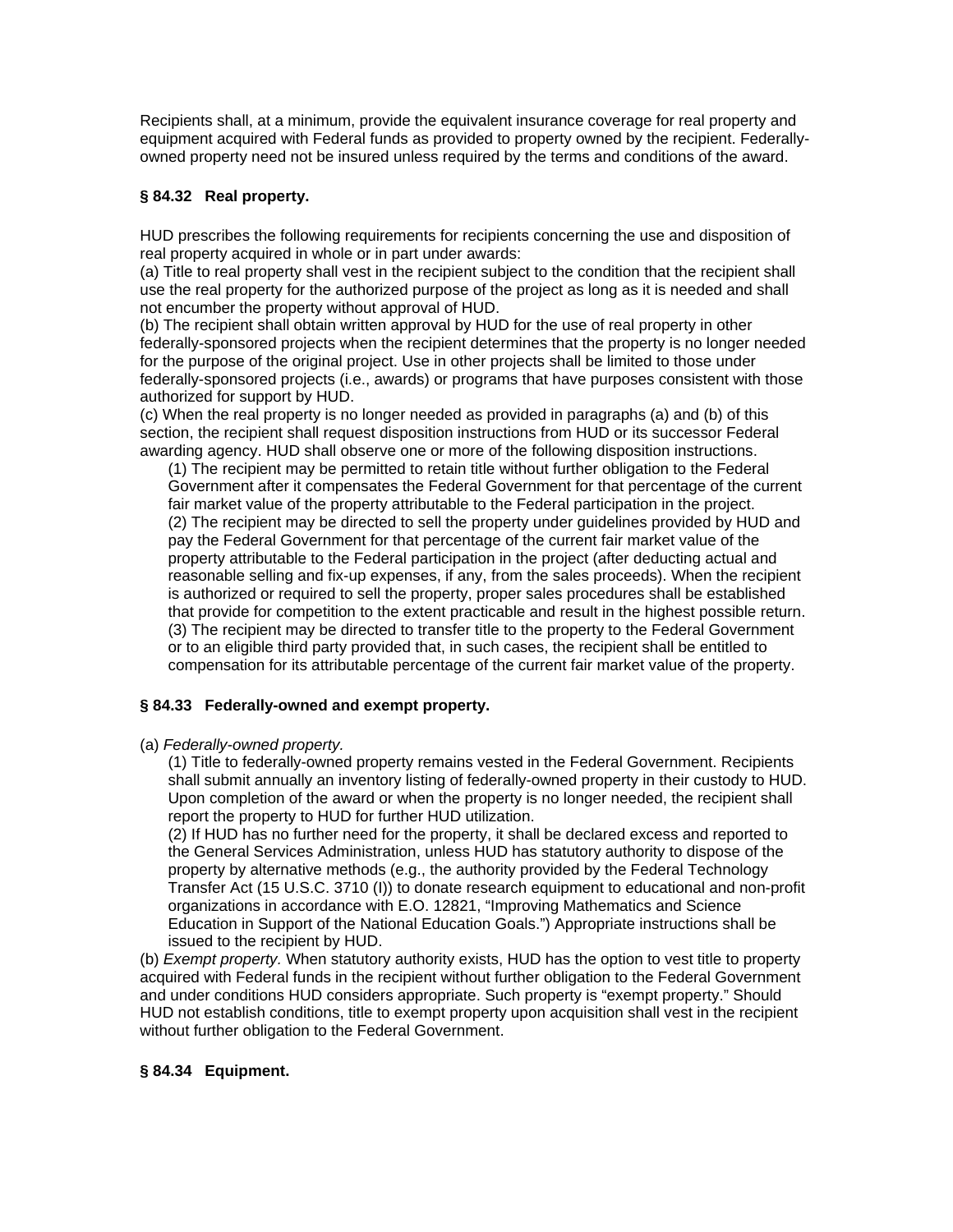(a) Title to equipment acquired by a recipient with Federal funds shall vest in the recipient, subject to conditions of this section.

(b) The recipient shall not use equipment acquired with Federal funds to provide services to non-Federal outside organizations for a fee that is less than private companies charge for equivalent services, unless specifically authorized by Federal statute, for as long as the Federal Government retains an interest in the equipment.

(c) The recipient shall use the equipment in the project or program for which it was acquired as long as needed, whether or not the project or program continues to be supported by Federal funds and shall not encumber the equipment without approval of HUD. When the equipment is no longer needed for the original project or program, the recipient shall use the equipment in connection with its other federally-sponsored activities, in the following order of priority:

(1) Activities sponsored by HUD which funded the original project; then

(2) Activities sponsored by other Federal awarding agencies.

(d) During the time that equipment is used on the project or program for which it was acquired, the recipient shall make it available for use on other projects or programs if such other use will not interfere with the work on the project or program for which the equipment was originally acquired. First preference for such other use shall be given to other projects or programs sponsored by HUD that financed the equipment; second preference shall be given to projects or programs sponsored by other Federal awarding agencies. If the equipment is owned by the Federal Government, use on other activities not sponsored by the Federal Government shall be permissible if authorized by HUD. User charges shall be treated as program income. (e) When acquiring replacement equipment, the recipient may use the equipment to be replaced as trade-in or sell the equipment and use the proceeds to offset the costs of the replacement equipment subject to the approval of HUD.

(f) The recipient's property management standards for equipment acquired with Federal funds and federally-owned equipment shall include all of the following.

(1) Equipment records shall be maintained accurately and shall include the following information.

(i) A description of the equipment.

(ii) Manufacturer's serial number, model number, Federal stock number, national stock number, or other identification number.

(iii) Source of the equipment, including the award number.

(iv) Whether title vests in the recipient or the Federal Government.

(v) Acquisition date (or date received, if the equipment was furnished by the Federal Government) and cost.

(vi) Information from which one can calculate the percentage of Federal participation in the cost of the equipment (not applicable to equipment furnished by the Federal Government).

(vii) Location and condition of the equipment and the date the information was reported. (viii) Unit acquisition cost.

(ix) Ultimate disposition data, including date of disposal and sales price or the method used to determine current fair market value where a recipient compensates HUD for its share.

(2) Equipment owned by the Federal Government shall be identified to indicate Federal ownership.

(3) A physical inventory of equipment shall be taken and the results reconciled with the equipment records at least once every two years. Any differences between quantities determined by the physical inspection and those shown in the accounting records shall be investigated to determine the causes of the difference. The recipient shall, in connection with the inventory, verify the existence, current utilization, and continued need for the equipment. (4) A control system shall be in effect to insure adequate safeguards to prevent loss,

damage, or theft of the equipment. Any loss, damage, or theft of equipment shall be investigated and fully documented; if the equipment was owned by the Federal Government, the recipient shall promptly notify HUD.

(5) Adequate maintenance procedures shall be implemented to keep the equipment in good condition.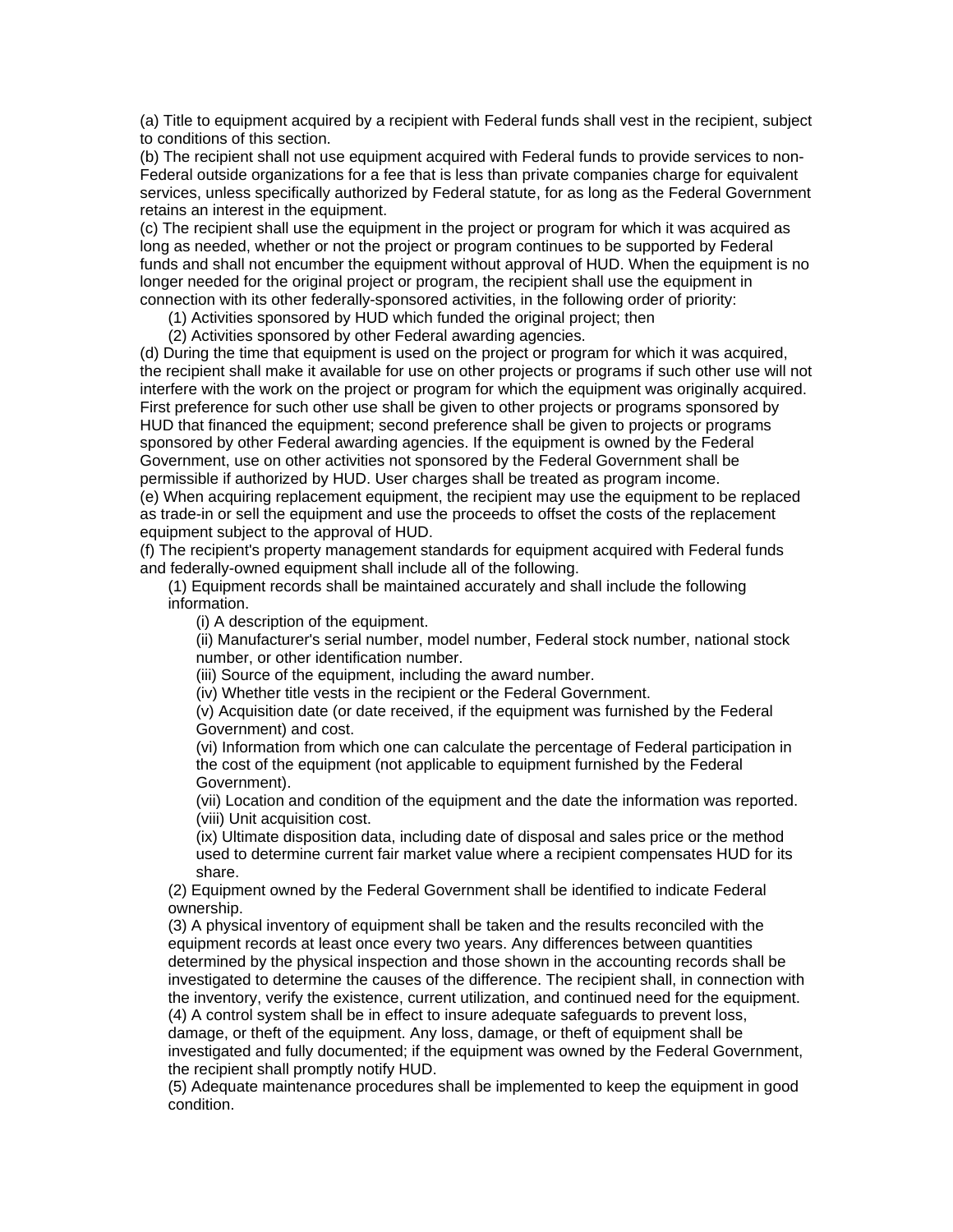(6) Where the recipient is authorized or required to sell the equipment, proper sales procedures shall be established which provide for competition to the extent practicable and result in the highest possible return.

(g) When the recipient no longer needs the equipment, the equipment may be used for other activities in accordance with the following standards. For equipment with a current per unit fair market value of \$5000 or more, the recipient may retain the equipment for other uses provided that compensation is made to HUD or its successor. The amount of compensation shall be computed by applying the percentage of Federal participation in the cost of the original project or program to the current fair market value of the equipment. If the recipient has no need for the equipment, the recipient shall request disposition instructions from HUD. HUD shall determine whether the equipment can be used to meet HUD's requirements. If no requirement exists within HUD, the availability of the equipment shall be reported to the General Services Administration by HUD to determine whether a requirement for the equipment exists in other Federal agencies. HUD shall issue instructions to the recipient no later than 120 calendar days after the recipient's request and the following procedures shall govern.

(1) If so instructed or if disposition instructions are not issued within 120 calendar days after the recipient's request, the recipient shall sell the equipment and reimburse HUD an amount computed by applying to the sales proceeds the percentage of Federal participation in the cost of the original project or program. However, the recipient shall be permitted to deduct and retain from the Federal share \$500 or ten percent of the proceeds, whichever is less, for the recipient's selling and handling expenses.

(2) If the recipient is instructed to ship the equipment elsewhere, the recipient shall be reimbursed by the Federal Government by an amount which is computed by applying the percentage of the recipient's participation in the cost of the original project or program to the current fair market value of the equipment, plus any reasonable shipping or interim storage costs incurred.

(3) If the recipient is instructed to otherwise dispose of the equipment, the recipient shall be reimbursed by HUD for such costs incurred in its disposition.

(4) HUD may reserve the right to transfer the title to the Federal Government or to a third party named by the Federal Government when such third party is otherwise eligible under existing statutes. Such transfer shall be subject to the following standards.

(i) The equipment shall be appropriately identified in the award or otherwise made known to the recipient in writing.

(ii) HUD shall issue disposition instructions within 120 calendar days after receipt of a final inventory. The final inventory shall list all equipment acquired with grant funds and federally-owned equipment. If HUD fails to issue disposition instructions within the 120 calendar day period, the recipient shall apply the standards of this section, as appropriate.

(iii) When HUD exercises its right to take title, the equipment shall be subject to the provisions for federally-owned equipment.

#### **§ 84.35 Supplies and other expendable property.**

(a) Title to supplies and other expendable property shall vest in the recipient upon acquisition. If there is a residual inventory of unused supplies exceeding \$5000 in total aggregate value upon termination or completion of the project or program and the supplies are not needed for any other federally-sponsored project or program, the recipient shall retain the supplies for use on non-Federal sponsored activities or sell them, but shall, in either case, compensate the Federal Government for its share. The amount of compensation shall be computed in the same manner as for equipment.

(b) The recipient shall not use supplies acquired with Federal funds to provide services to non-Federal outside organizations for a fee that is less than private companies charge for equivalent services, unless specifically authorized by Federal statute, as long as the Federal Government retains an interest in the supplies.

#### **§ 84.36 Intangible property.**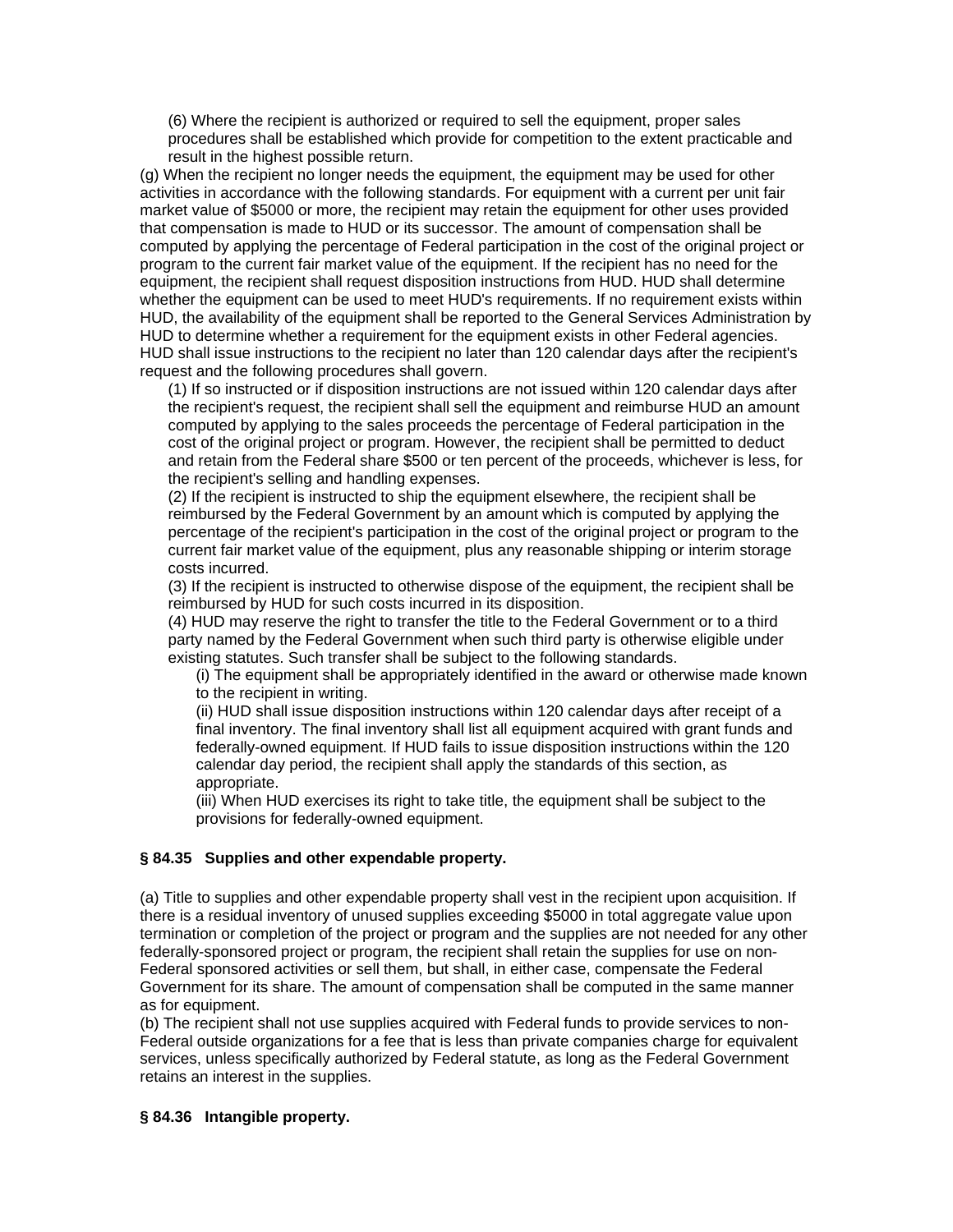(a) The recipient may copyright any work that is subject to copyright and was developed, or for which ownership was purchased, under an award. HUD reserves a royalty-free, nonexclusive and irrevocable right to reproduce, publish, or otherwise use the work for Federal purposes, and to authorize others to do so.

(b) Recipients are subject to applicable regulations governing patents and inventions, including government-wide regulations issued by the Department of Commerce at 37 CFR part 401, "Rights to Inventions Made by Nonprofit Organizations and Small Business Firms Under Government Grants, Contracts and Cooperative Agreements."

(c) HUD has the right to:

(1) Obtain, reproduce, publish or otherwise use the data first produced under an award; and (2) Authorize others to receive, reproduce, publish, or otherwise use such data for HUD purposes.

(d)

(1) In addition, in response to a Freedom of Information Act (FOIA) request for research data relating to published research findings produced under an award that were used by HUD in developing an agency action that has the force and effect of law, HUD shall request, and the recipient shall provide, within a reasonable time, the research data so that they can be made available to the public through the procedures established under the FOIA. If HUD obtains the research data solely in response to a FOIA request, HUD may charge the requester a reasonable fee equaling the full incremental cost of obtaining the research data. This fee should reflect costs incurred by HUD, the recipient, and applicable subrecipients. This fee is in addition to any fees HUD may assess under the FOIA (5 U.S.C.  $552(a)(4)(A)$ ).

(2) The following definitions apply for purposes of this paragraph (d):

(i) *Research data* is defined as the recorded factual material commonly accepted in the scientific community as necessary to validate research findings, but not any of the following: preliminary analyses, drafts of scientific papers, plans for future research, peer reviews, or communications with colleagues. This "recorded" material excludes physical objects (e.g., laboratory samples). *Research data* also do not include:

(A) Trade secrets, commercial information, materials necessary to be held confidential by a researcher until they are published, or similar information which is protected under law; and

(B) Personnel and medical information and similar information the disclosure of which would constitute a clearly unwarranted invasion of personal privacy, such as information that could be used to identify a particular person in a research study.

(ii) *Published* is defined as either when:

(A) Research findings are published in a peer-reviewed scientific or technical journal; or

(B) HUD publicly and officially cites the research findings in support of an agency action that has the force and effect of law.

(iii) *Used by HUD in developing an agency action that has the force and effect of law* is defined as when HUD publicly and officially cites the research findings in support of an agency action that has the force and effect of law.

(e) Title to intangible property and debt instruments acquired under an award or sub-award vests upon acquisition in the recipient. The recipient shall use that property for the originally-authorized purpose, and the recipient shall not encumber the property without approval of HUD. When no longer needed for the originally authorized purpose, disposition of the intangible property shall occur in accordance with the provisions of §84.34(g).

[59 FR 47011, Sept. 13, 1994, as amended at 65 FR 30499, May 11, 2000]

### **§ 84.37 Property trust relationship.**

Real property, equipment, intangible property and debt instruments that are acquired or improved with Federal funds shall be held in trust by the recipient as trustee for the beneficiaries of the project or program under which the property was acquired or improved. HUD may require recipients to record liens or other appropriate notices of record to indicate that personal or real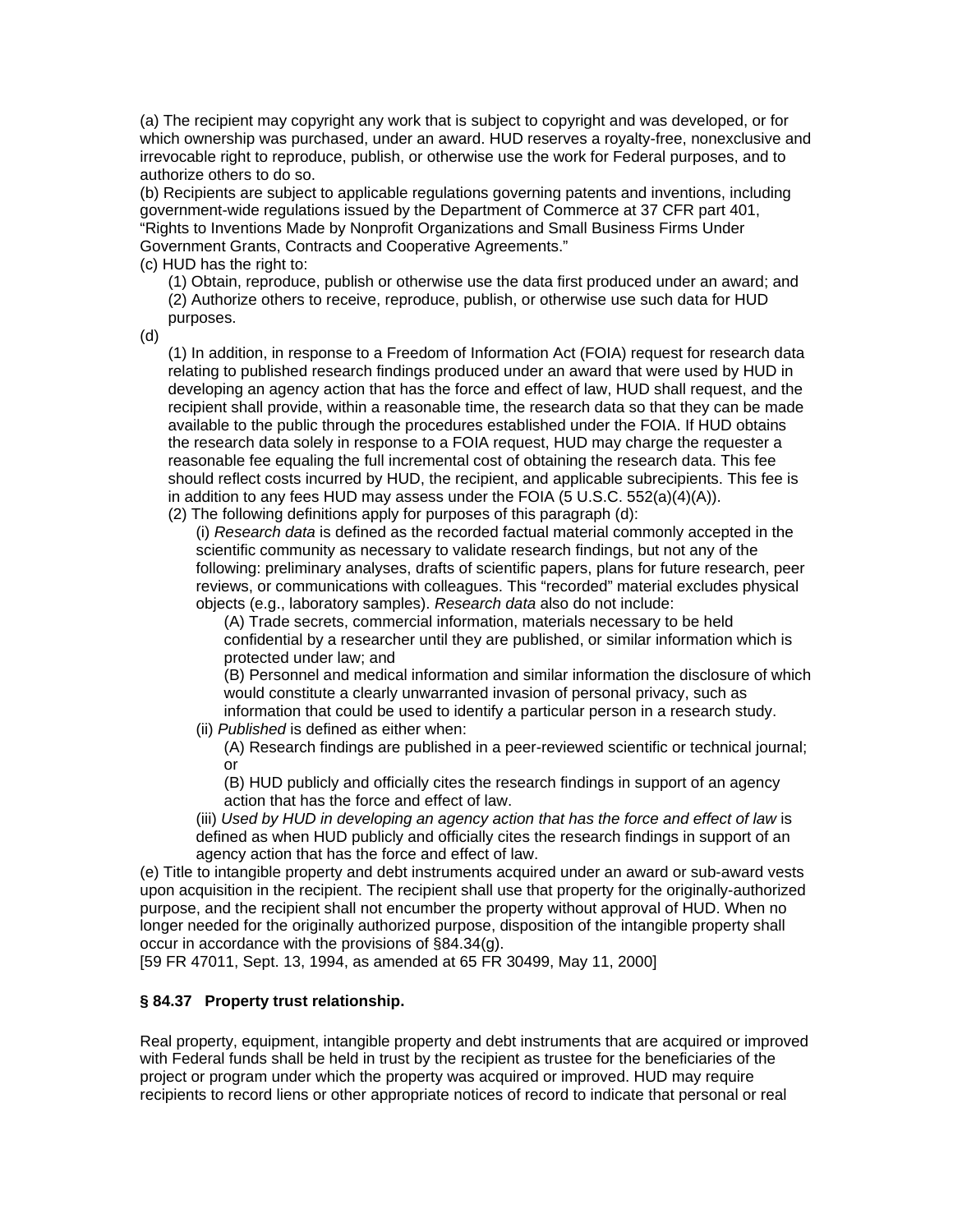property has been acquired or improved with Federal funds and that use and disposition conditions apply to the property.

### **Procurement Standards**

#### **§ 84.40 Purpose of procurement standards.**

Sections 84.41 through 84.48 set forth standards for use by recipients in establishing procedures for the procurement of supplies and other expendable property, equipment, real property and other services with Federal funds. These standards are furnished to ensure that such materials and services are obtained in an effective manner and in compliance with the provisions of applicable Federal statutes and executive orders. No additional procurement standards or requirements shall be imposed by HUD upon recipients, unless specifically required by Federal statute or executive order or approved by OMB.

### **§ 84.41 Recipient responsibilities.**

The standards contained in this section do not relieve the recipient of the contractual responsibilities arising under its contract(s). The recipient is the responsible authority, without recourse to HUD, regarding the settlement and satisfaction of all contractual and administrative issues arising out of procurements entered into in support of an award or other agreement. This includes disputes, claims, protests of award, source evaluation or other matters of a contractual nature. Matters concerning violation of statute are to be referred to such Federal, State or local authority as may have proper jurisdiction.

### **§ 84.42 Codes of conduct.**

The recipient shall maintain written standards of conduct governing the performance of its employees engaged in the award and administration of contracts. No employee, officer, or agent shall participate in the selection, award, or administration of a contract supported by Federal funds if a real or apparent conflict of interest would be involved. Such a conflict would arise when the employee, officer, or agent, any member of his or her immediate family, his or her partner, or an organization which employs or is about to employ any of the parties indicated herein, has a financial or other interest in the firm selected for an award. The officers, employees, and agents of the recipient shall neither solicit nor accept gratuities, favors, or anything of monetary value from contractors, or parties to sub-agreements. However, recipients may set standards for situations in which the financial interest is not substantial or the gift is an unsolicited item of nominal value. The standards of conduct shall provide for disciplinary actions to be applied for violations of such standards by officers, employees, or agents of the recipient.

# **§ 84.43 Competition.**

All procurement transactions shall be conducted in a manner to provide, to the maximum extent practical, open and free competition. The recipient shall be alert to organizational conflicts of interest as well as noncompetitive practices among contractors that may restrict or eliminate competition or otherwise restrain trade. In order to ensure objective contractor performance and eliminate unfair competitive advantage, contractors that develop or draft specifications, requirements, statements of work, invitations for bids and/or requests for proposals shall be excluded from competing for such procurements. Awards shall be made to the bidder or offeror whose bid or offer is responsive to the solicitation and is most advantageous to the recipient, price, quality and other factors considered. The other factors shall include the bidder's or offeror's compliance with Section 3 of the Housing and Urban Development Act of 1968 (12 U.S.C. 1701u), hereafter referred to as "Section 3." Section 3 provides that, to the greatest extent feasible, and consistent with existing Federal, State, and local laws, and regulations, economic opportunities generated by certain HUD financial assistance shall be directed to low- and very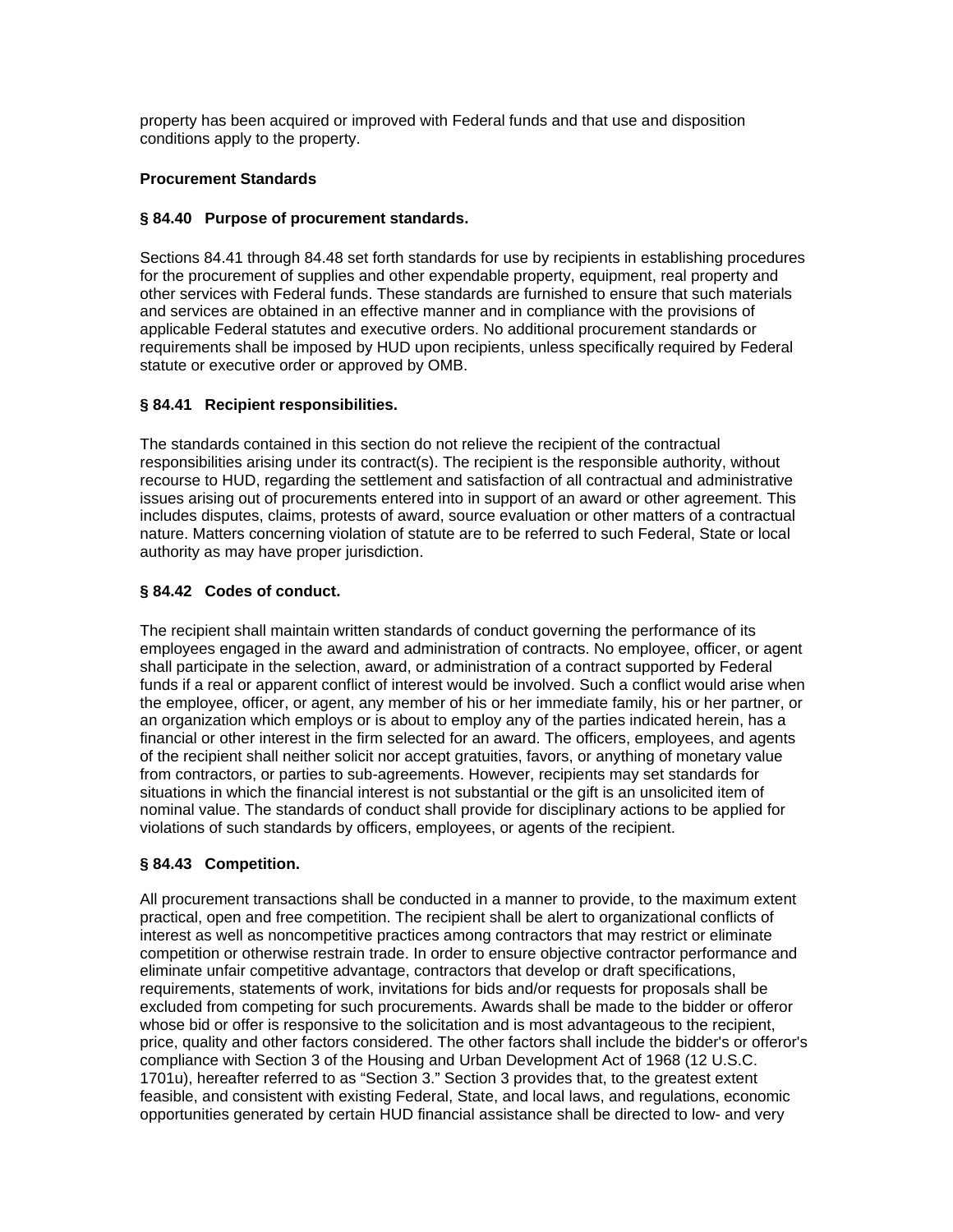low-income persons. Solicitations shall clearly set forth all requirements that the bidder or offeror shall fulfill in order for the bid or offer to be evaluated by the recipient. Any and all bids or offers may be rejected when it is in the recipient's interest to do so.

#### **§ 84.44 Procurement procedures.**

(a) All recipients shall establish written procurement procedures. These procedures shall provide for, at a minimum, that paragraphs  $(a)(1)$ ,  $(a)(2)$  and  $(a)(3)$  of this section apply.

(1) Recipients avoid purchasing unnecessary items.

(2) Where appropriate, an analysis is made of lease and purchase alternatives to determine which would be the most economical and practical procurement for the Federal Government. (3) Solicitations for goods and services provide for all of the following.

(i) A clear and accurate description of the technical requirements for the material, product or service to be procured. In competitive procurements, such a description shall not contain features which unduly restrict competition.

(ii) Requirements which the bidder/offeror must fulfill and all other factors to be used in evaluating bids or proposals.

(iii) A description, whenever practicable, of technical requirements in terms of functions to be performed or performance required, including the range of acceptable characteristics or minimum acceptable standards.

(iv) The specific features of "brand name or equal" descriptions that bidders are required to meet when such items are included in the solicitation.

(v) The acceptance, to the extent practicable and economically feasible, of products and services dimensioned in the metric system of measurement.

(vi) Preference, to the extent practicable and economically feasible, for products and services that conserve natural resources and protect the environment and are energy efficient.

(b) Positive efforts shall be made by recipients to utilize small businesses, minority-owned firms, and women's business enterprises, whenever possible. Recipients of Federal awards shall take all of the following steps to further this goal.

(1) Ensure that small businesses, minority-owned firms, and women's business enterprises are used to the fullest extent practicable.

(2) Make information on forthcoming opportunities available and arrange time frames for purchases and contracts to encourage and facilitate participation by small businesses, minority-owned firms, and women's business enterprises.

(3) Consider in the contract process whether firms competing for larger contracts intend to subcontract with small businesses, minority-owned firms, and women's business enterprises. (4) Encourage contracting with consortiums of small businesses, minority-owned firms and women's business enterprises when a contract is too large for one of these firms to handle individually.

(5) Use the services and assistance, as appropriate, of such organizations as the Small Business Administration and the Department of Commerce's Minority Business Development Agency in the solicitation and utilization of small businesses, minority-owned firms and women's business enterprises.

(c) The type of procuring instruments used (e.g., fixed price contracts, cost reimbursable contracts, purchase orders, and incentive contracts) shall be determined by the recipient but shall be appropriate for the particular procurement and for promoting the best interest of the program or project involved. The "cost-plus-a-percentage-of-cost" or "percentage of construction cost" methods of contracting shall not be used.

(d) Contracts shall be made only with responsible contractors who possess the potential ability to perform successfully under the terms and conditions of the proposed procurement. Consideration shall be given to such matters as contractor integrity; compliance with public policy, including, where applicable, Section 3 of the Housing and Urban Development Act of 1968 (12 U.S.C. 1701u); record of past performance; financial and technical resources or accessibility to other necessary resources. In certain circumstances, contracts with certain parties are restricted by implementation of E.O.s 12549 and 12689, "Debarment and Suspension," at 24 CFR part 24.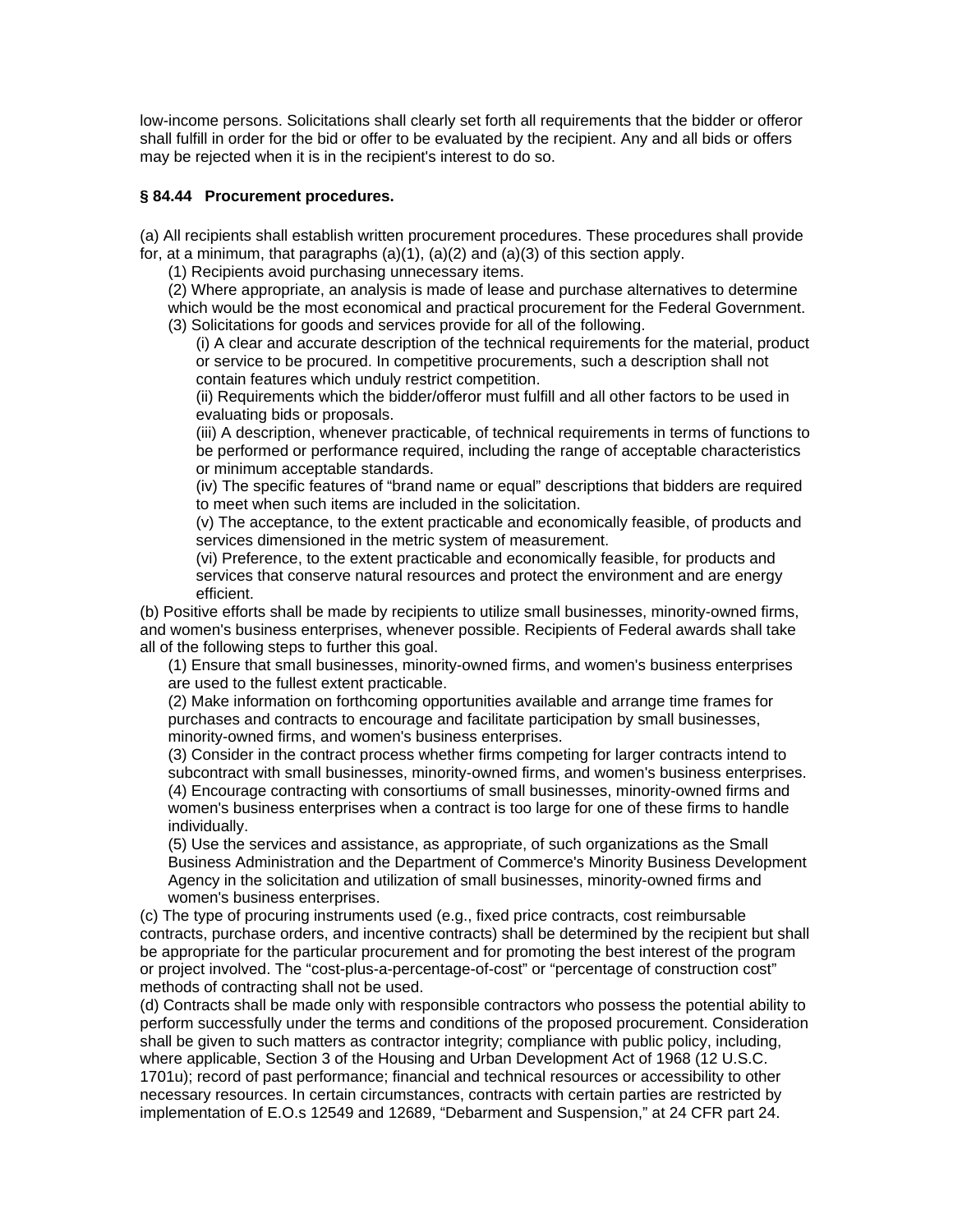(e) Recipients shall, on request, make available for the Federal awarding agency, pre-award review and procurement documents, such as requests for proposals or invitations for bids, independent cost estimates, etc., when any of the following conditions apply.

(1) A recipient's procurement procedures or operation fails to comply with the procurement standards in HUD's implementation of Circular A–110.

(2) The procurement is expected to exceed \$100,000 or the small purchase threshold fixed at 41 U.S.C. 403 (11), whichever is greater, and is to be awarded without competition or only one bid or offer is received in response to a solicitation.

(3) The procurement, which is expected to exceed the small purchase threshold, specifies a "brand name" product.

(4) The proposed award over the small purchase threshold is to be awarded to other than the apparent low bidder under a sealed bid procurement.

(5) A proposed contract modification changes the scope of a contract or increases the contract amount by more than the amount of the small purchase threshold.

### **§ 84.45 Cost and price analysis.**

Some form of cost or price analysis shall be made and documented in the procurement files in connection with every procurement action. Price analysis may be accomplished in various ways, including the comparison of price quotations submitted, market prices and similar indicia, together with discounts. Cost analysis is the review and evaluation of each element of cost to determine reasonableness, allocability and allowability.

### **§ 84.46 Procurement records.**

Procurement records and files for purchases in excess of the small purchase threshold shall include the following at a minimum:

(a) Basis for contractor selection;

(b) Justification for lack of competition when competitive bids or offers are not obtained; and

(c) Basis for award cost or price.

### **§ 84.47 Contract administration.**

A system for contract administration shall be maintained to ensure contractor conformance with the terms, conditions and specifications of the contract and to ensure adequate and timely follow up of all purchases. Recipients shall evaluate contractor performance and document, as appropriate, whether contractors have met the terms, conditions and specifications of the contract.

# **§ 84.48 Contract provisions.**

The recipient shall include, in addition to provisions to define a sound and complete agreement, the following provisions in all contracts. The following provisions shall also be applied to subcontracts.

(a) Contracts in excess of the small purchase threshold shall contain contractual provisions or conditions that allow for administrative, contractual, or legal remedies in instances in which a contractor violates or breaches the contract terms, and provide for such remedial actions as may be appropriate.

(b) All contracts in excess of the small purchase threshold shall contain suitable provisions for termination by the recipient, including the manner by which termination shall be effected and the basis for settlement. In addition, such contracts shall describe conditions under which the contract may be terminated for default as well as conditions where the contract may be terminated because of circumstances beyond the control of the contractor.

(c) Except as otherwise required by statute, an award that requires the contracting (or subcontracting) for construction or facility improvements shall provide for the recipient to follow its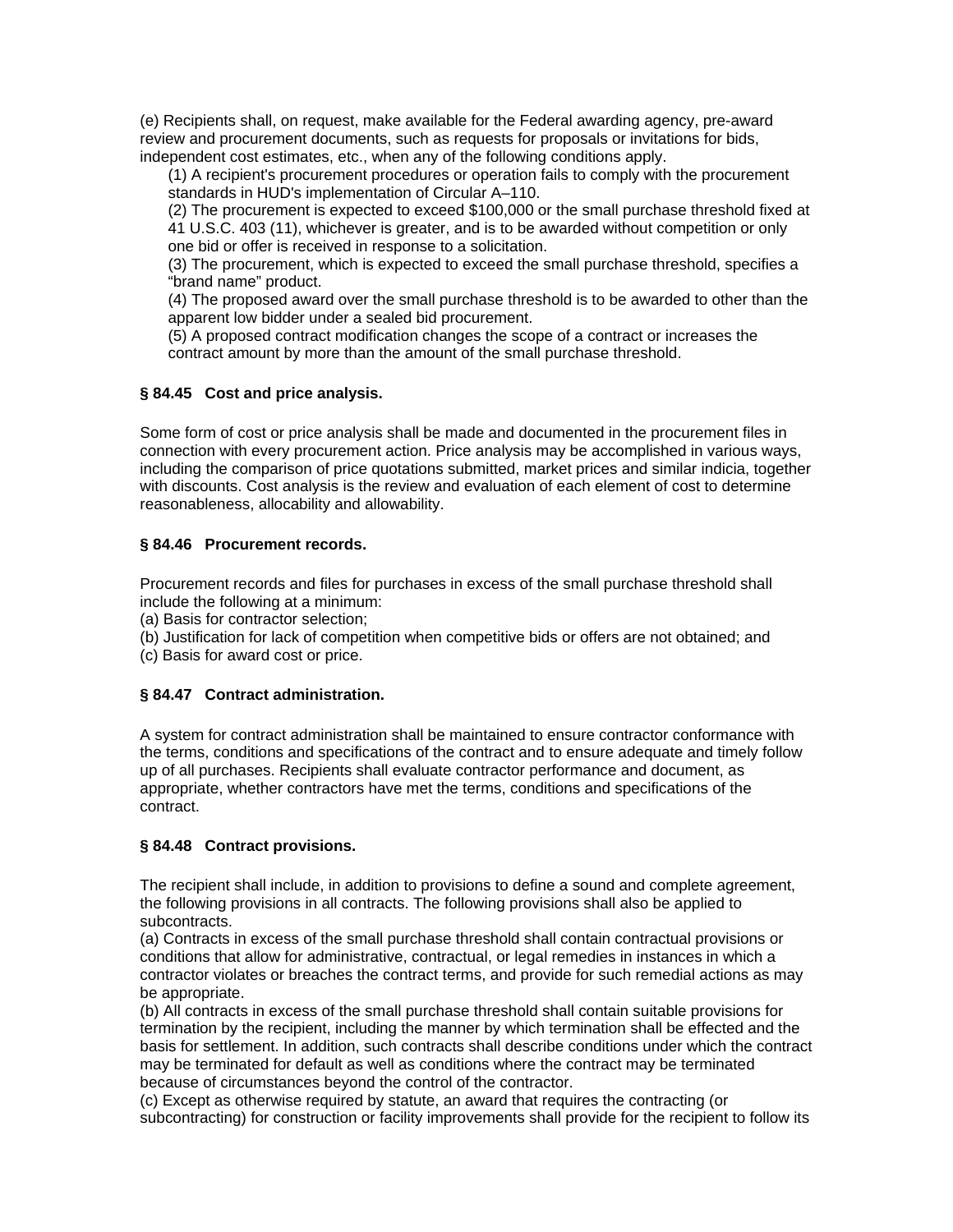own requirements relating to bid guarantees, performance bonds, and payment bonds unless the construction contract or subcontract exceeds \$100,000. For those contracts or subcontracts exceeding \$100,000, HUD may accept the bonding policy and requirements of the recipient, provided HUD has made a determination that the Federal Government's interest is adequately protected. If such a determination has not been made, the minimum requirements shall be as follows:

(1) A bid guarantee from each bidder equivalent to five percent of the bid price. The "bid guarantee" shall consist of a firm commitment such as a bid bond, certified check, or other negotiable instrument accompanying a bid as assurance that the bidder shall, upon acceptance of his bid, execute such contractual documents as may be required within the time specified.

(2) A performance bond on the part of the contractor for 100 percent of the contract price. A "performance bond" is one executed in connection with a contract to secure fulfillment of all the contractor's obligations under such contract.

(3) A payment bond on the part of the contractor for 100 percent of the contract price. A "payment bond" is one executed in connection with a contract to assure payment as required by statute of all persons supplying labor and material in the execution of the work provided for in the contract.

(4) Where bonds are required in the situations described herein, the bonds shall be obtained from companies holding certificates of authority as acceptable sureties pursuant to 31 CFR part 223, "Surety Companies Doing Business with the United States."

(d) All negotiated contracts (except those for less than the small purchase threshold) awarded by recipients shall include a provision to the effect that the recipient, HUD, the Comptroller General of the United States, or any of their duly authorized representatives, shall have access to any books, documents, papers and records of the contractor which are directly pertinent to a specific program for the purpose of making audits, examinations, excerpts and transcriptions. (e) All contracts, including small purchases, awarded by recipients and their contractors shall contain the procurement provisions of Appendix A to this rule, as applicable.

### **Reports and Records**

#### **§ 84.50 Purpose of reports and records.**

Sections 84.51 through 84.53 set forth the procedures for monitoring and reporting on the recipient's financial and program performance and the necessary standard reporting forms. They also set forth record retention requirements.

### **§ 84.51 Monitoring and reporting program performance.**

(a) Recipients are responsible for managing and monitoring each project, program, subaward, function or activity supported by the award. Recipients shall monitor subawards to ensure subrecipients have met the audit requirements as delineated in §84.26.

(b) HUD shall prescribe the frequency with which the performance reports shall be submitted. Except as provided in §84.51(f), performance reports shall not be required more frequently than quarterly or less frequently than annually. Annual reports shall be due 90 calendar days after the grant year; quarterly or semi-annual reports shall be due 30 days after the reporting period. HUD may require annual reports before the anniversary dates of multiple year awards in lieu of these requirements. The final performance reports are due 90 calendar days after the expiration or termination of the award.

(c) If inappropriate, a final technical or performance report shall not be required after completion of the project.

(d) When required, performance reports shall generally contain, for each award, brief information on each of the following:

(1) A comparison of actual accomplishments with the goals and objectives established for the period, the findings of the investigator, or both. Whenever appropriate and the output of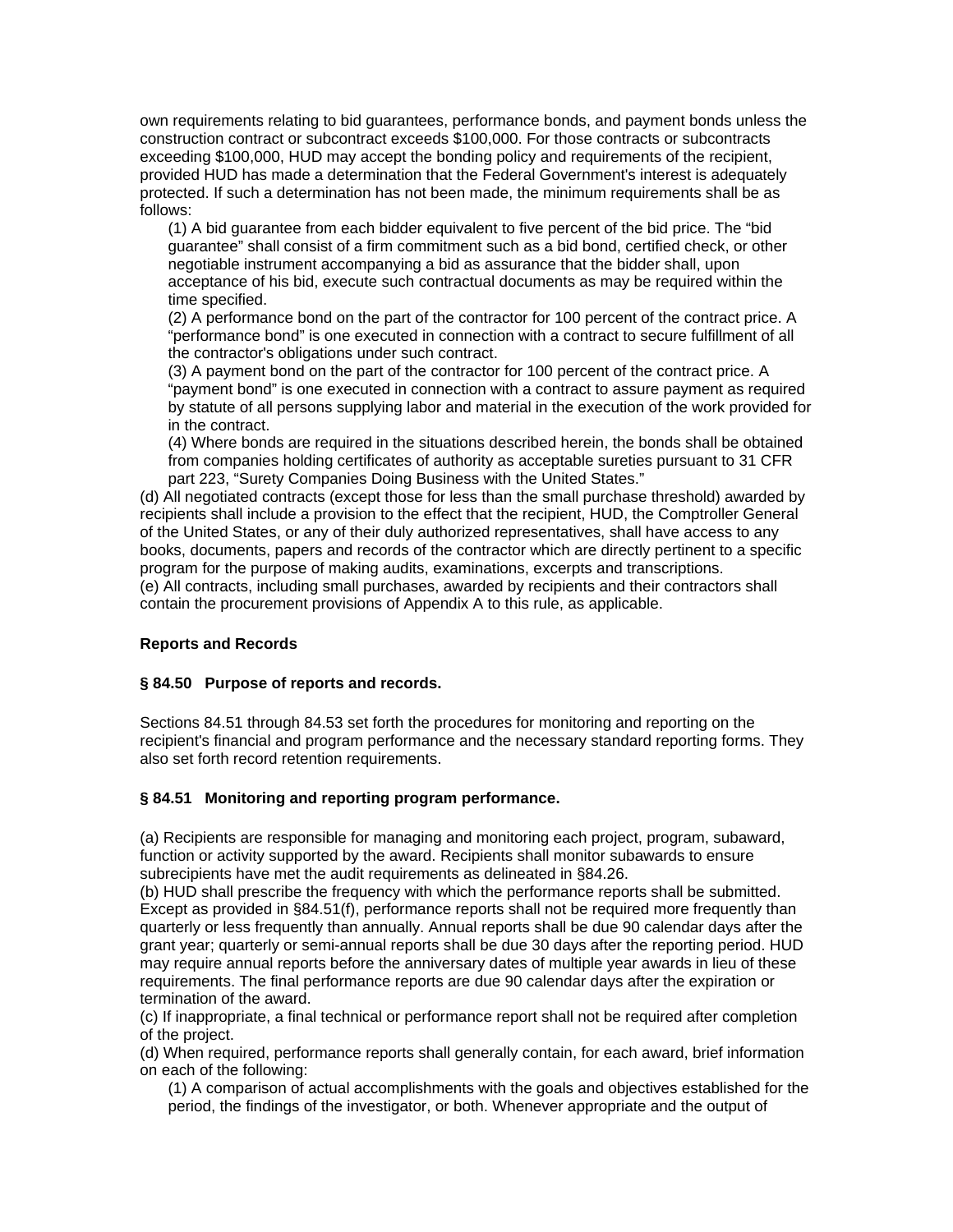programs or projects can be readily quantified, such quantitative data should be related to cost data for computation of unit costs.

(2) Reasons why established goals were not met, if appropriate.

(3) Other pertinent information including, when appropriate, analysis and explanation of cost overruns or high unit costs.

(e) Recipients shall not be required to submit more than the original and two copies of performance reports.

(f) Recipients shall immediately notify HUD of developments that have a significant impact on the award-supported activities. Also, notification shall be given in the case of problems, delays, or adverse conditions which materially impair the ability to meet the objectives of the award. This notification shall include a statement of the action taken or contemplated, and any assistance needed to resolve the situation.

(g) HUD may make site visits, as needed.

(h) HUD shall comply with clearance requirements of 5 CFR part 1320 when requesting performance data from recipients.

#### **§ 84.52 Financial reporting.**

(a) The following forms or such other forms as may be approved by OMB are authorized for obtaining financial information from recipients.

(1) SF–269 or SF–269A, Financial Status Report.

(i) HUD requires recipients to use the SF–269 or SF–269A to report the status of funds for all nonconstruction projects or programs. HUD has the option of not requiring the SF– 269 or SF–269A when the SF–270, Request for Advance or Reimbursement, or SF–272, Report of Federal Cash Transactions, is determined to provide adequate information to meet its needs, except that a final SF–269 or SF–269A shall be required at the completion of the project when the SF–270 is used only for advances.

(ii) HUD shall prescribe whether the report shall be on a cash or accrual basis. If HUD requires accrual information and the recipient's accounting records are not normally kept on the accrual basis, the recipient shall not be required to convert its accounting system, but shall develop such accrual information through best estimates based on an analysis of the documentation on hand.

(iii) HUD shall determine the frequency of the Financial Status Report for each project or program, considering the size and complexity of the particular project or program. However, the report shall not be required more frequently than quarterly or less frequently than annually. A final report shall be required at the completion of the agreement.

(iv) HUD requires recipients to submit the SF–269 or SF–269A (an original and no more than two copies) no later than 30 days after the end of each specified reporting period for quarterly and semi-annual reports, and 90 calendar days for annual and final reports. Extensions of reporting due dates may be approved by HUD upon request of the recipient.

(2) SF–272, Report of Federal Cash Transactions.

(i) When funds are advanced to recipients HUD shall require each recipient to submit the SF–272 and, when necessary, its continuation sheet, SF–272a. HUD shall use this report to monitor cash advanced to recipients and to obtain disbursement information for each agreement with the recipients.

(ii) HUD may require forecasts of Federal cash requirements in the "Remarks" section of the report.

(iii) When practical and deemed necessary, HUD may require recipients to report in the "Remarks" section the amount of cash advances received and retained in excess of three days. Recipients shall provide short narrative explanations of actions taken to reduce the excess balances.

(iv) Recipients shall be required to submit not more than the original and two copies of the SF–272 15 calendar days following the end of each quarter. HUD may require a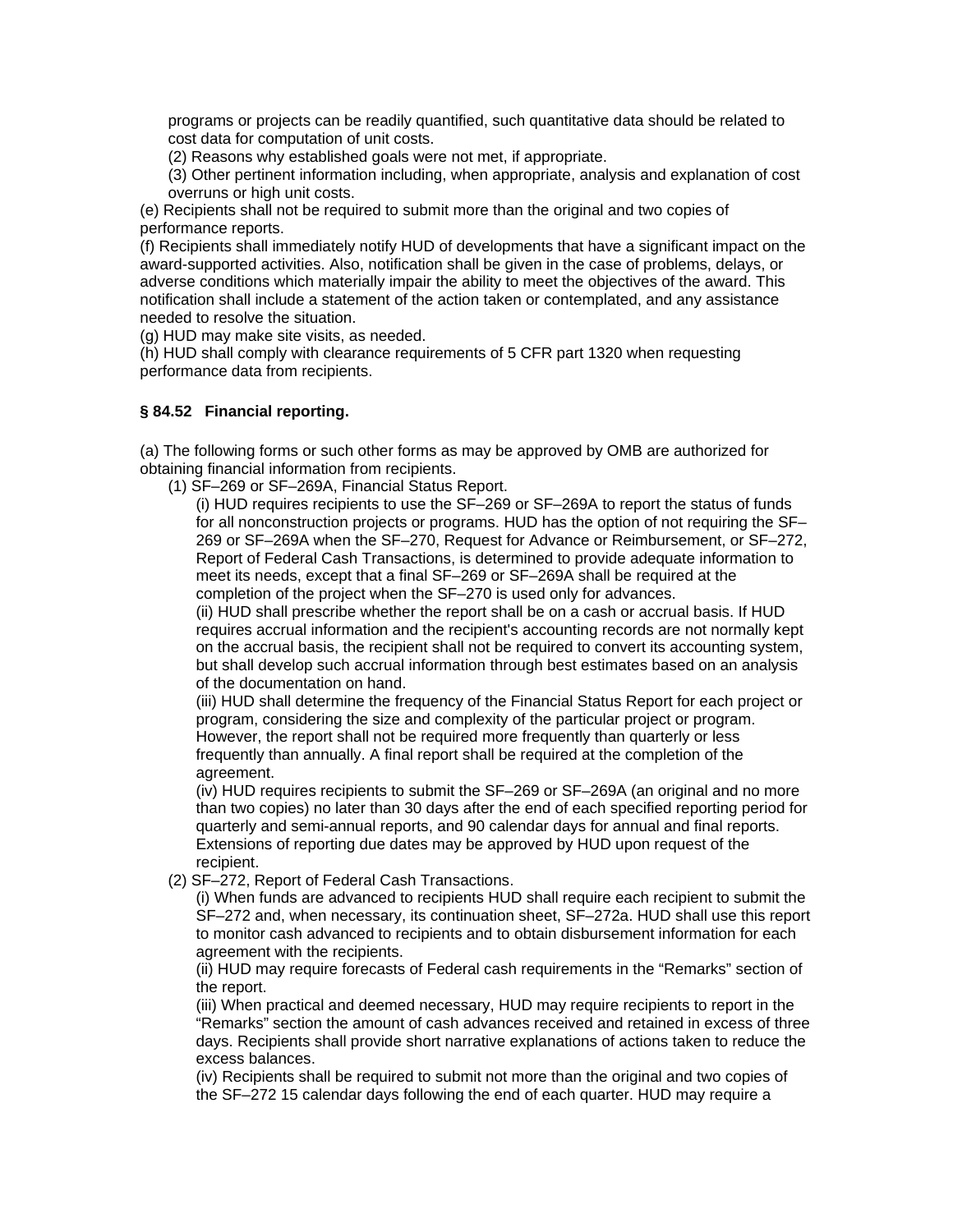monthly report from those recipients receiving advances totaling \$1 million or more per year.

(v) HUD may waive the requirement for submission of the SF–272 for any one of the following reasons:

(A) When monthly advances do not exceed \$25,000 per recipient, provided that such advances are monitored through other forms contained in this section; (B) If, in HUD's opinion, the recipient's accounting controls are adequate to minimize excessive Federal advances; or

(C) When the electronic payment mechanisms provide adequate data. (b) When HUD needs additional information or more frequent reports, the following shall be observed.

(1) When additional information is needed to comply with legislative requirements, HUD shall issue instructions to require recipients to submit such information under the "Remarks" section of the reports.

(2) When HUD determines that a recipient's accounting system does not meet the standards in §84.21, additional pertinent information to further monitor awards may be obtained upon written notice to the recipient until such time as the system is brought up to standard. HUD, in obtaining this information, shall comply with report clearance requirements of 5 CFR part 1320.

(3) HUD will shade out any line item on any report if not necessary.

(4) HUD may accept the identical information from the recipients in machine readable format or computer printouts or electronic outputs in lieu of prescribed formats.

(5) HUD may provide computer or electronic outputs to recipients when such expedites or contributes to the accuracy of reporting.

### **§ 84.53 Retention and access requirements for records.**

(a) This section sets forth requirements for record retention and access to records for awards to recipients. HUD shall not impose any other record retention or access requirements upon recipients.

(b) Financial records, supporting documents, statistical records, and all other records pertinent to an award shall be retained for a period of three years from the date of submission of the final expenditure report or, for awards that are renewed quarterly or annually, from the date of the submission of the quarterly or annual financial report, as authorized by HUD. The only exceptions are the following.

(1) If any litigation, claim, or audit is started before the expiration of the 3-year period, the records shall be retained until all litigation, claims or audit findings involving the records have been resolved and final action taken.

(2) Records for real property and equipment acquired with Federal funds shall be retained for 3 years after final disposition.

(3) When records are transferred to or maintained by HUD, the 3-year retention requirement is not applicable to the recipient.

(4) Indirect cost rate proposals, cost allocation plans, etc. as specified in §84.53(g).

(c) Copies of original records may be substituted for the original records if authorized by HUD. (d) HUD shall request transfer of certain records to its custody from recipients when it determines that the records possess long term retention value. However, in order to avoid duplicate recordkeeping, HUD may make arrangements for recipients to retain any records that are continuously needed for joint use.

(e) HUD, the Inspector General, Comptroller General of the United States, or any of their duly authorized representatives, have the right of timely and unrestricted access to any books, documents, papers, or other records of recipients that are pertinent to the awards, in order to make audits, examinations, excerpts, transcripts and copies of such documents. This right also includes timely and reasonable access to a recipient's personnel for the purpose of interview and discussion related to such documents. The rights of access in this paragraph (e) are not limited to the required retention period, but shall last as long as records are retained.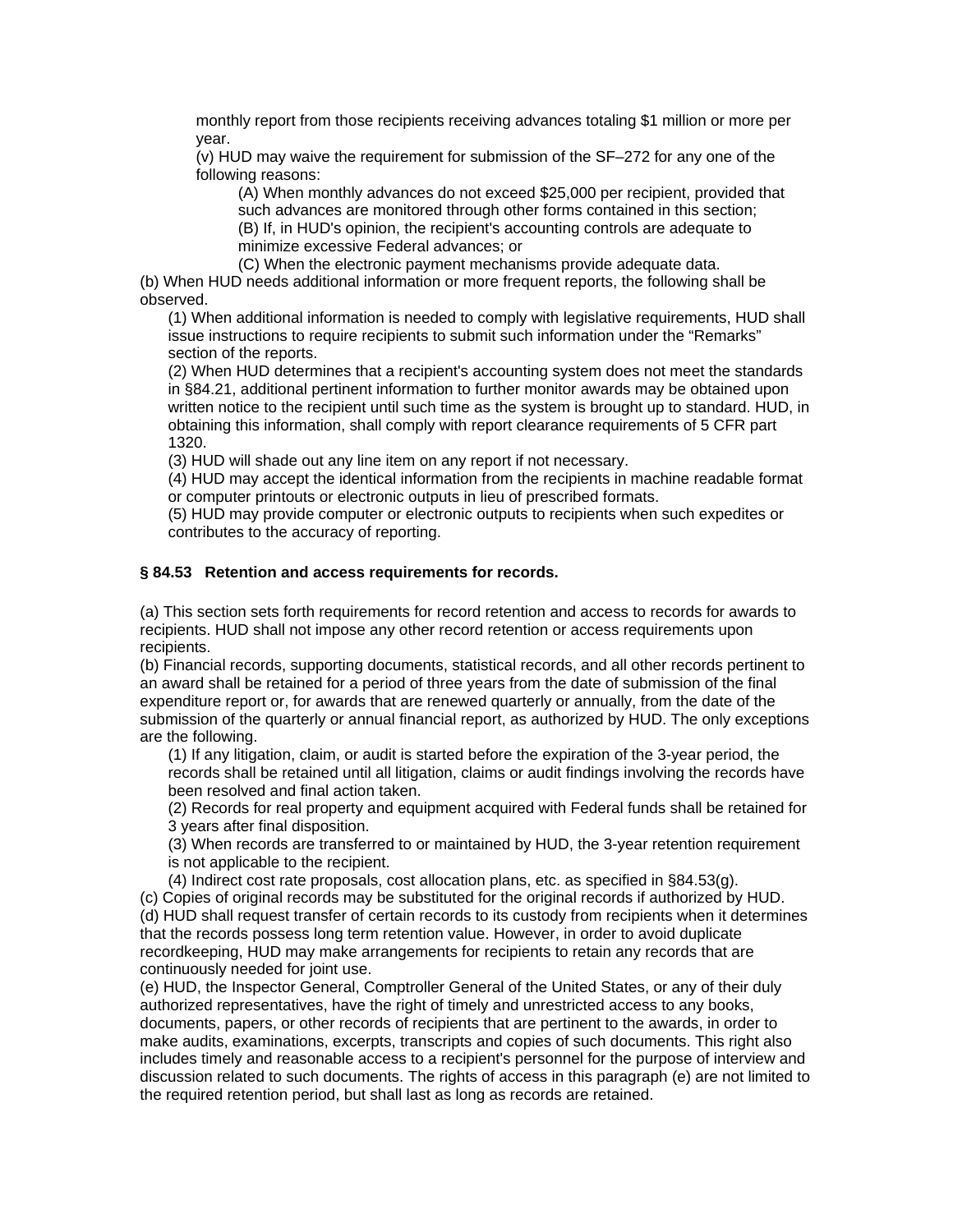(f) Unless required by statute, HUD shall not place restrictions on recipients that limit public access to the records of recipients that are pertinent to an award, except when HUD can demonstrate that such records shall be kept confidential and would have been exempted from disclosure pursuant to the Freedom of Information Act (5 U.S.C. 552) if the records had belonged to HUD.

(g) *Indirect cost rate proposals, cost allocation plans, etc.* Paragraphs (g)(1) and (g)(2) of this section apply to the following types of documents, and their supporting records—indirect cost rate computations or proposals, cost allocation plans, and any similar accounting computations of the rate at which a particular group of costs is chargeable (such as computer usage chargeback rates or composite fringe benefit rates).

(1) *If submitted for negotiation.* If the recipient submits to HUD or the subrecipient submits to the recipient the proposal, plan, or other computation to form the basis for negotiation of the rate, then the 3-year retention period for its supporting records starts on the date of such submission.

(2) *If not submitted for negotiation.* If the recipient is not required to submit to HUD or the subrecipient is not required to submit to the recipient the proposal, plan, or other computation for negotiation purposes, then the 3-year retention period for the proposal, plan, or other computation and its supporting records starts at the end of the fiscal year (or other accounting period) covered by the proposal, plan, or other computation.

#### **Termination and Enforcement**

#### **§ 84.60 Purpose of termination and enforcement.**

Sections 84.61 and 84.62 set forth uniform suspension, termination and enforcement procedures.

#### **§ 84.61 Termination.**

(a) Awards may be terminated in whole or in part only if paragraphs  $(a)(1)$ ,  $(a)(2)$  or  $(a)(3)$  of this section apply.

(1) By HUD, if a recipient materially fails to comply with the terms and conditions of an award. (2) By HUD with the consent of the recipient, in which case the two parties shall agree upon the termination conditions, including the effective date and, in the case of partial termination, the portion to be terminated.

(3) By the recipient upon sending to HUD written notification setting forth the reasons for such termination, the effective date, and, in the case of partial termination, the portion to be terminated. However, if HUD determines in the case of partial termination that the reduced or modified portion of the grant will not accomplish the purposes for which the grant was made, it may terminate the grant in its entirety under either paragraphs  $(a)(1)$  or  $(a)(2)$  of this section.

(b) If costs are allowed under an award, the responsibilities of the recipient referred to in §84.71(a), including those for property management as applicable, shall be considered in the termination of the award, and provision shall be made for continuing responsibilities of the recipient after termination, as appropriate.

### **§ 84.62 Enforcement.**

(a) *Remedies for noncompliance.* If a recipient materially fails to comply with the terms and conditions of an award, whether stated in a Federal statute, regulation, assurance, application, or notice of award, HUD may, in addition to imposing any of the special conditions outlined in §84.14, take one or more of the following actions, as appropriate in the circumstances.

(1) Temporarily withhold cash payments pending correction of the deficiency by the recipient or more severe enforcement action by HUD.

(2) Disallow (that is, deny both use of funds and any applicable matching credit for) all or part of the cost of the activity or action not in compliance.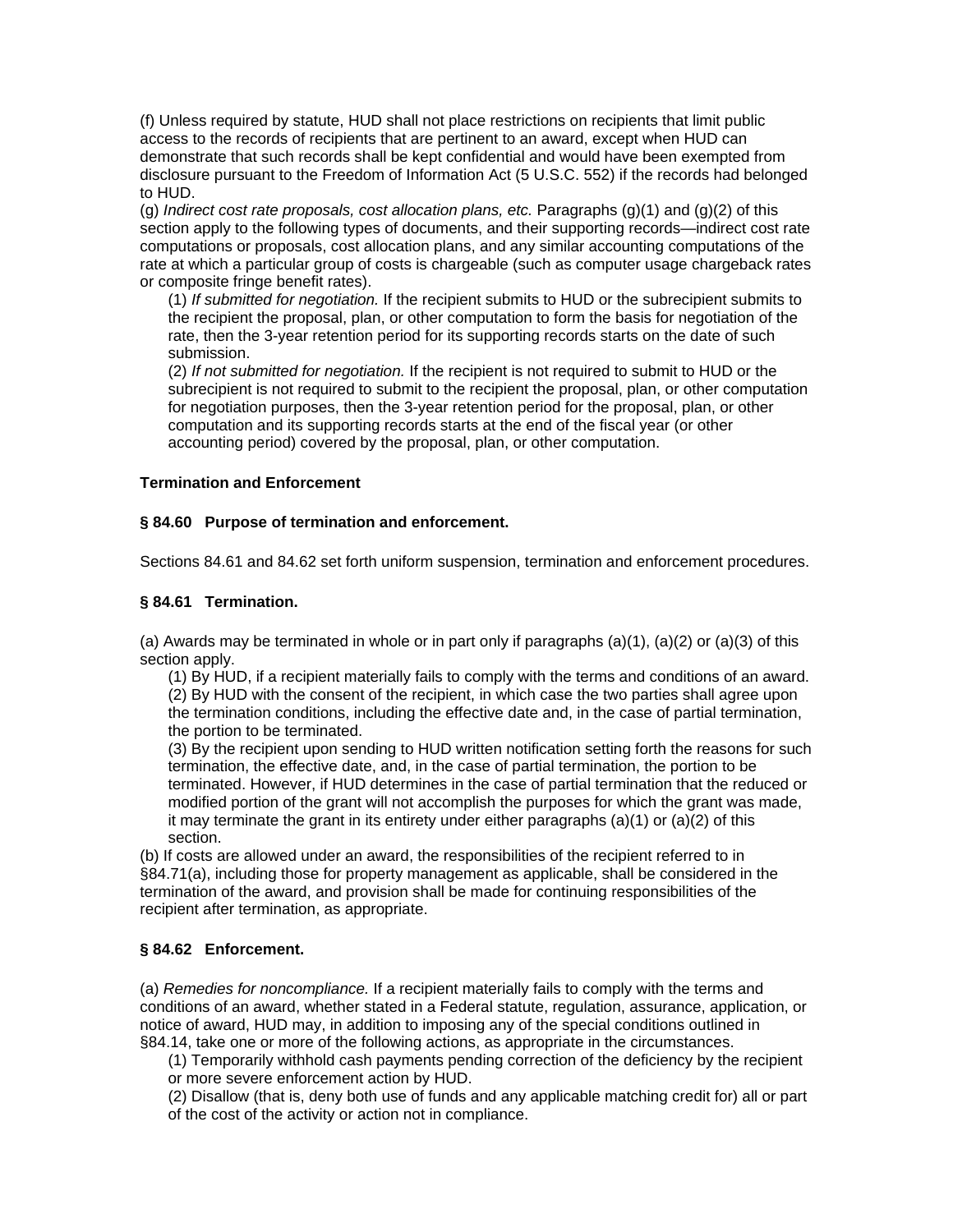- (3) Wholly or partly suspend or terminate the current award.
- (4) Withhold further awards for the project or program.
- (5) Take other remedies that may be legally available.

(b) *Hearings and appeals.* In taking an enforcement action, HUD shall provide the recipient an opportunity for hearing, appeal, or other administrative proceeding to which the recipient is entitled under any statute or regulation applicable to the action involved.

(c) *Effects of suspension and termination.* Costs of a recipient resulting from obligations incurred by the recipient during a suspension or after termination of an award are not allowable unless HUD expressly authorizes them in the notice of suspension or termination or subsequently. Other recipient costs during suspension or after termination which are necessary and not reasonably avoidable are allowable if paragraphs (c)(1) and (c)(2) of this section apply.

(1) The costs result from obligations which were properly incurred by the recipient before the effective date of suspension or termination, are not in anticipation of it, and in the case of a termination, are noncancellable.

(2) The costs would be allowable if the award were not suspended or expired normally at the end of the funding period in which the termination takes effect.

(d) *Relationship to debarment and suspension.* The enforcement remedies identified in this section, including suspension and termination, do not preclude a recipient from being subject to debarment and suspension under E.O.s 12549 and 12689 and HUD's implementing regulations at 24 CFR part 24 (see §84.13).

### **Subpart D—After-the-Award Requirements**

#### **§ 84.70 Purpose.**

Sections 84.71 through 84.73 contain closeout procedures and other procedures for subsequent disallowances and adjustments.

### **§ 84.71 Closeout procedures.**

(a) Recipients shall submit, within 90 calendar days after the date of completion of the award, all financial, performance, and other reports as required by the terms and conditions of the award. HUD may approve extensions when requested by the recipient.

(b) Unless HUD authorizes an extension, a recipient shall liquidate all obligations incurred under the award not later than 90 calendar days after the funding period or the date of completion as specified in the terms and conditions of the award or in HUD instructions.

(c) HUD shall make prompt payments to a recipient for allowable reimbursable costs under the award being closed out.

(d) The recipient shall promptly refund any balances of unobligated cash that HUD has advanced or paid and that is not authorized to be retained by the recipient for use in other projects. OMB Circular A-129 governs unreturned amounts that become delinquent debts.

(e) When authorized by the terms and conditions of the award, HUD shall make a settlement for any upward or downward adjustments to the Federal share of costs after closeout reports are received.

(f) The recipient shall account for any real and personal property acquired with Federal funds or received from the Federal Government in accordance with §§84.31 through 84.37.

(g) In the event a final audit has not been performed prior to the closeout of an award, HUD shall retain the right to recover an appropriate amount after fully considering the recommendations on disallowed costs resulting from the final audit.

### **§ 84.72 Subsequent adjustments and continuing responsibilities.**

(a) The closeout of an award does not affect any of the following. (1) The right of HUD to disallow costs and recover funds on the basis of a later audit or other review.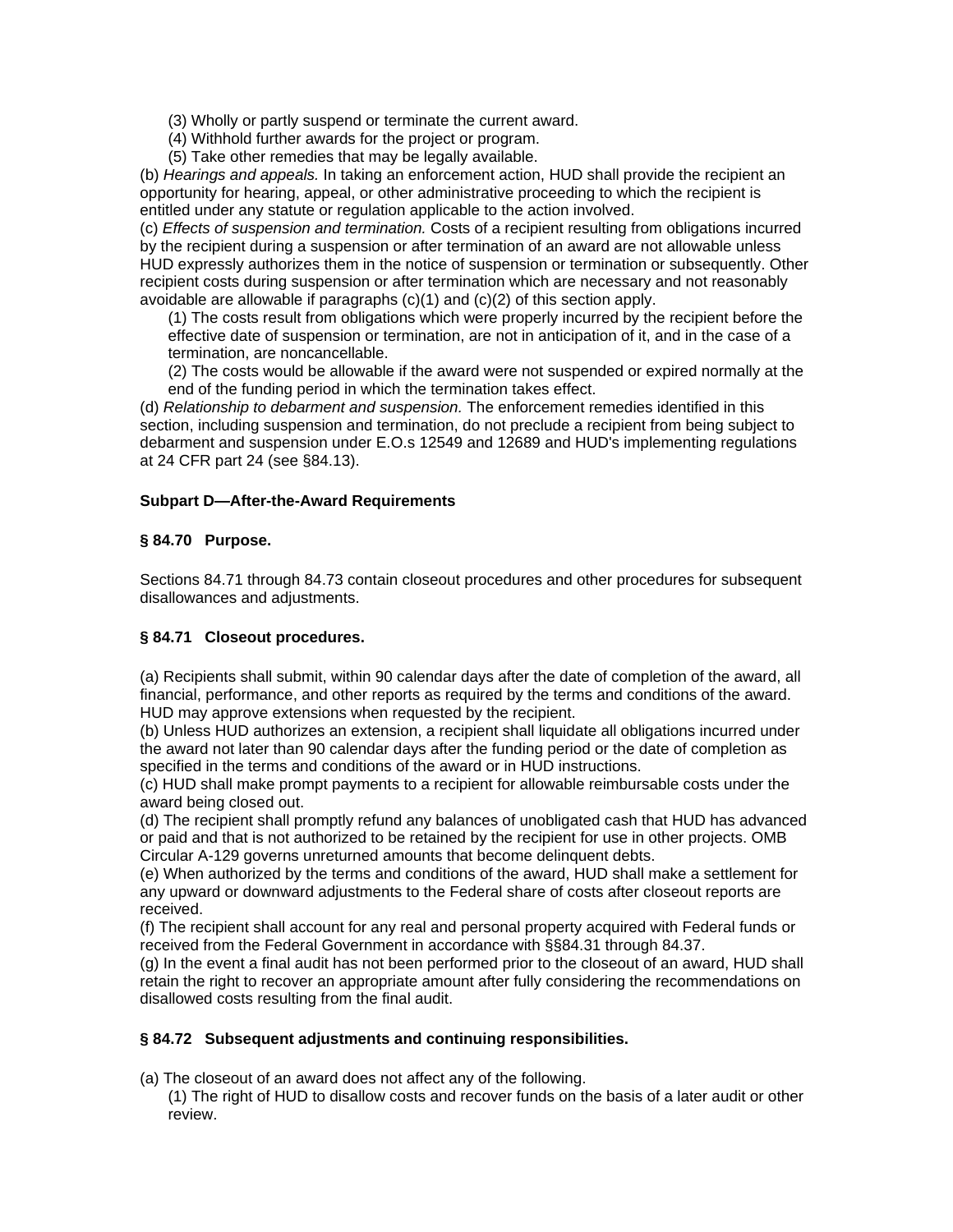(2) The obligation of the recipient to return any funds due as a result of later refunds, corrections, or other transactions.

- (3) Audit requirements in §84.26.
- (4) Property management requirements in §§84.31 through 84.37.
- (5) Records retention as required in §84.53.

(b) After closeout of an award, a relationship created under an award may be modified or ended in whole or in part with the consent of HUD and the recipient, provided the responsibilities of the recipient referred to in §84.73(a), including those for property management as applicable, are considered and provisions made for continuing responsibilities of the recipient, as appropriate.

#### **§ 84.73 Collection of amounts due.**

(a) Any funds paid to a recipient in excess of the amount to which the recipient is finally determined to be entitled under the terms and conditions of the award constitute a debt to the Federal Government. If not paid within a reasonable period after the demand for payment, HUD may reduce the debt by paragraphs  $(a)(1)$ ,  $(a)(2)$  or  $(a)(3)$  of this section.

(1) Making an administrative offset against other requests for reimbursements.

- (2) Withholding advance payments otherwise due to the recipient.
- (3) Taking other action permitted by statute.

(b) Except as otherwise provided by law, HUD shall charge interest on an overdue debt in accordance with 4 CFR Chapter II, "Federal Claims Collection Standards."

#### **Subpart E—Use of Lump Sum Grants**

#### **§ 84.80 Conditions for use of Lump Sum (fixed price or fixed amount) grants.**

(a) Heads of awarding activities (HAAs) shall determine and publish the funding arrangement for award programs having a published program regulation or Notice of Funding Availability. For other awards, discretion may be provided to Grant Officers to determine the funding arrangement on a transaction basis. In such cases, Grant Officers shall document the basis for selection of the funding arrangement in the negotiation record. Appropriate consideration to fixed amount (lump sum) awards shall be made if one or more of the following conditions are present:

(1) The HUD funding amount is definitely less than the total actual cost of the project.

(2) The HUD funding amount does not exceed \$100,000 or the small purchase threshold fixed at 41 U.S.C. 403 (11), whichever is greater.

(3) The project scope is very specific and adequate cost, historical, or unit pricing data is available to establish a fixed amount award with assurance that the recipient will realize no increment above actual cost.

(b) [Reserved]

### **§ 84.81 Definition.**

(a) A lump sum award is an award for a predetermined amount, as set forth in the grant agreement, which amount does not vary with the amount of the recipient's actual incurred costs. Under this type of award, HUD does not pay the recipient for its incurred costs but rather for completing certain defined events in the work or achievement of some other well-defined milestone. Some of the ways in which the grant amount may be paid are, but are not limited to:

(1) In several partial payments, the amount of each agreed upon in advance, and the "milestone" or event triggering the payment also agreed upon in advance, and set forth in the grant;

(2) On a unit price basis, for a defined unit or units (such as a housing counseling unit), at a defined price or prices, agreed to in advance of performance of the grant and set forth in the grant; or,

(3) In one payment at grant completion.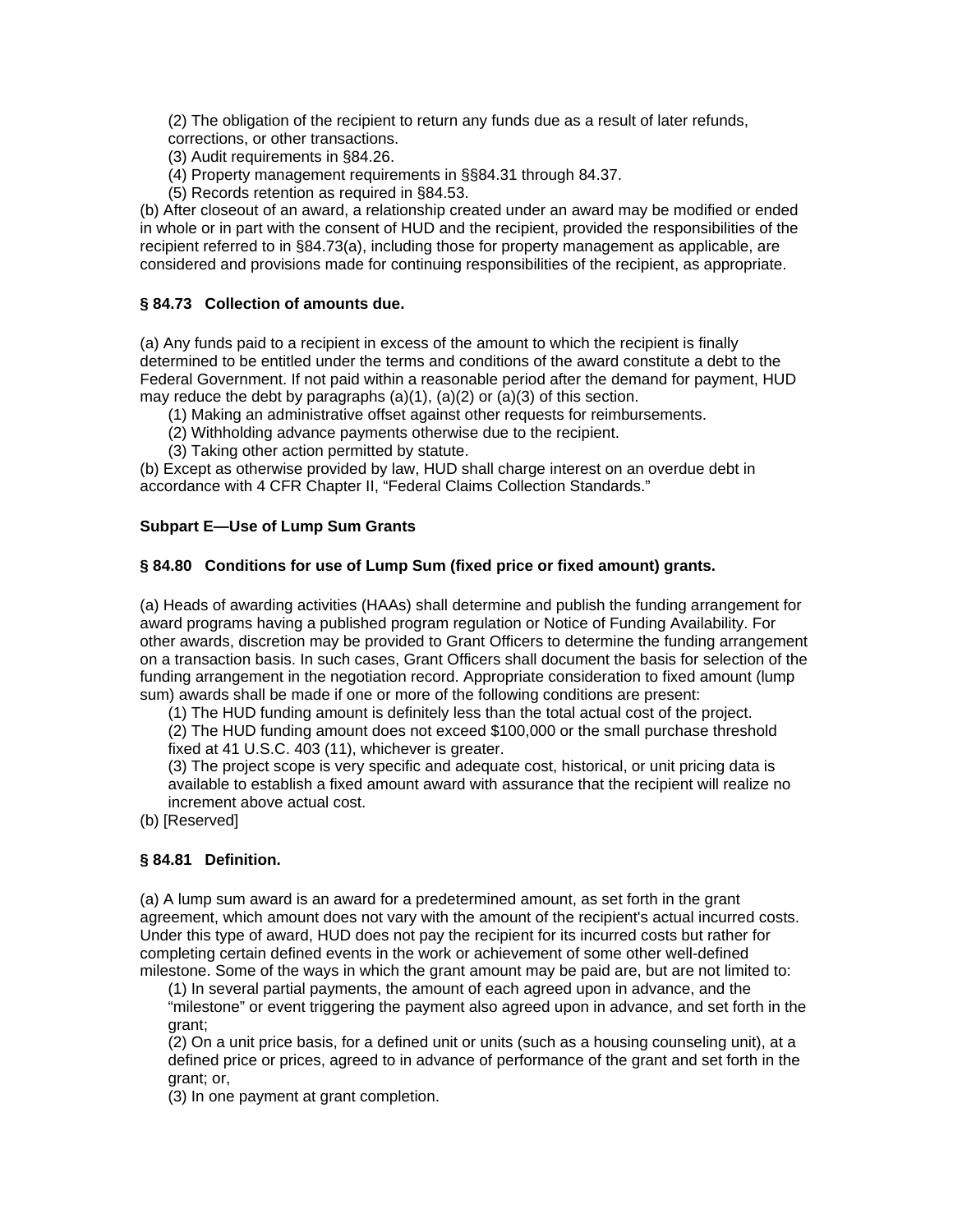(b) The key distinction between a lump sum and a cost reimbursement grant is the lack of a direct relationship between the costs incurred by the recipient and the amount paid by HUD in the lump sum arrangement.

#### **§ 84.82 Provisions applicable only to lump sum grants.**

In addition to the provisions of this subpart E, subparts A and B of this part apply to lump sum grants.

(a) *Financial and program management.* Paragraphs (b) through (e) of this section prescribe standards for financial management systems, methods for making payments, budget revision approvals, and making audits.

(b) *Standards for financial management systems.*

(1) Records that identify adequately the source and application of funds for federallysponsored activities are required. These records shall contain information pertaining to Federal awards, authorizations, obligations, unobligated balances, assets, outlays, income and interest.

(2) Effective control over and accountability for all funds, property and other assets are required. Recipients shall adequately safeguard all such assets and assure they are used solely for authorized purposes.

(3) Comparison of outlays with budget amounts for each award is required. Whenever appropriate, financial information should be related to performance and unit cost data. (4) Where HUD guarantees or insures the repayment of money borrowed by the recipient, HUD, at its discretion, may require adequate bonding and insurance if the bonding and insurance requirements of the recipient are not deemed adequate to protect the interest of the Federal Government.

(5) HUD may require adequate fidelity bond coverage where the recipient lacks sufficient coverage to protect the Federal Government's interest.

(6) Where bonds are required in the situations described above, the bonds shall be obtained from companies holding certificates of authority as acceptable sureties, as prescribed in 31 CFR part 223, "Surety Companies Doing Business with the United States."

(c) *Payment.*

(1) The standard governing the use of banks and other institutions as depositories of funds advanced under awards is, HUD shall not require separate depository accounts for funds provided to a recipient or establish any eligibility requirements for depositories for funds provided to a recipient. However, recipients must be able to account for the receipt, obligation and expenditure of funds.

(2) Consistent with the national goal of expanding the opportunities for women-owned and minority-owned business enterprises, recipients shall be encouraged to use women-owned and minority-owned banks (a bank which is owned at least 50 percent by women or minority group members).

(3) Except as noted elsewhere in this part, only the following forms shall be authorized for the recipients in requesting payments. HUD shall not require more than an original and two copies of these forms.

(i) *SF-270, Request for Advance or Reimbursement.* HUD has adopted the SF-270 as a standard form for all non-construction programs when electronic funds transfer or predetermined advance methods are not used. The SF-270 shall also be used for lump sum payment requests. HUD, however, has the option of using this form for construction programs in lieu of the SF-271, "Outlay Report and Request for Reimbursement for Construction Programs."

(ii) *SF-271, Outlay Report and Request for Reimbursement for Construction Programs.* HUD has adopted the SF-271 as the standard form to be used for requesting reimbursement for construction programs. However, HUD may substitute the SF-270 when HUD determines that it provides adequate information to meet HUD's needs.

(d) *Revision of budget and program plans.*

(1) The budget plan is the financial expression of the project or program as approved during the award process. It may include either the Federal and non-Federal share, or only the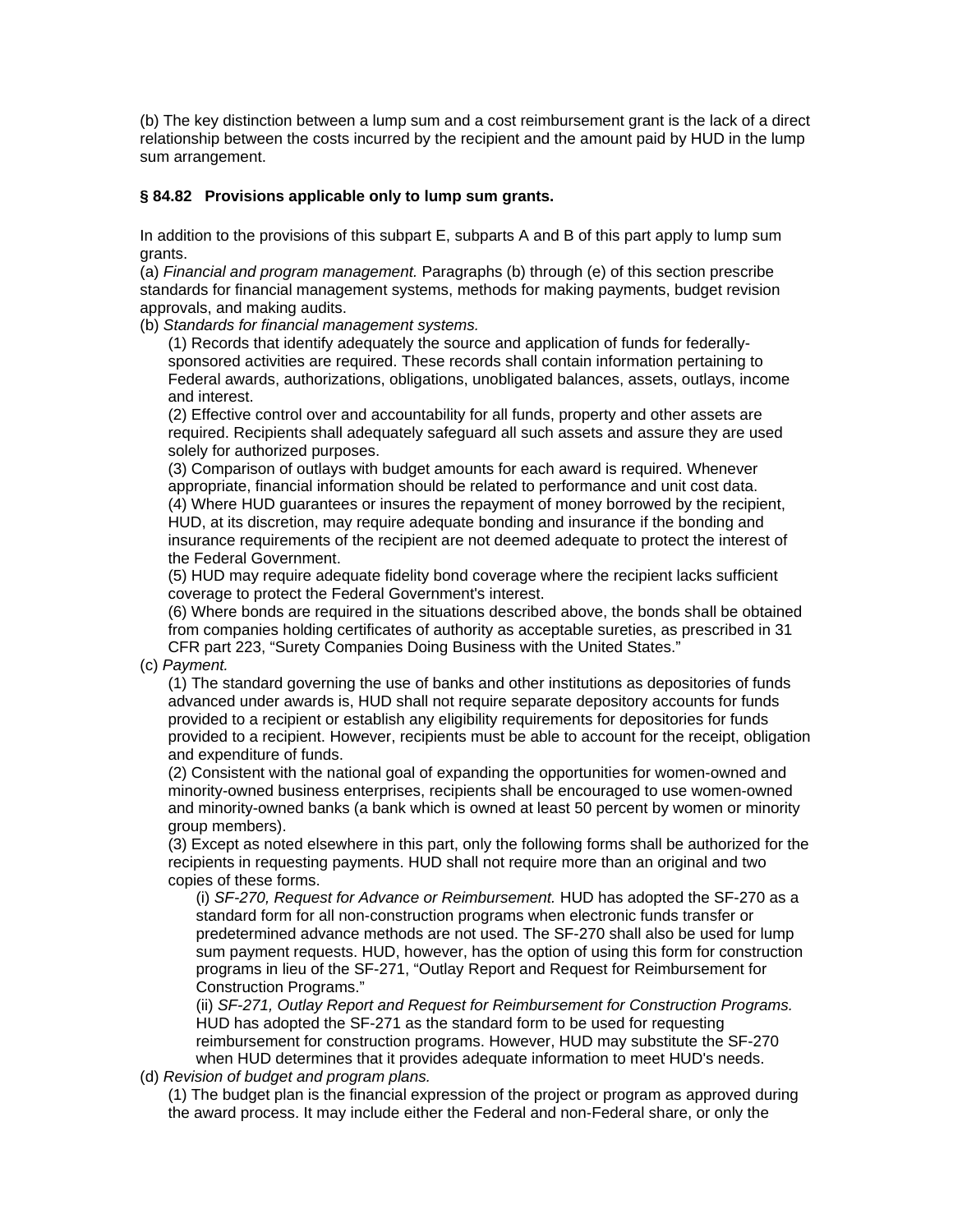Federal share, depending upon HUD requirements. It shall be related to performance for program evaluation purposes whenever appropriate.

(2) Recipients are required to report deviations from program plans, and request prior approvals for budget and program plan revisions, in accordance with this section.

(3) For non-construction awards, recipients shall request prior approvals from HUD for one or more of the following program or budget related reasons.

(i) Change in the scope or the objective of the project or program (even if there is no associated budget revision requiring prior written approval).

(ii) The need for additional Federal funding.

(iii) Unless described in the application and funded in the approved awards, the subaward, transfer or contracting out of any work under an award. This provision does not apply to the purchase of supplies, material, equipment or general support services.

(4) No other prior approval requirements for specific items may be imposed unless a deviation has been approved by OMB.

(5) Except for requirements listed in paragraphs (d)(3)(i) and (d)(3)(ii) of this section, HUD is authorized, at its option, to waive cost-related and administrative prior written approvals required by Circular A–110 and OMB Circulars A–21 and A–122. Such waivers may include authorizing recipients to do any one or more of the following.

(i) Initiate a one-time extension of the expiration date of the award of up to 12 months unless one or more of the following conditions apply. For one-time extensions, the recipient must notify HUD in writing with the supporting reasons and revised expiration date at least 10 days before the expiration date specified in the award. This action may be taken unless:

(A) The terms and conditions of award prohibit the extension.

(B) The extension requires additional Federal funds.

(C) The extension involves any change in the approved objectives or scope of the project.

(6) For construction awards, recipients shall request prior written approval promptly from HUD for budget revisions whenever paragraphs (d)(6)(i) or (d)(6)(ii) of this section apply.

(i) The revision results from changes in the scope or the objective of the project or program.

(ii) The need arises for additional Federal funds to complete the project.

(7) No other prior approval requirements for specific items may be imposed unless a deviation has been approved by OMB.

(8) When HUD makes an award that provides support for both construction and nonconstruction work, HUD may require the recipient to request prior approval from HUD before making any fund or budget transfers between the two types of work supported.

(e) *Non-Federal audits.*

(1) Recipients and subrecipients that are institutions of higher education or other non-profit organizations (including hospitals) shall be subject to the audit requirements contained in the Single Audit Act Amendments of 1996 (31 U.S.C. 7501–7507) and revised OMB Circular A– 133, "Audits of States, Local Governments, and Non-Profit Organizations."

(i) Non-profit organizations subject to regulations in the part 200 and part 800 series of this title which receive awards subject to part 84 shall comply with the audit requirements of revised OMB Circular A–133, "Audits of States, Local Governments, and Non-Profit Organizations." For HUD programs, a non-profit organization is the mortgagor or owner (as these terms are defined in the regulations in the part 200 and part 800 series) and not a related or affiliated organization or entity.

(ii) [Reserved]

(2) State and local governments shall be subject to the audit requirements contained in the Single Audit Act Amendments of 1996 (31 U.S.C. 7501–7507) and revised OMB Circular A– 133, "Audits of States, Local Governments, and Non-Profit Organizations."

(3) For-profit hospitals not covered by the audit provisions of revised OMB Circular A–133 shall be subject to the audit requirements of the Federal awarding agencies.

(4) Commercial organizations shall be subject to the audit requirements of HUD or the prime recipient as incorporated into the award document.

[59 FR 47011, Sept. 13, 1994, as amended at 62 FR 61617, Nov. 18, 1997]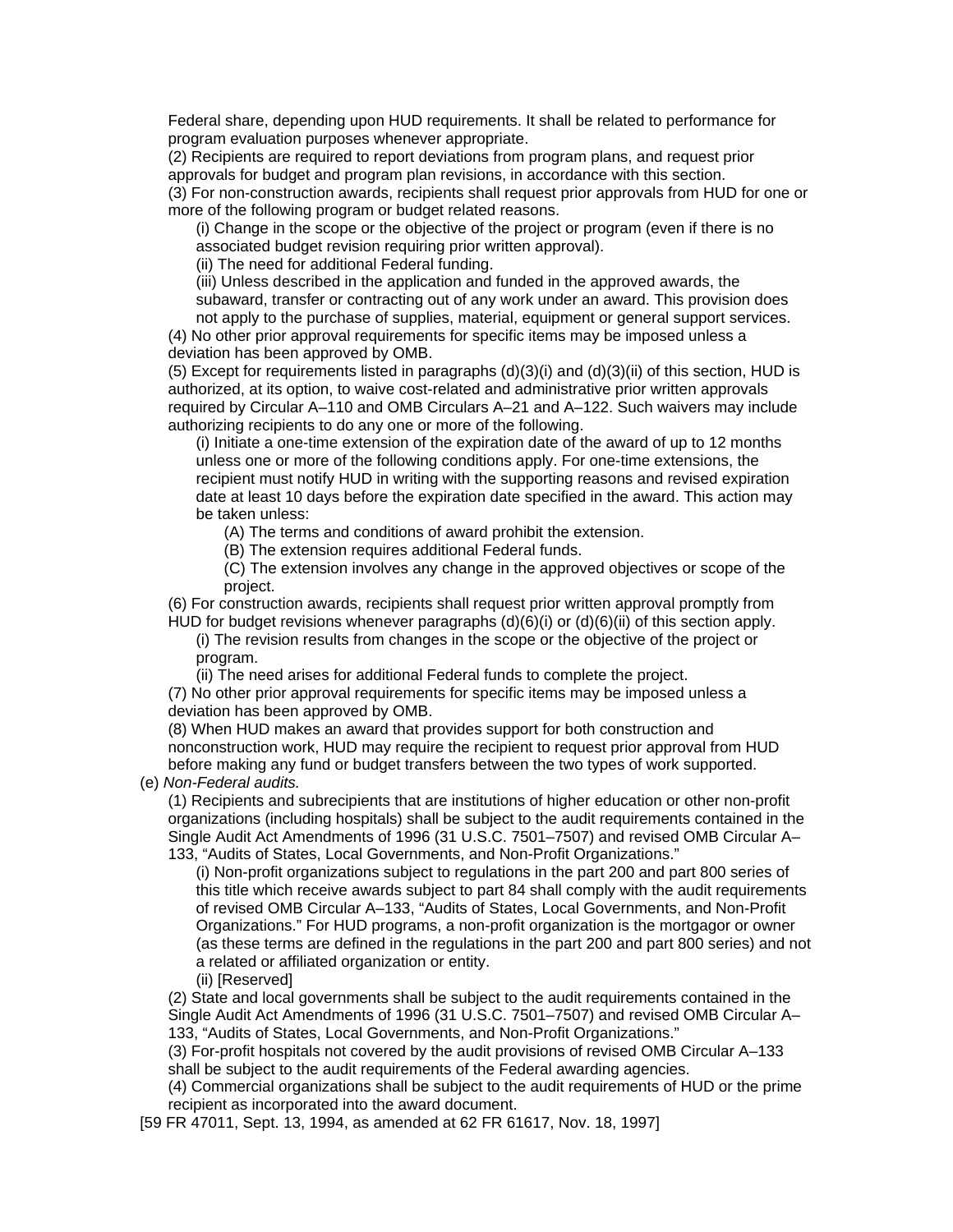### **§ 84.83 Property standards.**

(a) *Purpose of property standards.* Paragraphs (b) through (g) of this section set forth uniform standards governing management and disposition of property furnished by the Federal Government whose cost was charged to a project supported by a Federal award. HUD shall require recipients to observe these standards under awards and shall not impose additional requirements, unless specifically required by Federal statute. The recipient may use its own property management standards and procedures provided it observes the provisions of paragraphs (b) through (g) of this section.

(b) *Insurance coverage.* Recipients shall, at a minimum, provide the equivalent insurance coverage for real property and equipment acquired with Federal funds as provided to property owned by the recipient. Federally-owned property need not be insured unless required by the terms and conditions of the award.

(c) *Real property.* HUD prescribes the following requirements for recipients concerning the use and disposition of real property acquired in whole or in part under awards:

(1) Title to real property shall vest in the recipient subject to the condition that the recipient shall use the real property for the authorized purpose of the project as long as it is needed and shall not encumber the property without approval of HUD.

(2) The recipient shall obtain written approval by HUD for the use of real property in other federally-sponsored projects when the recipient determines that the property is no longer needed for the purpose of the original project. Use in other projects shall be limited to those under federally-sponsored projects (i.e., awards) or programs that have purposes consistent with those authorized for support by HUD.

- (d) *Federally-owned and exempt property*
	- (1) *Federally-owned property*—

(i) *Title to federally-owned property remains vested in the Federal Government.* Recipients shall submit annually an inventory listing of federally-owned property in their custody to HUD. Upon completion of the award or when the property is no longer needed, the recipient shall report the property to HUD for further HUD utilization. (ii) If HUD has no further need for the property, it shall be declared excess and reported to the General Services Administration, unless HUD has statutory authority to dispose of the property by alternative methods (e.g., the authority provided by the Federal Technology Transfer Act (15 U.S.C. 3710 (I)) to donate research equipment to educational and non-profit organizations in accordance with E.O. 12821, "Improving Mathematics and Science Education in Support of the National Education Goals.") Appropriate instructions shall be issued to the recipient by HUD.

(2) *Exempt property.* When statutory authority exists, HUD has the option to vest title to property acquired with Federal funds in the recipient without further obligation to the Federal Government and under conditions HUD considers appropriate. Such property is "exempt property." Should HUD not establish conditions, title to exempt property upon acquisition shall vest in the recipient without further obligation to the Federal Government.

#### (e) *Equipment.*

(1) Title to equipment acquired by a recipient with Federal funds shall vest in the recipient, subject to conditions of this section.

(2) The recipient shall use the equipment in the project or program for which it was acquired as long as needed, whether or not the project or program continues to be supported by Federal funds and shall not encumber the equipment without approval of HUD. When the equipment is no longer needed for the original project or program, the recipient shall use the equipment in connection with its other federally-sponsored activities, in the following order of priority:

(i) Activities sponsored by HUD which funded the original project; then

(ii) Activities sponsored by other Federal awarding agencies.

(3) During the time that equipment is used on the project or program for which it was acquired, the recipient shall make it available for use on other projects or programs if such other use will not interfere with the work on the project or program for which the equipment was originally acquired. First preference for such other use shall be given to other projects or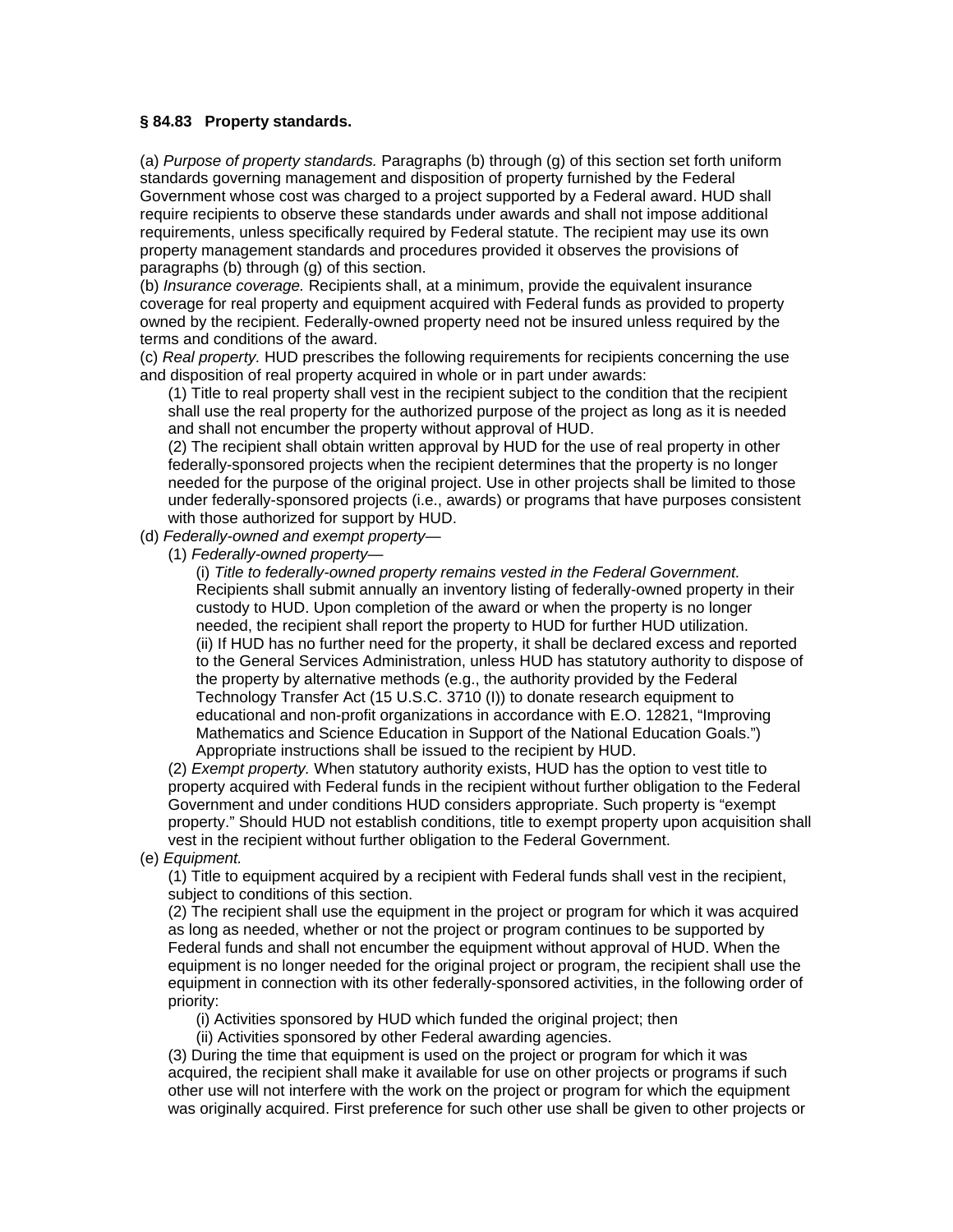programs sponsored by HUD that financed the equipment; second preference shall be given to projects or programs sponsored by other Federal awarding agencies. If the equipment is owned by the Federal Government, use on other activities not sponsored by the Federal Government shall be permissible if authorized by HUD.

(4) The recipient's property management standards for equipment acquired with Federal funds and federally-owned equipment shall include all of the following.

(i) Equipment records shall be maintained accurately and shall include the following information.

(A) A description of the equipment.

(B) Manufacturer's serial number, model number, Federal stock number, national stock number, or other identification number.

(C) Source of the equipment, including the award number.

(D) Whether title vests in the recipient or the Federal Government.

(E) Acquisition date (or date received, if the equipment was furnished by the Federal Government) and cost.

(F) Location and condition of the equipment and the date the information was reported.

(ii) Equipment owned by the Federal Government shall be identified to indicate Federal ownership.

(iii) A physical inventory of equipment shall be taken and the results reconciled with the equipment records at least once every two years. Any differences between quantities determined by the physical inspection and those shown in the accounting records shall be investigated to determine the causes of the difference. The recipient shall, in connection with the inventory, verify the existence, current utilization, and continued need for the equipment.

(iv) A control system shall be in effect to insure adequate safeguards to prevent loss, damage, or theft of the equipment. Any loss, damage, or theft of equipment shall be investigated and fully documented; if the equipment was owned by the Federal Government, the recipient shall promptly notify HUD.

(v) Adequate maintenance procedures shall be implemented to keep the equipment in good condition.

(5) HUD may reserve the right to transfer the title to the Federal Government or to a third party named by the Federal Government when such third party is otherwise eligible under existing statutes. Such transfer shall be subject to the following standards.

(i) The equipment shall be appropriately identified in the award or otherwise made known to the recipient in writing.

(ii) HUD shall issue disposition instructions within 120 calendar days after receipt of a final inventory. The final inventory shall list all equipment acquired with grant funds and federally-owned equipment. If HUD fails to issue disposition instructions within the 120 calendar day period, the recipient shall apply the standards of this section, as appropriate.

(iii) When HUD exercises its right to take title, the equipment shall be subject to the provisions for federally-owned equipment.

(f) *Intangible property.*

(1) The recipient may copyright any work that is subject to copyright and was developed, or for which ownership was purchased, under an award. HUD reserves a royalty-free, nonexclusive and irrevocable right to reproduce, publish, or otherwise use the work for Federal purposes, and to authorize others to do so.

(2) Recipients are subject to applicable regulations governing patents and inventions, including government-wide regulations issued by the Department of Commerce at 37 CFR part 401, "Rights to Inventions Made by Nonprofit Organizations and Small Business Firms Under Government Grants, Contracts and Cooperative Agreements."

(3) Unless waived by HUD, the Federal Government has the right to paragraphs (f)(3)(i) and (f)(3)(ii) of this section.

(i) Obtain, reproduce, publish or otherwise use the data first produced under an award. (ii) Authorize others to receive, reproduce, publish, or otherwise use such data for Federal purposes.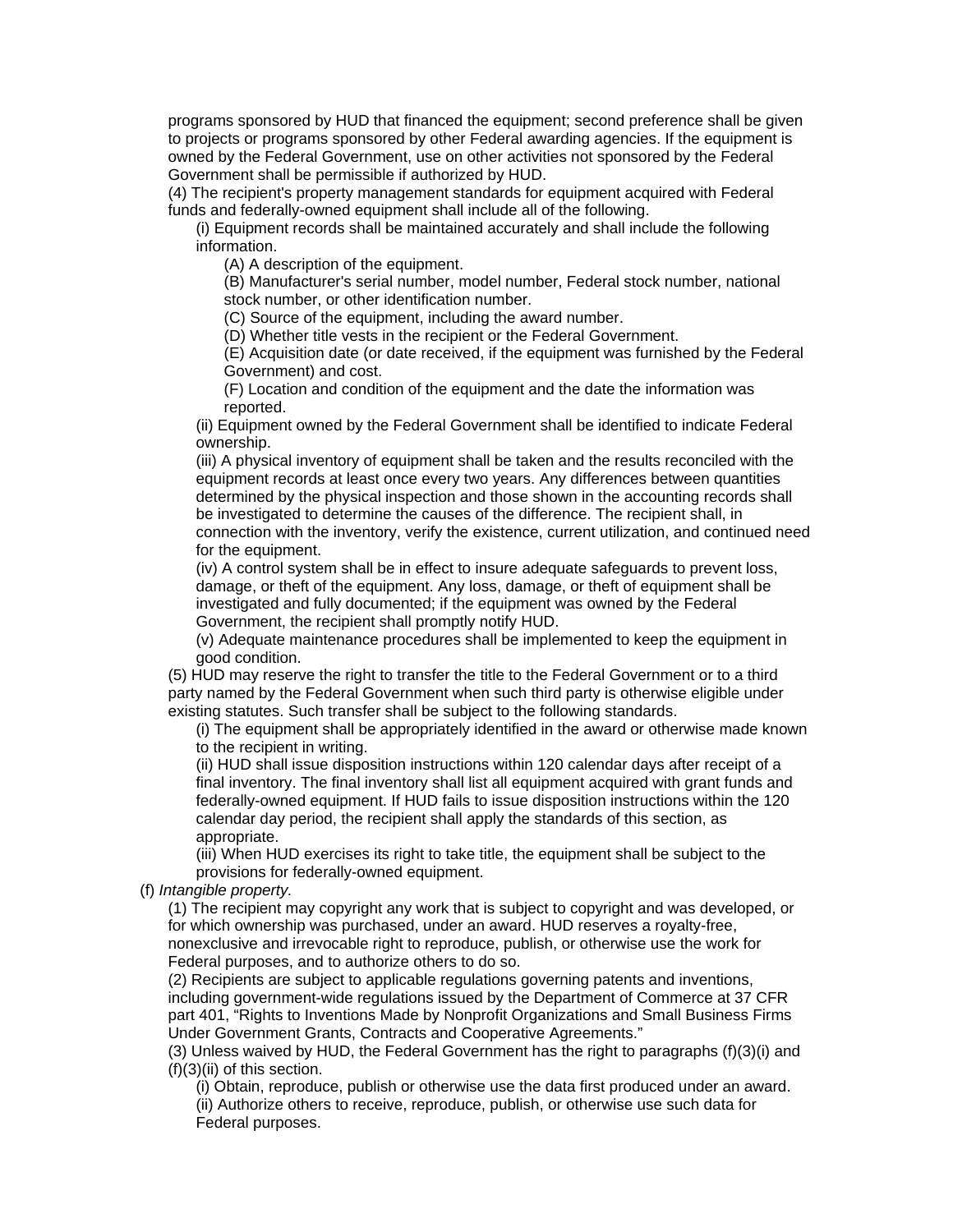(4) Title to intangible property and debt instruments acquired under an award or subaward vests upon acquisition in the recipient. The recipient shall use that property for the originallyauthorized purpose.

(g) *Property trust relationship.* Real property, equipment, intangible property and debt instruments that are acquired or improved with Federal funds shall be held in trust by the recipient as trustee for the beneficiaries of the project or program under which the property was acquired or improved. HUD may require recipients to record liens or other appropriate notices of record to indicate that personal or real property has been acquired or improved with Federal funds and that use and disposition conditions apply to the property.

### **§ 84.84 Procurement standards.**

(a) *Purpose of procurement standards.* Paragraphs (b) through (i) of this section set forth standards for use by recipients in establishing procedures for the procurement of supplies and other expendable property, equipment, real property and other services with Federal funds. These standards are furnished to ensure that such materials and services are obtained in an effective manner and in compliance with the provisions of applicable Federal statutes and executive orders. No additional procurement standards or requirements shall be imposed by HUD upon recipients, unless specifically required by Federal statute or executive order or approved by OMB.

(b) *Recipient responsibilities.* The standards contained in this section do not relieve the recipient of the contractual responsibilities arising under its contract(s). The recipient is the responsible authority, without recourse to HUD, regarding the settlement and satisfaction of all contractual and administrative issues arising out of procurements entered into in support of an award or other agreement. This includes disputes, claims, protests of award, source evaluation or other matters of a contractual nature. Matters concerning violation of statute are to be referred to such Federal, State or local authority as may have proper jurisdiction.

(c) *Codes of conduct.* The recipient shall maintain written standards of conduct governing the performance of its employees engaged in the award and administration of contracts. No employee, officer, or agent shall participate in the selection, award, or administration of a contract supported by Federal funds if a real or apparent conflict of interest would be involved. Such a conflict would arise when the employee, officer, or agent, any member of his or her immediate family, his or her partner, or an organization which employs or is about to employ any of the parties indicated herein, has a financial or other interest in the firm selected for an award. The officers, employees, and agents of the recipient shall neither solicit nor accept gratuities, favors, or anything of monetary value from contractors, or parties to sub-agreements. However, recipients may set standards for situations in which the financial interest is not substantial or the gift is an unsolicited item of nominal value. The standards of conduct shall provide for disciplinary actions to be applied for violations of such standards by officers, employees, or agents of the recipient.

(d) *Competition.* All procurement transactions shall be conducted in a manner to provide, to the maximum extent practical, open and free competition. The recipient shall be alert to organizational conflicts of interest as well as noncompetitive practices among contractors that may restrict or eliminate competition or otherwise restrain trade. In order to ensure objective contractor performance and eliminate unfair competitive advantage, contractors that develop or draft specifications, requirements, statements of work, invitations for bids and/or requests for proposals shall be excluded from competing for such procurements. Awards shall be made to the bidder or offeror whose bid or offer is responsive to the solicitation and is most advantageous to the recipient, price, quality and other factors considered. The other factors shall include the bidder's or offeror's compliance with Section 3 of the Housing and Urban Development Act of 1968 (12 U.S.C. 1701u), hereafter referred to as "Section 3." Section 3 provides that, to the greatest extent feasible, and consistent with existing Federal, State, and local laws, and regulations, economic opportunities generated by certain HUD financial assistance shall be directed to low- and very low-income persons. Solicitations shall clearly set forth all requirements that the bidder or offeror shall fulfill in order for the bid or offer to be evaluated by the recipient. Any and all bids or offers may be rejected when it is in the recipient's interest to do so.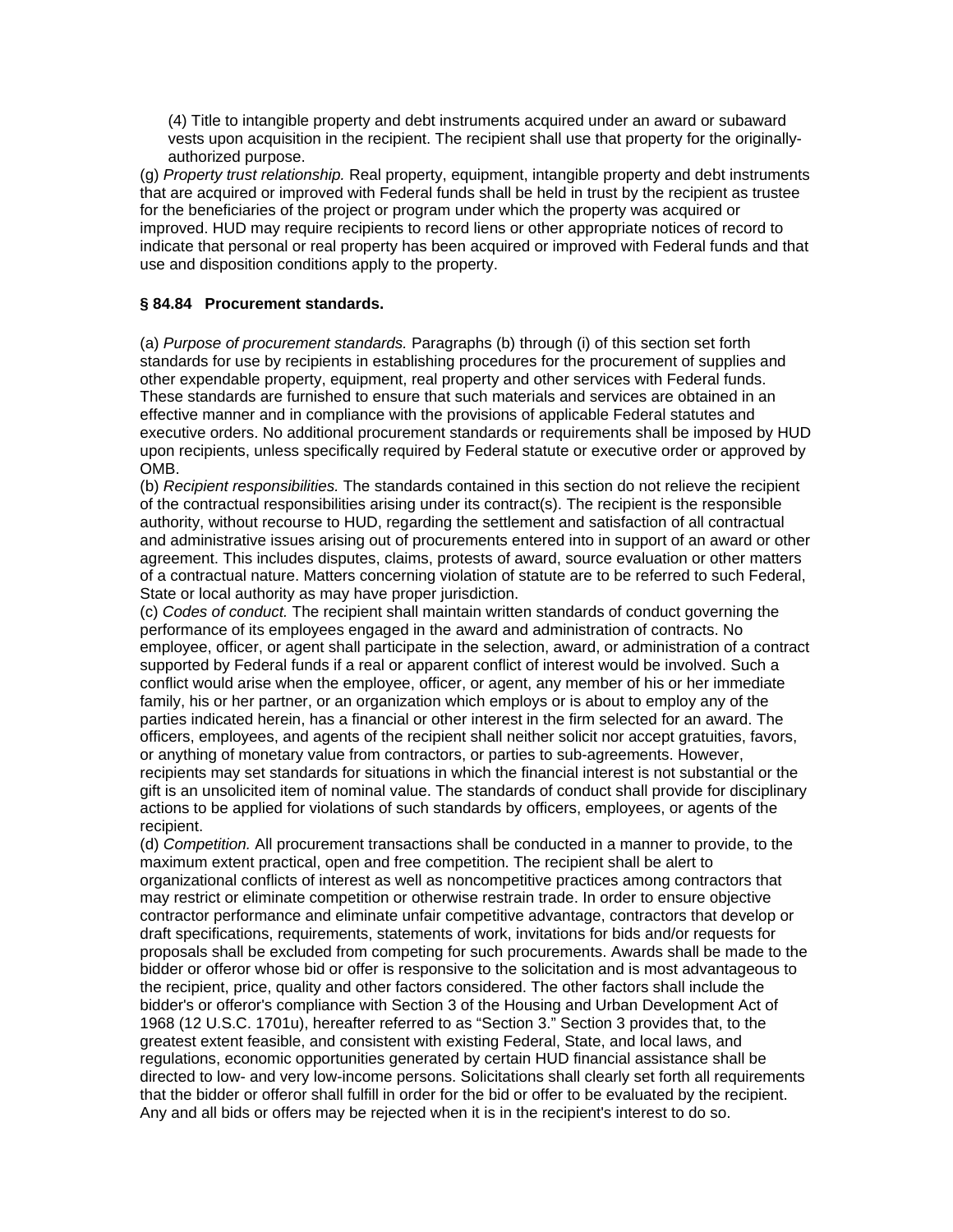(e) *Procurement procedures.*

(1) All recipients shall establish written procurement procedures. These procedures shall provide for, at a minimum, that paragraphs  $(e)(1)(i)$ ,  $(e)(1)(ii)$  and  $(e)(1)(iii)$  of this section apply.

(i) Recipients avoid purchasing unnecessary items.

(ii) Where appropriate, an analysis is made of lease and purchase alternatives to determine which would be the most economical and practical procurement for the recipient.

(iii) Solicitations for goods and services provide for all of the following.

(A) A clear and accurate description of the technical requirements for the material, product or service to be procured. In competitive procurements, such a description shall not contain features which unduly restrict competition.

(B) Requirements which the bidder/offeror must fulfill and all other factors to be used in evaluating bids or proposals.

(C) A description, whenever practicable, of technical requirements in terms of functions to be performed or performance required, including the range of acceptable characteristics or minimum acceptable standards.

(D) The specific features of "brand name or equal" descriptions that bidders are required to meet when such items are included in the solicitation.

(E) The acceptance, to the extent practicable and economically feasible, of products and services dimensioned in the metric system of measurement.

(F) Preference, to the extent practicable and economically feasible, for products and services that conserve natural resources and protect the environment and are energy efficient.

(2) Positive efforts shall be made by recipients to utilize small businesses, minority-owned firms, and women's business enterprises, whenever possible. Recipients of Federal awards shall take all of the following steps to further this goal.

(i) Ensure that small businesses, minority-owned firms, and women's business enterprises are used to the fullest extent practicable.

(ii) Make information on forthcoming opportunities available and arrange time frames for purchases and contracts to encourage and facilitate participation by small businesses, minority-owned firms, and women's business enterprises.

(iii) Consider in the contract process whether firms competing for larger contracts intend to subcontract with small businesses, minority-owned firms, and women's business enterprises.

(iv) Encourage contracting with consortiums of small businesses, minority-owned firms and women's business enterprises when a contract is too large for one of these firms to handle individually.

(v) Use the services and assistance, as appropriate, of such organizations as the Small Business Administration and the Department of Commerce's Minority Business Development Agency in the solicitation and utilization of small businesses, minority-

owned firms and women's business enterprises.

(3) The type of procuring instruments used (e.g., fixed price contracts, cost reimbursable contracts, purchase orders, and incentive contracts) shall be determined by the recipient but shall be appropriate for the particular procurement and for promoting the best interest of the program or project involved. The "cost-plus-a-percentage-of-cost" or "percentage of construction cost" methods of contracting shall not be used.

(4) Contracts shall be made only with responsible contractors who possess the potential ability to perform successfully under the terms and conditions of the proposed procurement. Consideration shall be given to such matters as contractor integrity; compliance with public policy, including, where applicable, Section 3 of the Housing and Urban Development Act of 1968 (12 U.S.C. 1701u); record of past performance; financial and technical resources or accessibility to other necessary resources. In certain circumstances, contracts with certain parties are restricted by agencies' implementation of E.O.'s 12549 and 12689, "Debarment and Suspension," as set forth at 24 CFR part 24.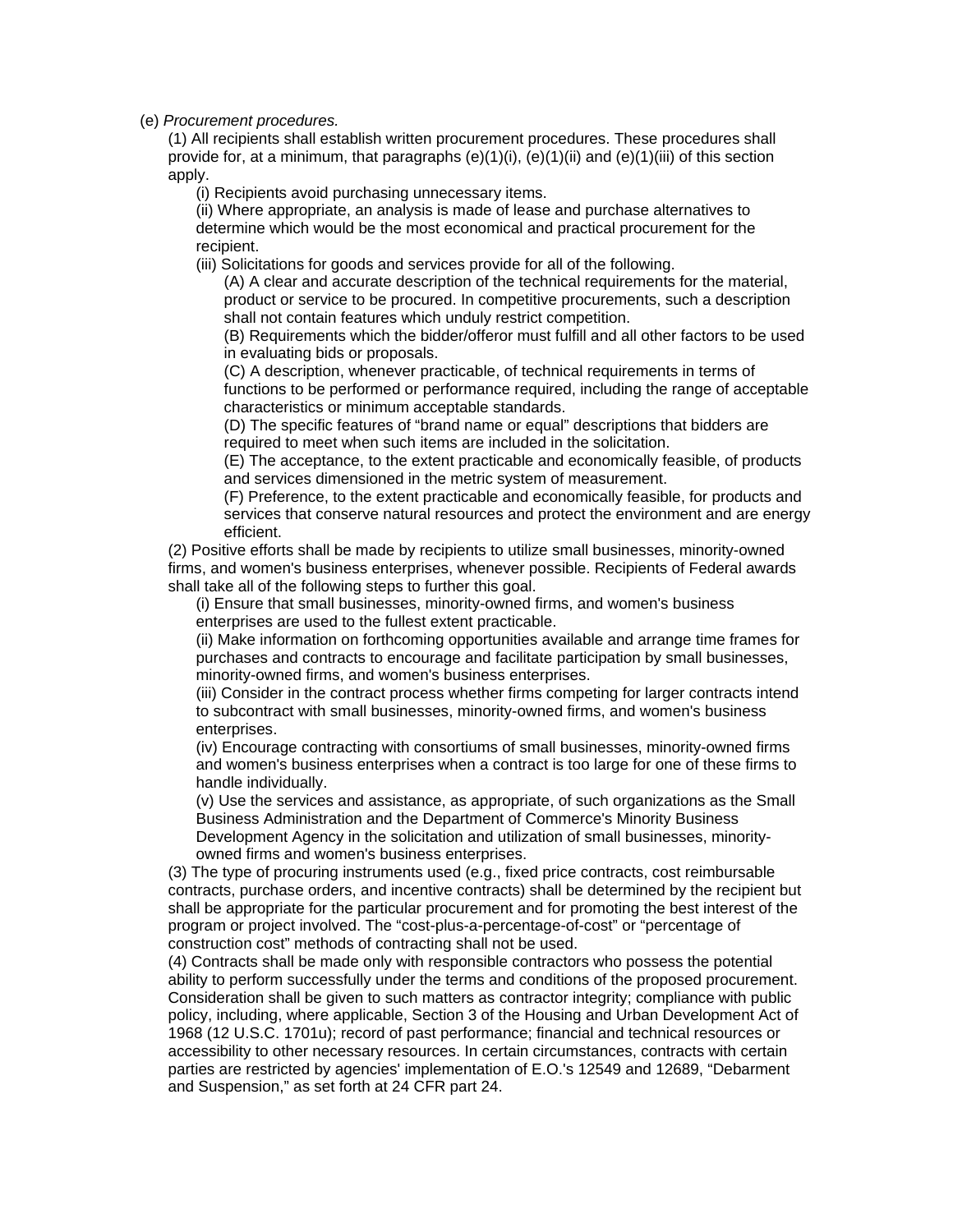(5) Recipients shall, on request, make available for the Federal awarding agency, pre-award review and procurement documents, such as requests for proposals or invitations for bids, independent cost estimates, etc., when any of the following conditions apply.

(i) A recipient's procurement procedures or operation fails to comply with the procurement standards in HUD's implementation of Circular A–110.

(ii) The procurement is expected to exceed \$100,000 or the small purchase threshold fixed at 41 U.S.C. 403 (11), whichever is greater, and is to be awarded without competition or only one bid or offer is received in response to a solicitation.

(iii) The procurement, which is expected to exceed the small purchase threshold, specifies a "brand name" product.

(iv) The proposed award over the small purchase threshold is to be awarded to other than the apparent low bidder under a sealed bid procurement.

(v) A proposed contract modification changes the scope of a contract or increases the contract amount by more than the amount of the small purchase threshold.

(f) *Cost and price analysis.* Some form of cost or price analysis shall be made and documented in the procurement files in connection with every procurement action. Price analysis may be accomplished in various ways, including the comparison of price quotations submitted, market prices and similar indicia, together with discounts. Cost analysis is the review and evaluation of each element of cost to determine reasonableness, allocability and allowability.

(g) *Procurement records.* Procurement records and files for purchases in excess of the small purchase threshold shall include the following at a minimum:

(1) Basis for contractor selection;

(2) Justification for lack of competition when competitive bids or offers are not obtained; and (3) Basis for award cost or price.

(h) *Contract administration.* A system for contract administration shall be maintained to ensure contractor conformance with the terms, conditions and specifications of the contract and to ensure adequate and timely follow up of all purchases. Recipients shall evaluate contractor performance and document, as appropriate, whether contractors have met the terms, conditions and specifications of the contract.

(i) *Contract provisions.* The recipient shall include, in addition to provisions to define a sound and complete agreement, the following provisions in all contracts. The following provisions shall also be applied to subcontracts.

(1) Contracts in excess of the small purchase threshold shall contain contractual provisions or conditions that allow for administrative, contractual, or legal remedies in instances in which a contractor violates or breaches the contract terms, and provide for such remedial actions as may be appropriate.

(2) All contracts in excess of the small purchase threshold shall contain suitable provisions for termination by the recipient, including the manner by which termination shall be effected and the basis for settlement. In addition, such contracts shall describe conditions under which the contract may be terminated for default as well as conditions where the contract may be terminated because of circumstances beyond the control of the contractor.

(3) Except as otherwise required by statute, an award that requires the contracting (or subcontracting) for construction or facility improvements shall provide for the recipient to follow its own requirements relating to bid guarantees, performance bonds, and payment bonds unless the construction contract or subcontract exceeds \$100,000. For those contracts or subcontracts exceeding \$100,000, HUD may accept the bonding policy and requirements of the recipient, provided HUD has made a determination that the Federal Government's interest is adequately protected. If such a determination has not been made, the minimum requirements shall be as follows:

(i) A bid guarantee from each bidder equivalent to five percent of the bid price. The "bid guarantee" shall consist of a firm commitment such as a bid bond, certified check, or other negotiable instrument accompanying a bid as assurance that the bidder shall, upon acceptance of his bid, execute such contractual documents as may be required within the time specified.

(ii) A performance bond on the part of the contractor for 100 percent of the contract price. A "performance bond" is one executed in connection with a contract to secure fulfillment of all the contractor's obligations under such contract.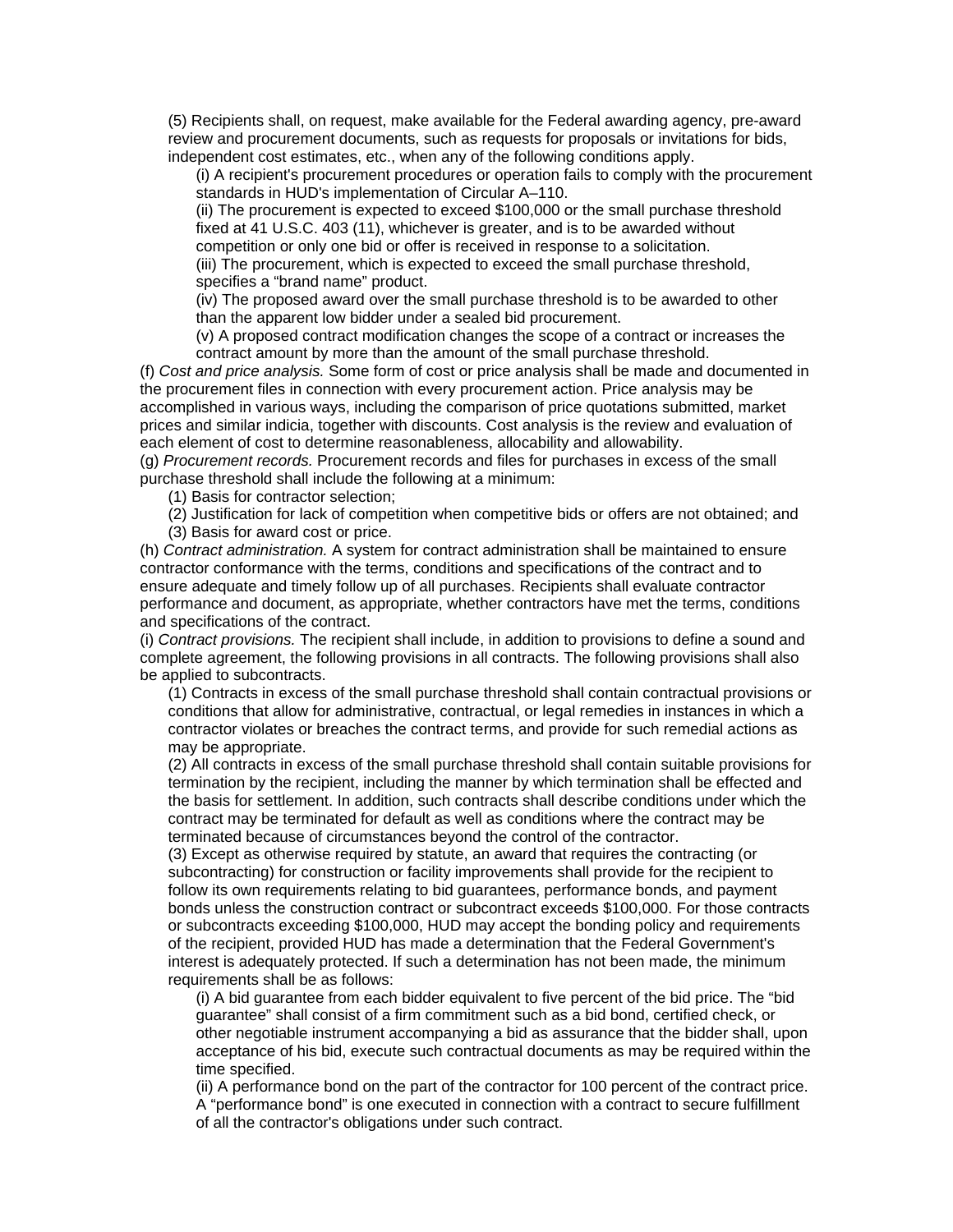(iii) A payment bond on the part of the contractor for 100 percent of the contract price. A "payment bond" is one executed in connection with a contract to assure payment as required by statute of all persons supplying labor and material in the execution of the work provided for in the contract.

(iv) Where bonds are required in the situations described herein, the bonds shall be obtained from companies holding certificates of authority as acceptable sureties pursuant to 31 CFR part 223, "Surety Companies Doing Business with the United States."

(4) All negotiated contracts (except those for less than the small purchase threshold) awarded by recipients shall include a provision to the effect that the recipient, HUD, the Comptroller General of the United States, or any of their duly authorized representatives, shall have access to any books, documents, papers and records of the contractor which are directly pertinent to a specific program for the purpose of making audits, examinations, excerpts and transcriptions. (5) All contracts, including small purchases, awarded by recipients and their contractors shall contain the procurement provisions of Appendix A to this rule, as applicable.

#### **§ 84.85 Reports and records.**

(a) *Purpose of reports and records.* Paragraphs (b) and (c) of this section set forth the procedures for monitoring and reporting on the recipient's financial and program performance and the necessary standard reporting forms. They also set forth record retention requirements. (b) *Monitoring and reporting program performance.*

(1) Recipients are responsible for managing and monitoring each project, program, subaward, function or activity supported by the award. Recipients shall monitor subawards to ensure subrecipients have met the audit requirements as delineated in §84.82(e). (2) The Federal awarding agency shall prescribe the frequency with which the performance reports shall be submitted. Except as provided in paragraph (b)(6) of this section, performance reports shall not be required more frequently than quarterly or less frequently than annually. Annual reports shall be due 90 calendar days after the grant year; quarterly or semi-annual reports shall be due 30 days after the reporting period. The Federal awarding agency may require annual reports before the anniversary dates of multiple year awards in lieu of these requirements. The final performance reports are due 90 calendar days after the expiration or termination of the award.

(3) If inappropriate, a final technical or performance report shall not be required after completion of the project.

(4) When required, performance reports shall generally contain, for each award, brief information on each of the following:

(i) A comparison of actual accomplishments with the goals and objectives established for the period, the findings of the investigator, or both. Whenever appropriate and the output of programs or projects can be readily quantified, such quantitative data should be related to cost data for computation of unit costs.

(ii) Reasons why established goals were not met, if appropriate.

(5) Recipients shall not be required to submit more than the original and two copies of performance reports.

(6) Recipients shall immediately notify HUD of developments that have a significant impact on the award-supported activities. Also, notification shall be given in the case of problems, delays, or adverse conditions which materially impair the ability to meet the objectives of the award. This notification shall include a statement of the action taken or contemplated, and any assistance needed to resolve the situation.

(7) HUD may make site visits, as needed.

(8) HUD shall comply with clearance requirements of 5 CFR part 1320 when requesting performance data from recipients.

(c) *Retention and access requirements for records.*

(1) This paragraph (c) sets forth requirements for record retention and access to records for awards to recipients. Federal awarding agencies shall not impose any other record retention or access requirements upon recipients.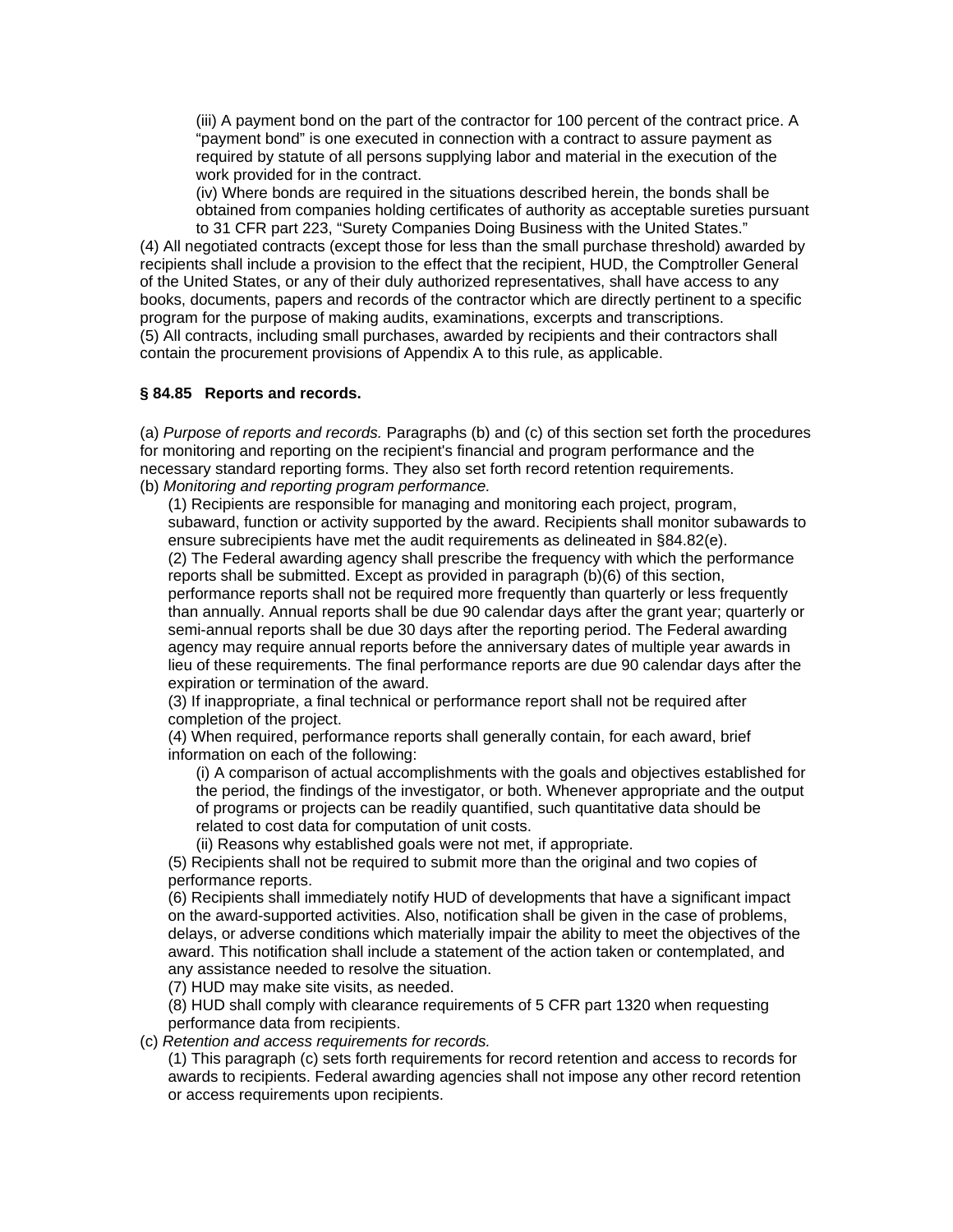(2) Financial records, supporting documents, statistical records, and all other records pertinent to an award shall be retained for a period of three years from the date of submission of the final expenditure report or, for awards that are renewed quarterly or annually, from the date of the submission of the quarterly or annual financial report, as authorized by HUD. The only exceptions are the following.

(i) If any litigation, claim, or audit is started before the expiration of the 3-year period, the records shall be retained until all litigation, claims or audit findings involving the records have been resolved and final action taken.

(ii) Records for real property and equipment acquired with Federal funds shall be retained for 3 years after final disposition.

(iii) When records are transferred to or maintained by the Federal awarding agency, the 3-year retention requirement is not applicable to the recipient.

(3) Copies of original records may be substituted for the original records if authorized by HUD.

(4) HUD shall request transfer of certain records to its custody from recipients when it determines that the records possess long term retention value. However, in order to avoid duplicate recordkeeping, HUD may make arrangements for recipients to retain any records that are continuously needed for joint use.

(5) HUD, the Inspector General, Comptroller General of the United States, or any of their duly authorized representatives, have the right of timely and unrestricted access to any books, documents, papers, or other records of recipients that are pertinent to the awards, in order to make audits, examinations, excerpts, transcripts and copies of such documents. This right also includes timely and reasonable access to a recipient's personnel for the purpose of interview and discussion related to such documents. The rights of access in this paragraph (c)(5) are not limited to the required retention period, but shall last as long as records are retained.

(6) Unless required by statute, HUD shall not place restrictions on recipients that limit public access to the records of recipients that are pertinent to an award, except when HUD can demonstrate that such records shall be kept confidential and would have been exempted from disclosure pursuant to the Freedom of Information Act (5 U.S.C. 552) if the records had belonged to HUD.

#### **§ 84.86 Termination and enforcement.**

(a) *Termination.*

(1) Awards may be terminated in whole or in part only if paragraphs (a)(1)(i), (a)(1)(ii), or (a)(1)(iii) of this section apply.

(i) By HUD, if a recipient materially fails to comply with the terms and conditions of an award.

(ii) By HUD with the consent of the recipient, in which case the two parties shall agree upon the termination conditions, including the effective date and, in the case of partial termination, the portion to be terminated.

(iii) By the recipient upon sending to HUD written notification setting forth the reasons for such termination, the effective date, and, in the case of partial termination, the portion to be terminated. However, if HUD determines in the case of partial termination that the reduced or modified portion of the grant will not accomplish the purposes for which the grant was made, it may terminate the grant in its entirety under either paragraphs  $(a)(1)(i)$ or (a)(1)(ii) of this section.

(2) If costs are allowed under an award, the responsibilities of the recipient referred to in §84.87(a)(1), including those for property management as applicable, shall be considered in the termination of the award, and provision shall be made for continuing responsibilities of the recipient after termination, as appropriate.

(3) If costs are allowed, the cost principles in §84.27 apply, even though the award was made on a lump-sum basis. Alternatively, a termination settlement may be reached by prorating the grant amount against the percentage of completion or by some other method as determined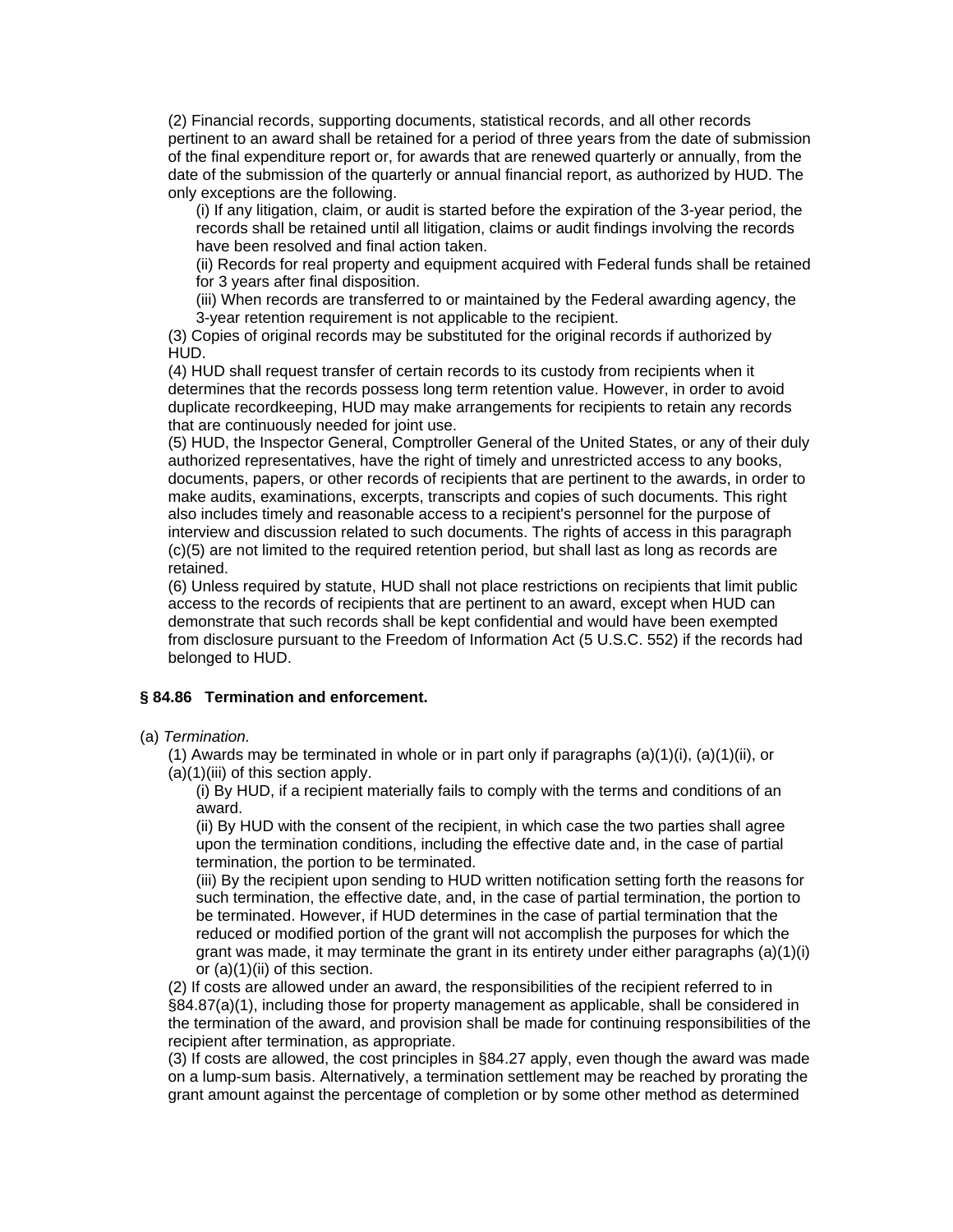by the Grant Officer, as long as the method used results in an equitable settlement to both parties.

(b) *Enforcement*—

(1) *Remedies for noncompliance.* If a recipient materially fails to comply with the terms and conditions of an award, whether stated in a Federal statute, regulation, assurance, application, or notice of award, HUD may, in addition to imposing any of the special conditions outlined in §84.14, take one or more of the following actions, as appropriate in the circumstances.

(i) Temporarily withhold cash payments pending correction of the deficiency by the recipient or more severe enforcement action by HUD.

(ii) Wholly or partly suspend or terminate the current award.

- (iii) Withhold further awards for the project or program.
- (iv) Take other remedies that may be legally available.

(2) *Hearings and appeals.* In taking an enforcement action, HUD shall provide the recipient an opportunity for hearing, appeal, or other administrative proceeding to which the recipient is entitled under any statute or regulation applicable to the action involved.

(3) *Effects of suspension and termination.* Costs of a recipient resulting from obligations incurred by the recipient during a suspension or after termination of an award are not allowable unless HUD expressly authorizes them in the notice of suspension or termination or subsequently. Other recipient costs during suspension or after termination which are necessary and not reasonably avoidable are allowable if paragraphs (b)(3)(i) and (b)(3)(ii) of this section apply.

(i) The costs result from obligations which were properly incurred by the recipient before the effective date of suspension or termination, are not in anticipation of it, and in the case of a termination, are noncancellable.

(ii) The costs would be allowable if the award were not suspended or expired normally at the end of the funding period in which the termination takes effect.

(4) *Relationship to debarment and suspension.* The enforcement remedies identified in this section, including suspension and termination, do not preclude a recipient from being subject to debarment and suspension under E.O.s 12549 and 12689 and HUD's implementing regulations at 24 CFR part 24 (see §84.13).

### **§ 84.87 Closeout procedures, subsequent adjustments and continuing responsibilities.**

(a) *Closeout procedures.*

(1) Recipients shall submit, within 90 calendar days after the date of completion of the award, all financial, performance, and other reports as required by the terms and conditions of the award. HUD may approve extensions when requested by the recipient.

(2) The recipient shall account for any real and personal property acquired with Federal funds or received from the Federal Government in accordance with §§84.83(b) through (g).

- (b) *Subsequent adjustments and continuing responsibilities.*
	- (1) The closeout of an award does not affect any of the following:
		- (i) Audit requirements in §84.26.
		- (ii) Property management requirements in §§84.83(b) through (g).
		- (iii) Records retention as required in §84.53.

(2) After closeout of an award, a relationship created under an award may be modified or ended in whole or in part with the consent of HUD and the recipient, provided the responsibilities of the recipient are considered and provisions made for continuing responsibilities of the recipient, as appropriate.

### **Appendix A to Part 84—Contract Provisions**

All contracts, awarded by a recipient including small purchases, shall contain the following provisions as applicable: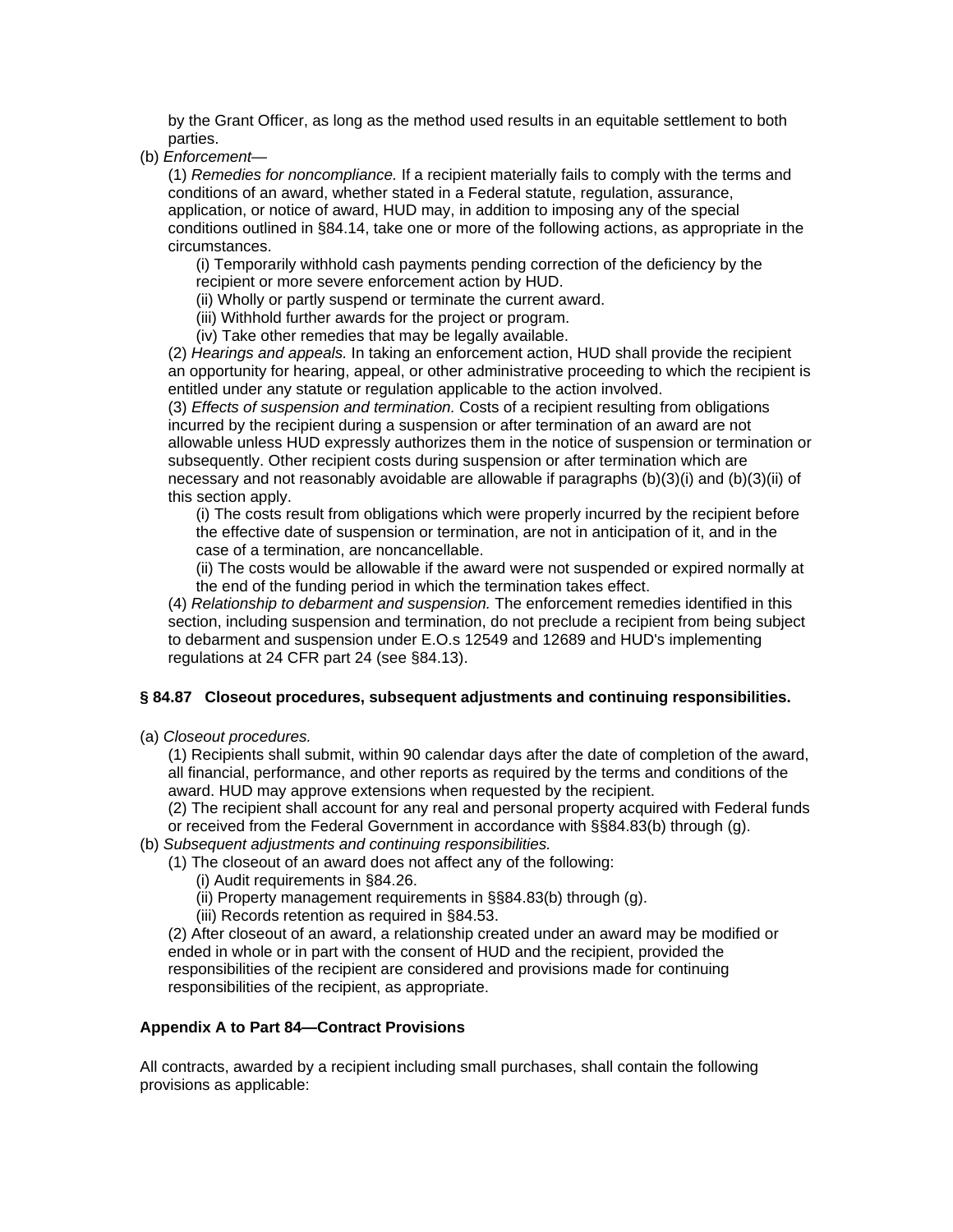1. *Equal Employment Opportunity*—All contracts shall contain a provision requiring compliance with E.O. 11246, "Equal Employment Opportunity," as amended by E.O. 11375, "Amending Executive Order 11246 Relating to Equal Employment Opportunity," and as supplemented by regulations at 41 CFR part 60, "Office of Federal Contract Compliance Programs, Equal Employment Opportunity, Department of Labor."

2. *Copeland "Anti-Kickback" Act (18 U.S.C. 874 and 40 U.S.C. 276c)*—All contracts and subgrants in excess of \$2000 for construction or repair awarded by recipients and subrecipients shall include a provision for compliance with the Copeland "Anti-Kickback" Act (18 U.S.C. 874), as supplemented by Department of Labor regulations (29 CFR part 3, "Contractors and Subcontractors on Public Building or Public Work Financed in Whole or in Part by Loans or Grants from the United States"). The Act provides that each contractor or subrecipient shall be prohibited from inducing, by any means, any person employed in the construction, completion, or repair of public work, to give up any part of the compensation to which he is otherwise entitled. The recipient shall report all suspected or reported violations to HUD.

3. *Davis-Bacon Act, as amended (40 U.S.C. 276a to a-7)*—When required by Federal program legislation, all construction contracts awarded by the recipients and subrecipients of more than \$2000 shall include a provision for compliance with the Davis-Bacon Act (40 U.S.C. 276a to a-7) and as supplemented by Department of Labor regulations (29 CFR part 5, "Labor Standards Provisions Applicable to Contracts Governing Federally Financed and Assisted Construction"). Under this Act, contractors shall be required to pay wages to laborers and mechanics at a rate not less than the minimum wages specified in a wage determination made by the Secretary of Labor. In addition, contractors shall be required to pay wages not less than once a week. The recipient shall place a copy of the current prevailing wage determination issued by the Department of Labor in each solicitation and the award of a contract shall be conditioned upon the acceptance of the wage determination. The recipient shall report all suspected or reported violations to HUD.

4. *Contract Work Hours and Safety Standards Act (40 U.S.C. 327 through 333)*—Where applicable, all contracts awarded by recipients in excess of \$2000 for construction contracts and in excess of \$2500 for other contracts that involve the employment of mechanics or laborers shall include a provision for compliance with Sections 102 and 107 of the Contract Work Hours and Safety Standards Act (40 U.S.C. 327–333), as supplemented by Department of Labor regulations (29 CFR part 5). Under Section 102 of the Act, each contractor shall be required to compute the wages of every mechanic and laborer on the basis of a standard workweek of 40 hours. Work in excess of the standard workweek is permissible provided that the worker is compensated at a rate of not less than 1 1/2 times the basic rate of pay for all hours worked in excess of 40 hours in the workweek. Section 107 of the Act is applicable to construction work and provides that no laborer or mechanic shall be required to work in surroundings or under working conditions which are unsanitary, hazardous or dangerous. These requirements do not apply to the purchases of supplies or materials or articles ordinarily available on the open market, or contracts for transportation or transmission of intelligence.

5. *Rights to Inventions Made Under a Contract or Agreement—*Contracts or agreements for the performance of experimental, developmental, or research work shall provide for the rights of the Federal Government and the recipient in any resulting invention in accordance with 37 CFR part 401, "Rights to Inventions Made by Nonprofit Organizations and Small Business Firms Under Government Grants, Contracts and Cooperative Agreements," and any implementing regulations issued by HUD.

6. *Clean Air Act (42 U.S.C. 7401 et seq.) and the Federal Water Pollution Control Act (33 U.S.C. 1251 et seq.), as amended*—Contracts and subgrants of amounts in excess of \$100,000 shall contain a provision that requires the recipient to agree to comply with all applicable standards, orders or regulations issued pursuant to the Clean Air Act (42 U.S.C. 7401 *et seq*.) and the